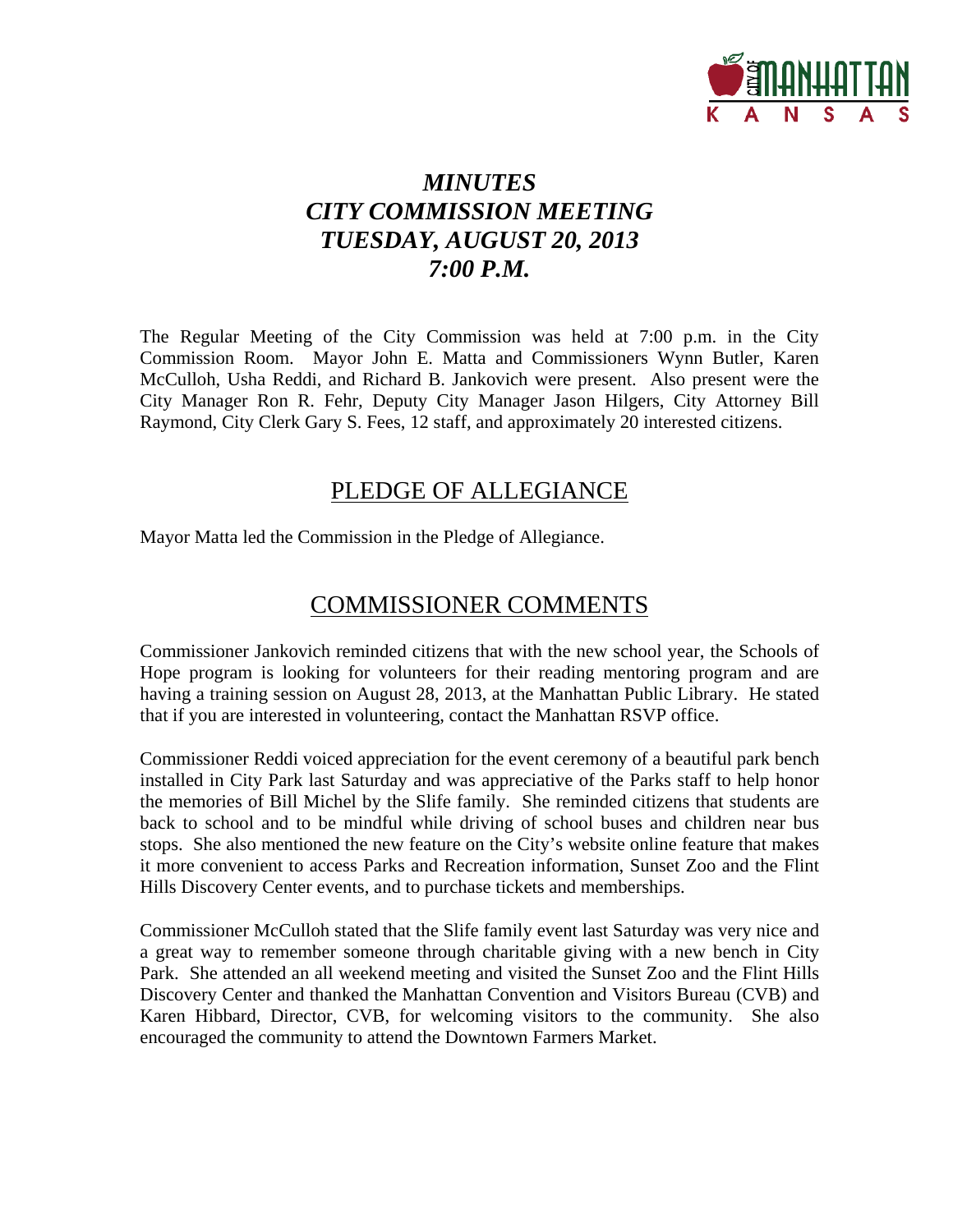## COMMISSIONER COMMENTS *(CONTINUED)*

Mayor Matta provided information on the news conference held earlier in the day at the Manhattan Regional Airport announcing that Allegiant Airlines would be providing nonstop service to Phoenix-Mesa starting in November 2013. He stated that for a limited time only, you can take advantage of their special introductory roundtrip airfare for \$99.

## CONSENT AGENDA

(\* denotes those items discussed)

### **MINUTES**

The City Commission approved the minutes of the Regular City Commission Meeting held Tuesday, August 6, 2013.

#### **CLAIMS REGISTER NO. 2738**

The City Commission approved Claims Register No. 2738 authorizing and approving the payment of claims from July 31, 2013, to August 13, 2013, in the amount of \$2,517,485.67.

#### **LICENSE**

The City Commission approved a Fireworks Display License for Purple Power Play on Poyntz on August 29, 2013, at City Park.

#### **ORDINANCE NO. 7030 – AMEND – WATER CONSERVATION**

The City Commission approved Ordinance No. 7030 amending Article II of Chapter 32 of the Code of Ordinances relating to water conservation.

## **ORDINANCE NO. 7031 – ADOPT – 2014 BUDGET**

The City Commission approved Ordinance No. 7031 adopting the budget for 2014.

### **RESOLUTION NO. 082013-A – APPROVE – 2014-2019 CAPITAL IMPROVEMENT PROGRAM**

The City Commission approved Resolution No. 082013-A approving the 2014- 2019 Capital Improvement Program.

## **ORDINANCE NO. 7032 – INCREASE – WASTEWATER RATES**

The City Commission approved Ordinance No. 7032 amending applicable sections of Chapter 32 of the Code of Ordinances to increase wastewater rates, effective January 1, 2014.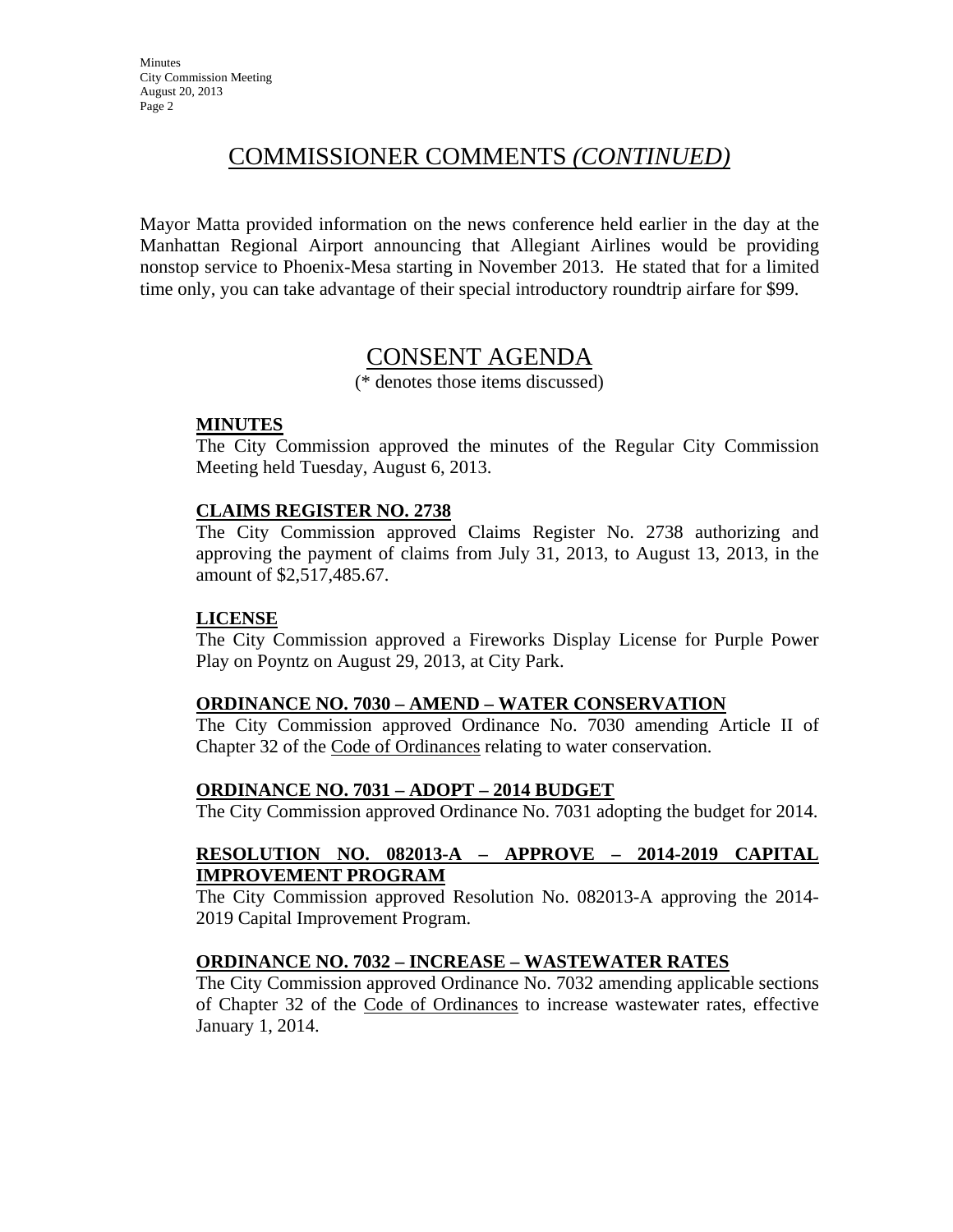### **CHARTER ORDINANCE NO. 52 – INCREASE – STORMWATER RATES**

The City Commission approved Charter Ordinance No. 52 increasing stormwater rates effective January 1, 2014.

### **ORDINANCE NO. 7033 – AMEND – CEMETERY FEES AND CHARGES**

The City Commission approved Ordinance No. 7033 amending Article II, Sections 9-18, 9-23, and 9-28 regarding cemetery fees and charges, effective January 1, 2014.

## **\* ORDINANCE NO. 7034 – REZONE – 1021 AND 1027 THURSTON STREET**

Commissioner Reddi stated that she voted against this item at the last legislative session and reiterated that she wanted to wait until the Comprehensive Plan was updated. She stated that she did not want to set a precedent with approval of the rezoning for other developers.

The City Commission overrode the Manhattan Urban Area Planning Board's recommendation and approved Ordinance No. 7034 rezoning 1021 and 1027 Thurston Street (Lots 584 and 585, Ward 3) from R-2/TNO, Two-Family Residential District with Traditional Neighborhood Overlay District, to R-3/M-FRO, Multiple-Family Residential District with Multi-Family Redevelopment Overlay District, based on the Commission's discussion and findings on August 6, 2013, and the five (5) factors supporting the rezoning *(See Attachment No. 1)*. *(Staff Report is attached as Attachment No. 2.)*

## **ORDINANCE NO. 7035 – AMEND – HERITAGE SQUARE SOUTH COMMERCIAL PLANNED UNIT DEVELOPMENT (PUD)**

The City Commission approved Ordinance No. 7035 amending Ordinance No. 6607 and the Preliminary Development Plan of Lots 4 and 5, Heritage Square South Commercial Planned Unit Development, to be known as the Final Development Plan of Lots 4 and 5, Heritage Square South Commercial Planned Unit Development, generally located southwest of the intersection of South Port Drive and US 24, based on the findings in the Staff Report *(See Attachment No. 3)*, with the three conditions of approval recommended by the Manhattan Urban Area Planning Board.

## **\* RESOLUTION NO. 082013-B – TEMPORARY NOTE SERIES 2013-04**

Ron Fehr, City Manager, commented on the temporary note sale held earlier in the day. He stated that the City received four bids with the lowest bid on the notes received from Hutchinson, Shockey, Erley & Co., of Chicago, Illinois, with a true interest cost of 1.13%.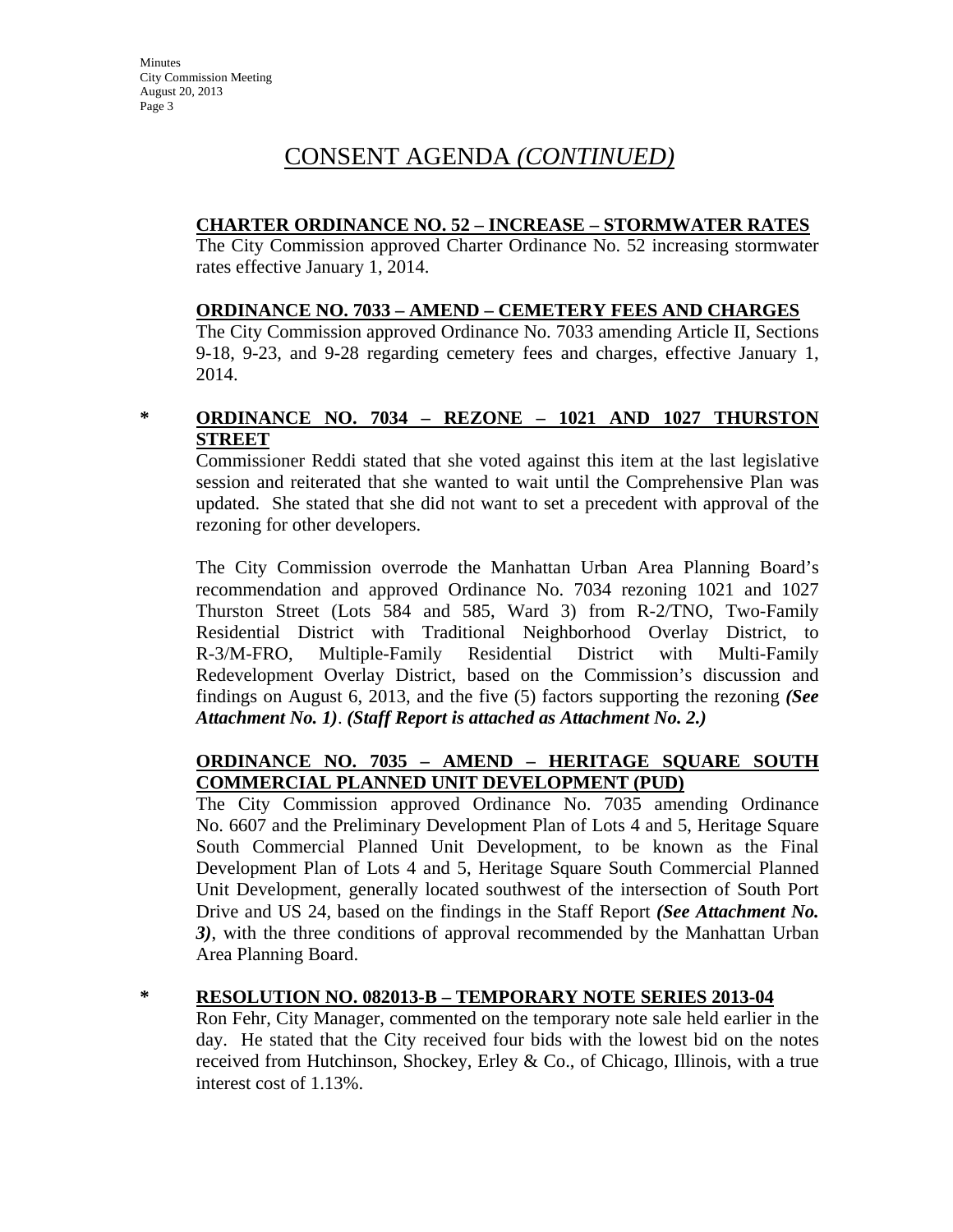#### **\* RESOLUTION NO. 082013-B – TEMPORARY NOTE SERIES 2013-04** *(CONTINUED)*

The City Commission approved accepting the best bid from Hutchinson, Shockey, Erley & Co., of Chicago, Illinois, for selling the notes; and approved Resolution No. 082013-B issuing Temporary Note Series No. 2013-04 in the amount of \$1,730,000.00 to finance: *Grand Vista, Unit Three – Sanitary Sewer (SS1304), Street (ST1304), and Water (WA1304); Highland Meadows, Unit Seven – Sanitary Sewer (SS1303), Street (ST1303), and Water (WA1303); Lee Mill Heights, Unit Eight – Sanitary Sewer (SS1306), Street (ST1307), and Water (WA1306); and Tecumseh/Quivera, Phase 2A - Stormwater (SM1302).* 

### **RESOLUTION NO. 082013-C – TEMPORARY NOTE SERIES 2013-05**

The City Commission approved the issuance of the internal notes and approved Resolution No. 082013-C issuing Temporary Note Series No. 2013-05 in the amount of \$125,000.00 to finance the design of the *17th Street and Anderson Avenue Project (ST0824*).

## **RESOLUTION NO. 082013-D – REVISED PETITION – SCENIC MEADOWS ADDITION, UNIT THREE, PHASE 2 – STREET (ST1006) IMPROVEMENTS**

The City Commission found the revised street petition sufficient and approved Resolution No. 082013-D finding the Scenic Meadows Addition, Unit Three, Phase 2, Street (ST1006) Improvements project advisable and authorizing construction and rescinding Resolution No. 060110-B.

## **CONTRACT AMENDMENT NO. 1 – ENGINEERING SERVICES – SCENIC MEADOWS ADDITION, UNIT THREE, PHASE 2 – STREET (ST1006) IMPROVEMENTS**

The City Commission authorized the Mayor and City Clerk to execute Contract Amendment No. 1 to the Engineering Services Agreement with SMH Consultants, of Manhattan, Kansas, in the amount of \$26,000.00, for the Scenic Meadows Addition, Unit Three, street improvements (ST1006).

#### **RESOLUTION NO. 082013-E – PETITION – SCENIC MEADOWS ADDITION, UNIT THREE, PHASE 2 – STORMWATER (SM1303) IMPROVEMENTS**

The City Commission found the stormwater petition sufficient and approved Resolution No. 082013-E finding the Scenic Meadows Addition, Unit Three, Phase 2, Stormwater (SM1303) Improvements project advisable and authorizing construction.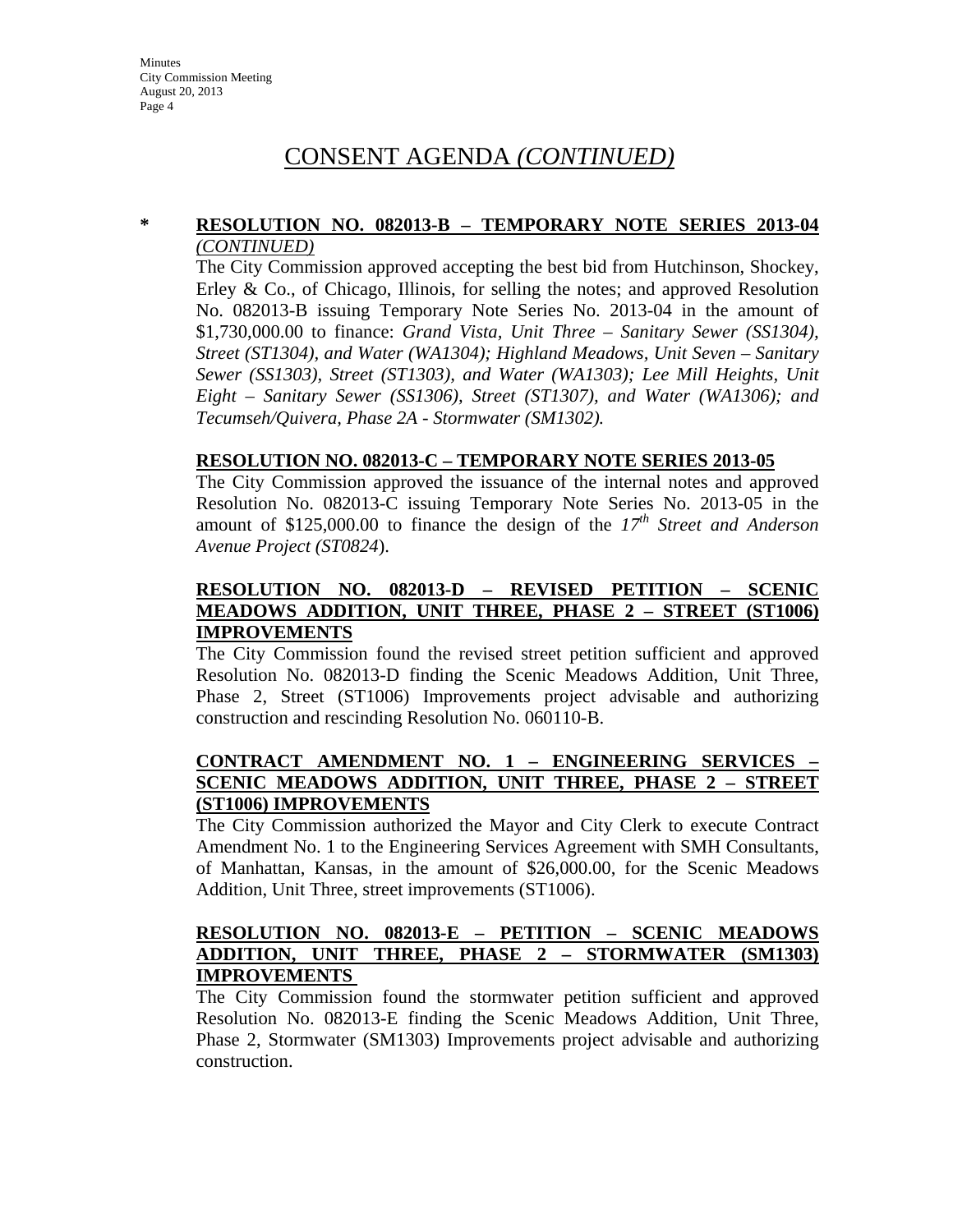## **AGREEMENT – ENGINEERING SERVICES – SCENIC MEADOWS ADDITION, UNIT THREE, PHASE 2 – STORMWATER (SM1303) IMPROVEMENTS**

The City Commission authorized the Mayor and City Clerk to execute an Agreement for Engineering Services with SMH Consultants, of Manhattan, Kansas, in the amount of \$10,000.00, for the Scenic Meadows Addition, Unit Three, stormwater (SM1303) improvements.

## **NEGOTIATE CONTRACT – CONSTRUCTION ENGINEERING SERVICES – OLD BIG BLUE BEAUTIFICATION – STORMWATER IMPROVEMENTS, PHASES III AND IV (SM1106)**

The City Commission approved the selection committee's recommendation and authorized City Administration to negotiate with BG Consultants, Inc., of Manhattan, Kansas, for Construction Engineering Services for the Old Big Blue Beautification Stormwater (SM1106) Improvements, Phases III and IV.

## **CONTRACT – WATER TREATMENT PLANT ELEVATOR MODERNIZATION PROJECT (WA1312)**

The City Commission authorized the Mayor and City Clerk to execute a contract in the amount of \$74,792.00 with ThyssenKrupp Elevator, of Wichita, Kansas, for the Water Treatment Plant Elevator Modernization Project (WA1312, CIP #WA111P).

### **GRANT AGREEMENT/PUBLIC SERVICE AGREEMENTS – CDBG CONSOLIDATED PLAN – YEAR FOUR**

The City Commission authorized the Mayor to execute the Community Development Block Grant (CDBG) 2013 Grant Agreement and the Mayor and City Clerk to execute the CDBG Public Services agreements when completed.

## **\* AGREEMENT – HOUSING REHABILIATION – 730 LARAMIE STREET**

Karen Davis, Director of Community Development, responded to questions from the Commission and provided additional information on the item.

The City Commission authorized the Mayor and City Clerk to enter into an agreement with the property owner at 730 Laramie Street for expenditure of Housing Rehabilitation Funds and any necessary modifications to the agreement after the bid is considered on September 3, 2013.

## **BOARD APPOINTMENTS**

The City Commission approved the following appointments by Mayor Matta to various boards and committees of the City.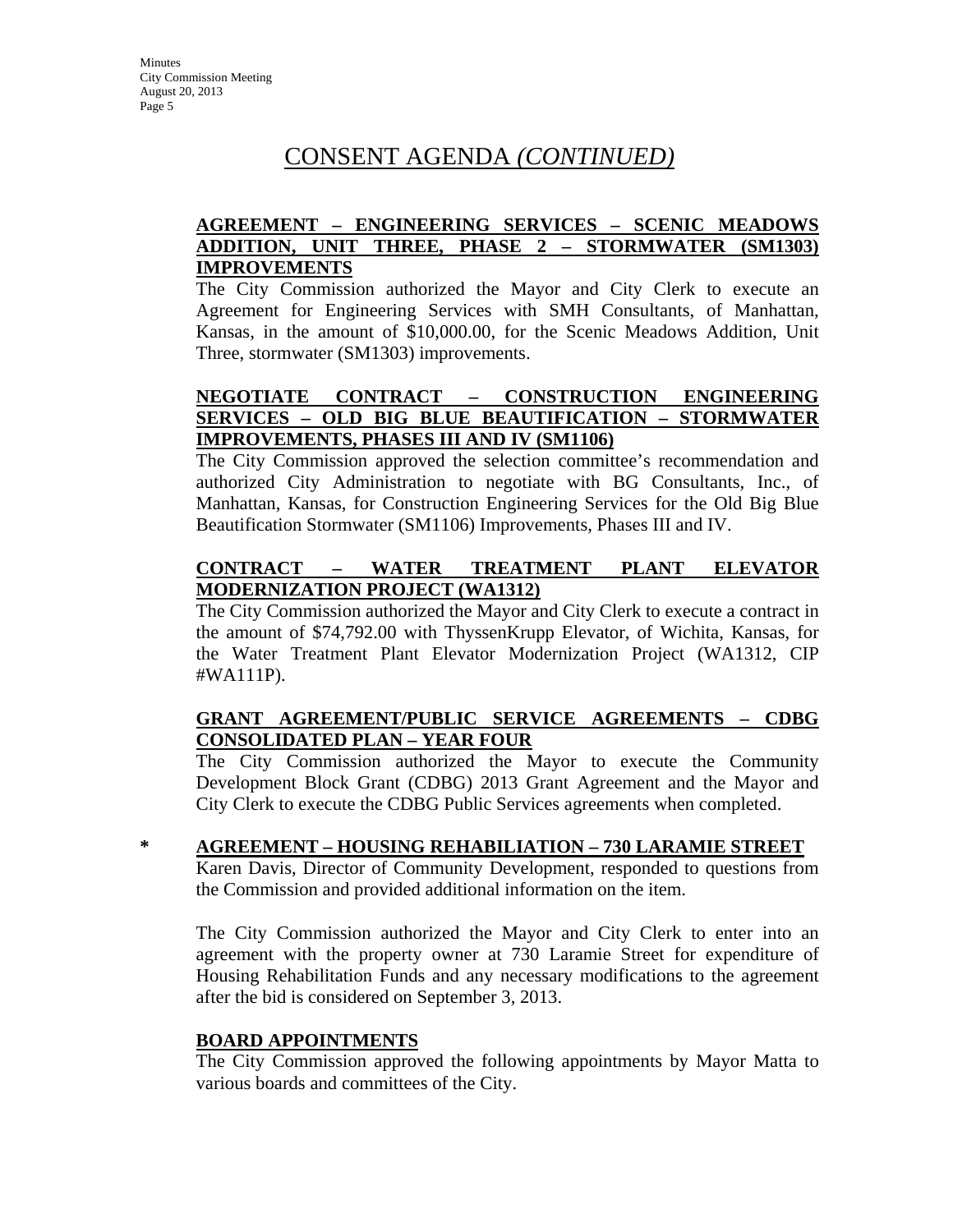### **BOARD APPOINTMENTS** *(CONTINUED)*

#### *Board of Zoning Appeals*

Appointment of Angie Danner, 419 Oakdale Drive, to fill the unexpired term of Joseph Aistrup. Ms. Danner's term begins immediately, and will expire December 31, 2013.

### *Corporate Technology Park Architectural Review Committee*

Re-appointment of Karen Davis, 1101 Poyntz Avenue, to a three-year term. Ms. Davis' term begins immediately, and will expire August 15, 2016.

### *Partner City Advisory Committee*

Re-appointment of Glen F. Lojka, 5240 Terra Heights, to a three-year term. Mr. Lojka's term will begin September 1, 2013, and will expire August 31, 2016.

### *Special Alcohol Funds Advisory Committee*

Appointment of Meagan Cramer, 4284 Jane Drive, to a three-year term. Ms. Cramer's term begins immediately, and will expire June 30, 2016.

Appointment of Matthew Yates, 1532 Harry Road, to a three-year term. Mr. Yates' term begins immediately, and will expire June 30, 2016.

After discussion and comments from the Commission, Commissioner McCulloh moved to approve the consent agenda. Commissioner Jankovich seconded the motion. On a roll call vote, motion carried 5-0, with the exception of Item I, ORDINANCE NO. 7034 – REZONE – 1021 AND 1027 THURSTON STREET, which carried 4-1, with Commissioner Reddi voting against the item.

# GENERAL AGENDA

## **FIRST READING – REZONE - TRACTS 1 AND 2 IN THE PROPOSED MCD ADDITION**

Eric Cattell, Assistant Director for Planning, presented an overview of the item and the site plan of the proposed rezoning. He then responded to questions from the Commission.

Mark Bachamp, Olsson Associates, representing McDonald's, responded to questions from the Commission regarding saving the trees on the lot. He informed the Commission that the likelihood of the existing trees staying is pretty remote considering the parking lot and the new building, but said that he would take a look at the trees closer to the north.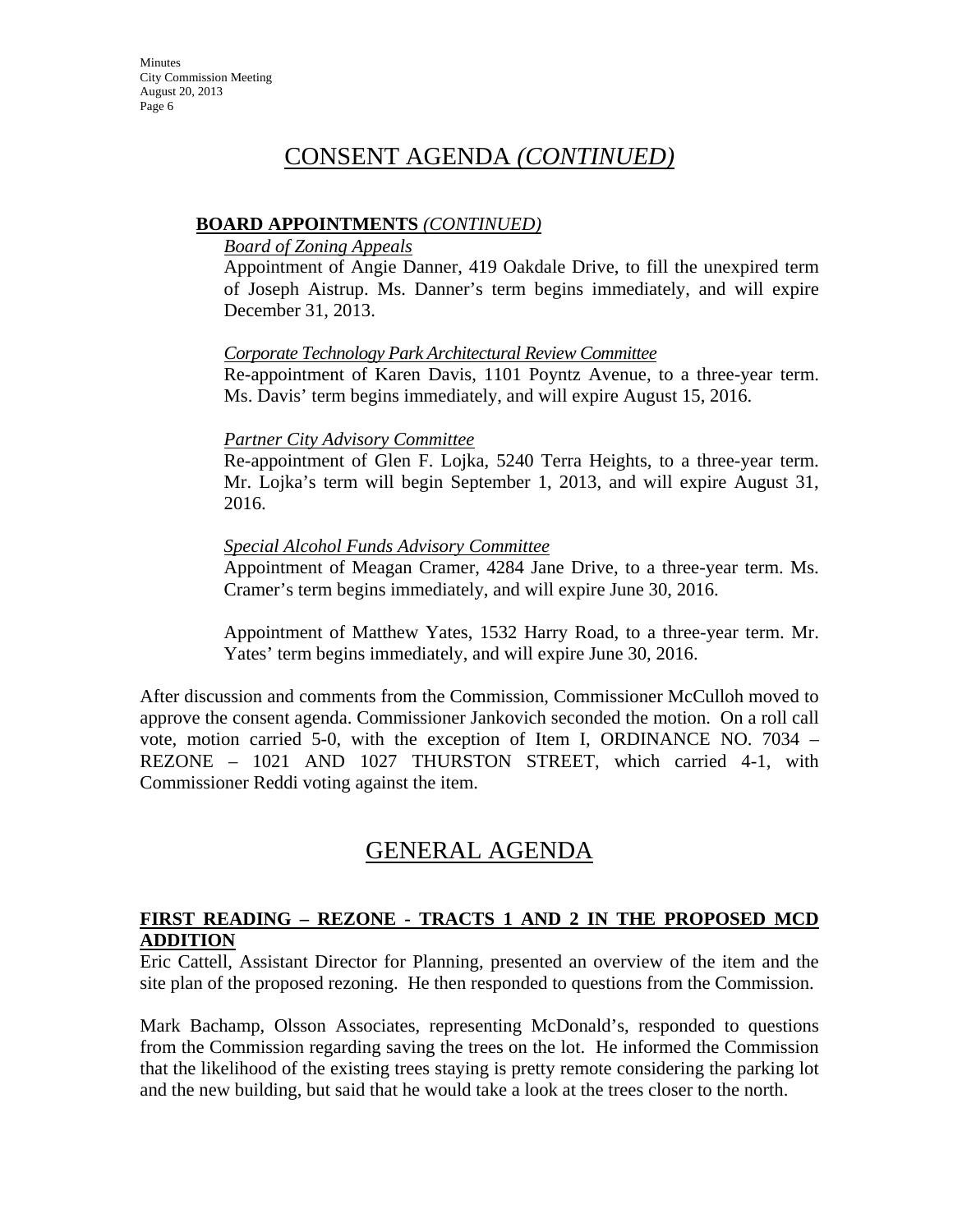# GENERAL AGENDA *(CONTINUED)*

#### **FIRST READING – REZONE - TRACTS 1 AND 2 IN THE PROPOSED MCD ADDITION** *(CONTINUED)*

After discussion, Commissioner Jankovich moved to approve first reading of an ordinance rezoning Tract 1 from R-2, Two-Family Residential District, and Tract 2 from R-2, Two-Family Residential District with TNO, Traditional Neighborhood Overlay District, with both Tracts 1 and 2 going to C-5, Highway Service Commercial District, generally located northeast of the intersection of N.  $4^{\text{th}}$  Street and Bluemont Avenue, based on the findings in the Staff Report *(See Attachment No. 4)* and the recommendation of the Planning Board. Commissioner Butler seconded the motion. On a roll call vote, motion carried 5-0.

### **PRESENTATION - 2012 AUDIT REPORT**

Bernie Hayen, Director of Finance, introduced the item and recognized members of the Municipal Audit Committee.

Michelle Crow, Varney & Associates CPAs, LLC, acknowledged members from the Varney & Associates team that conducted the audit. She provided an overview and summary of the different phases which comprised the audit including planning and risk assessments; field work and extra procedures performed; compliance and regulation; and the final phase of the actual reporting of the findings.

Matt Schwartz, Varney & Associates CPAs, LLC, informed the Commission that they reviewed compliance of the STAR Bonds and no exceptions or findings were found. He provided additional information on the 2012 Audit and highlighted items related to the grant monitoring process, passenger facility charges, federal awards, audit opinion for financial statements, management letter, court receivable allowances, cash reconciliation, and capital assets. He informed the Commission that City staff was accommodating to work with during the course of the audit and management responses and actions have been appropriate.

Dr. Eric Higgins, Chair, Municipal Audit Committee, thanked and acknowledged the other Municipal Audit Committee members, Varney & Associates audit team, City financial staff, and thanked the City Commission for allowing public input on the important process to audit the City financials. He provided background information on the process and scope of the audit with Varney & Associates. He discussed the grant process and grant monitoring policy that was adopted by the City. He also highlighted specific areas that were evaluated which included the Flint Hills Discovery Center; Municipal Court receivables, cash reconciliation, and how cash is handled when receiving payments; and capital assets and depreciation efforts.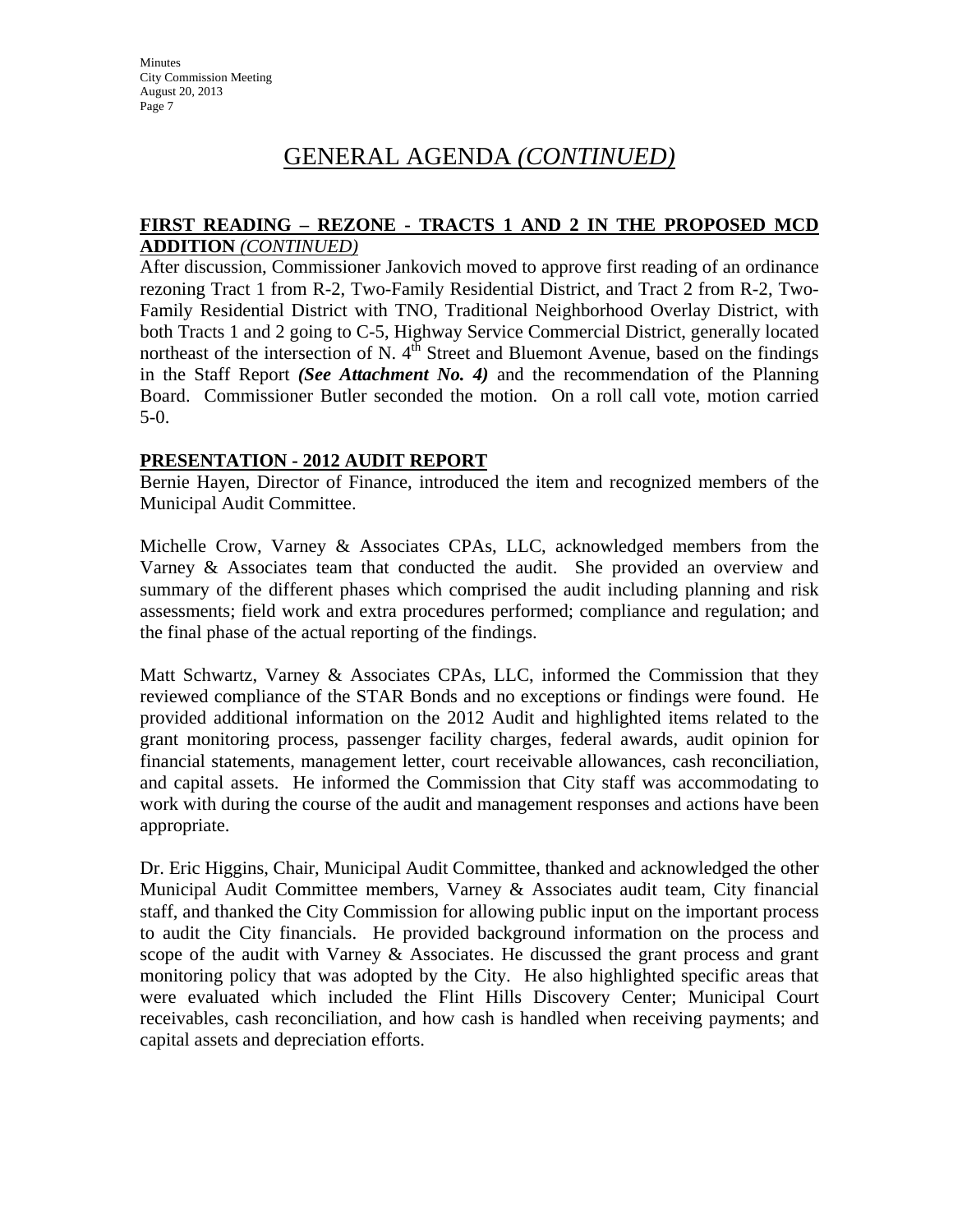Minutes **City Commission Meeting** August 20, 2013 Page 8

## **GENERAL AGENDA (CONTINUED)**

#### PRESENTATION - 2012 AUDIT REPORT (CONTINUED)

After comments and questions from the Commission, Dr. Eric Higgins, Chair, Municipal Audit Committee, responded to questions from the Commission regarding the Audit Committee and the possibility to evaluate specific items on the return on an investment, similar to the analysis conducted earlier on water meters by a student group from Kansas State University.

Ron Fehr, City Manager, provided additional information regarding the item. He stated that each budget cycle provides an opportunity to monitor specific items and provide preliminary projections and reports to make an analysis.

Dr. Eric Higgins, Chair, Municipal Audit Committee, informed the Commission that the Municipal Audit Committee serves at the pleasure of the Commission and the Committee would entertain items that may be outside the scope of the audit if the Commission wants.

Bernie Hayen, Director of Finance, acknowledged Rina Neal, City Controller, for her great work with the audit and the Comprehensive Annual Financial Report. He also expressed his appreciation with the collaborative efforts of the Municipal Audit Committee and with Varney and Associates.

After discussion and comments from the Commission, Commissioner Jankovich moved to receive and accept the Auditor's reports for the 2012 City Audit. Commissioner McCulloh seconded the motion. On a roll call vote, motion carried 5-0.

#### **ADJOURNMENT**

At 7:45 p.m., the Commission adjourned.

MC, City Clerk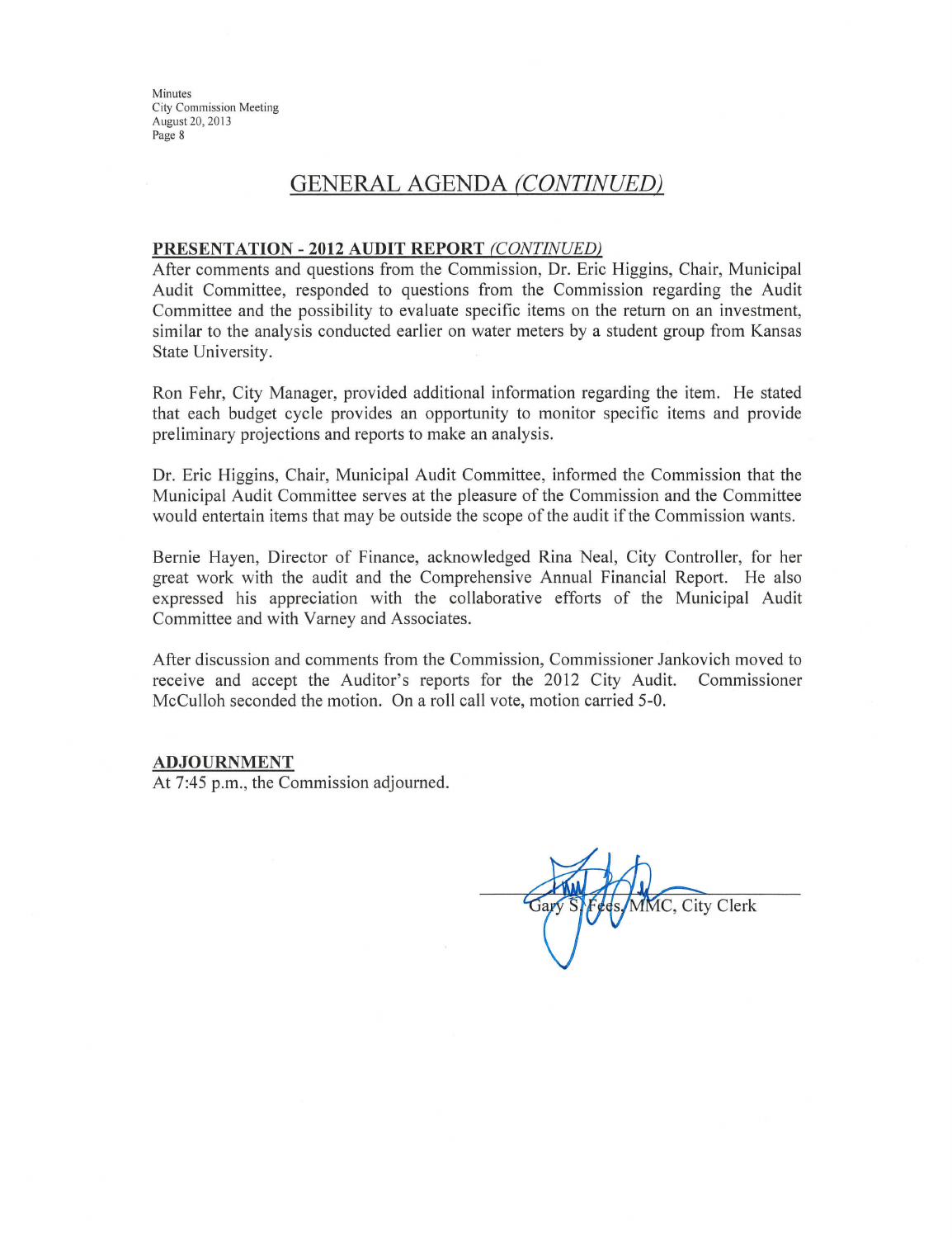### **3. SURROUNDING LAND USE AND ZONING:**

**Minutes** 

City Commission Meeting August 20, 2013 Page 9

There is an existing twelve-plex apartment building in the same block on the north side of Thurston Street that was built in the 1980's and there is a newly constructed twelve dwelling unit apartment building to the south of the rezoning site on the south side of the alley.

### **4. GENERAL NEIGHBORHOOD CHARACTER:**

The Commission believes that the neighborhood character of the block in question has already changed to more rental oriented housing, due to its proximity to the university.

#### **7. CONFORMANCE WITH COMPREHENSIVE PLAN:**

While it does not conform with the current Plan, the site adjoins the high density M-FRO Multiple-Family Redevelopment Overlay area identified in the Plan to the south and west.

## **10. RELATIVE GAIN TO THE PUBLIC HEALTH, SAFETY AND WELFARE THAT DENIAL OF THE REQUEST WOULD ACCOMPLISH, COMPARED WITH THE HARDSHIP IMPOSED UPON THE APPLICANT:**

The change of zoning will accommodate redevelopment of the underutilized properties on the site, one of which is currently uninhabitable, which will make this an income producing property and help address student housing needs.

## **12. OTHER APPLICABLE FACTORS:**

New information was presented that the existing sanitary sewer will have capacity to handle the increased density from this requested rezoning.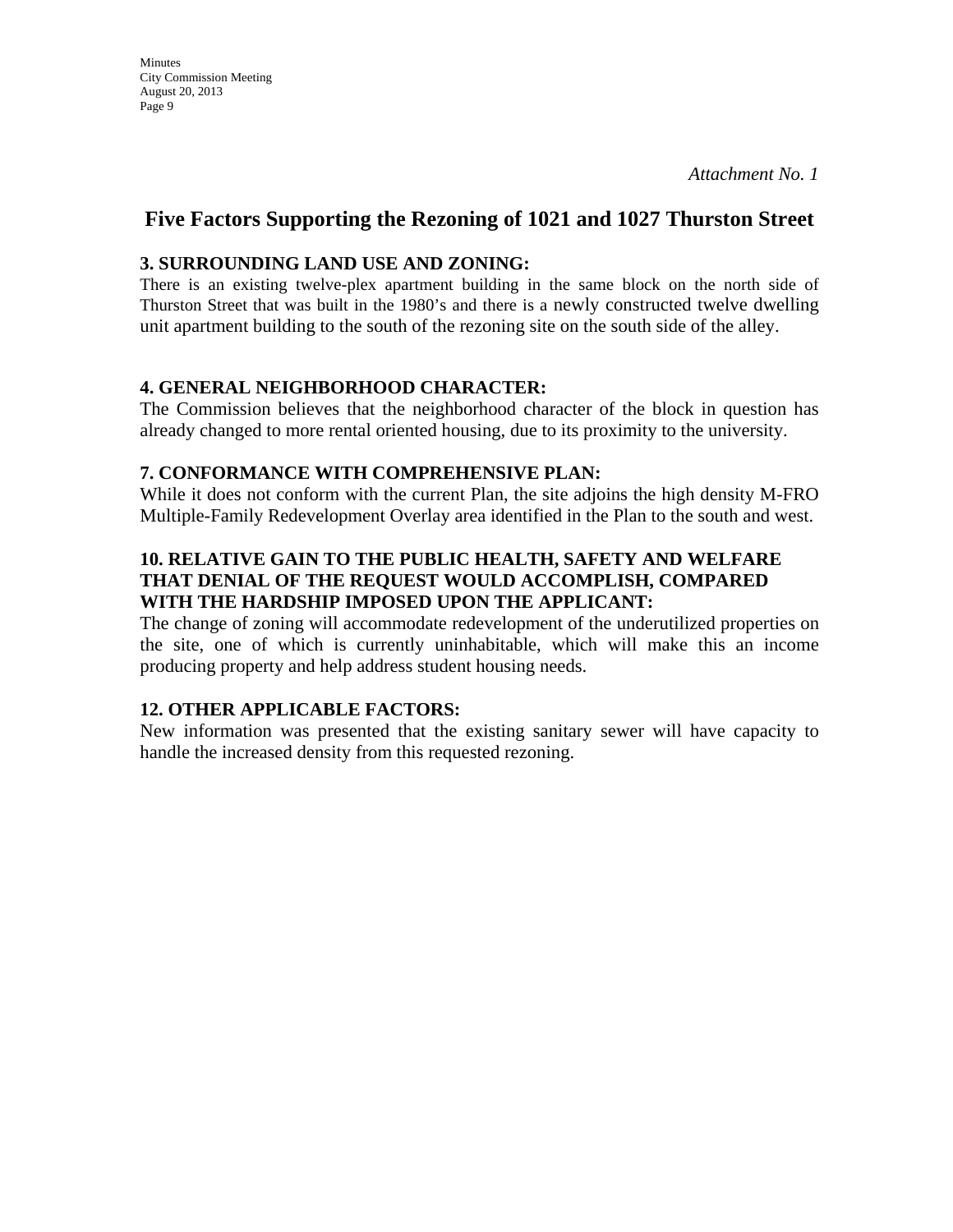#### **STAFF REPORT**

**APPLICATION:** The application is a request to rezone property located at 1021 Thurston Street and 1027 Thurston Street.

**FROM:** R-2, Two-Family Residential District with TNO, Traditional Neighborhood Overlay District.

**TO:** R-3/M-FRO, Multiple-Family Residential District with Multi-Family Redevelopment Overlay District.

**APPLICANTS:** Clint Junghans, Matt Junghans, and Gareth Rohr.

**ADDRESS:** 420 North Franklin Street, Junction City, KS 66441.

**OWNERS:** John F. Musselman III IRA (1021 Thurston Street) and John F. Musselman, III, Trust (1027 Thurston Street).

**ADDRESS:** 3032 Conrow Drive, Manhattan, KS 66503.

**LEGAL DESCRIPTION:** The legal descriptions of the rezoning site are:

1021 Thurston Street: Lot 584, Ward 3, City of Manhattan, Riley County, Kansas.

1027 Thurston Street: Lot 585, Ward 3, City of Manhattan, Riley County, Kansas.

**LOCATION:** The rezoning site is located approximately 50 feet east of the intersection of N. 11<sup>th</sup> Street and Thurston Street along the south side of Thurston Street.

**AREA:** The total area of the rezoning site is approximately 15,000 square feet in area, having a total dimensioned area of 100 feet in width by 150 feet in depth consisting of:

- Lot 584 is 50 feet in width and 150 feet in depth, or 7,500 square feet in area.
- Lot 585 is 50 feet in width and 150 feet in depth, or 7,500 square feet in area.

**DATE OF NEIGHBORHOOD MEETING:** April 25, 2013.

**DATE OF PUBLIC NOTICE PUBLICATION:** Monday, June 24, 2013.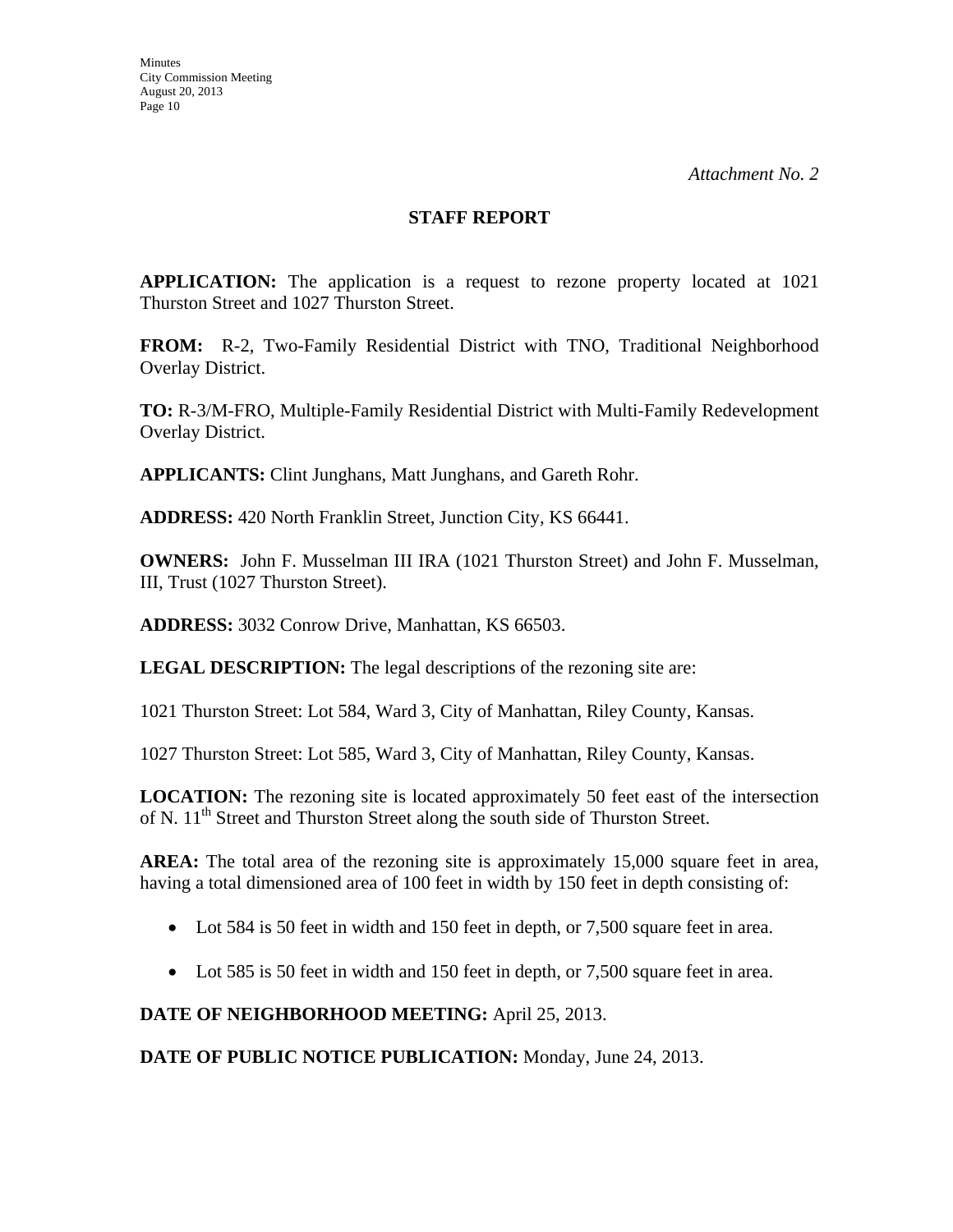## **DATE OF PUBLIC HEARING: PLANNING BOARD:** Monday, July 15, 2013. **CITY COMMISSION:** Tuesday, August 6, 2013.

## **THIRTEEN MATTERS TO BE CONSIDERED WHEN REZONING**

## **1. EXISTING USE (Note: Existing use information was obtained from the Riley County GIS web page):**

The existing use of 1021 Thurston Street is a  $1\frac{1}{2}$  story full basement, four bedroom, two baths, single-family bungalow style dwelling unit structure constructed in 1922 and converted to two dwelling units.

The existing use of 1027 Thurston Street is a  $1\frac{1}{2}$  story full basement, five bedroom, two baths, single-family bungalow style dwelling unit structure constructed in 1925 and is used as a single-family dwelling.

**2. PHYSICAL AND ENVIRONMENTAL CHARACTERISTICS:** The rezoning site is generally flat with existing residential structures, open yards, and mature trees. The site drains to the alley or street.

Off-street parking for 1021 Thurston Street is accessed from a driveway on the east side of the structure leading to a detached garage from a curb cut on Thurston Street. Off-street parking is also accessed off the alley.

Off-street parking for 1027 Thurston Street is accessed from a curb-cut and driveway on the east side of the structure leading to a detached garage. Off-street parking is also accessed off the alley.

## **3. SURROUNDING LAND USE AND ZONING:**

**NORTH:** Thurston Street, single-family and two-family dwelling units, and one twelve dwelling unit apartment building, Bertrand Street, single-family and two-family dwelling units, one three-family residential dwelling unit; R-2/TNO Districts.

**SOUTH:** Public alley, newly constructed multiple-family apartment building, mix of single-family, two-family, a three-family, and a newly constructed twelve dwelling unit apartment building, Kearney Street, apartment buildings, and a mix of single-family and two-family dwelling units; R-3/M-FRO Districts.

**EAST:** Single and two-family dwelling units, N. 10<sup>th</sup> Street; R-2/TNO Districts, and R-1, Single-Family Residential District with TNO, Traditional Neighborhood Overlay District.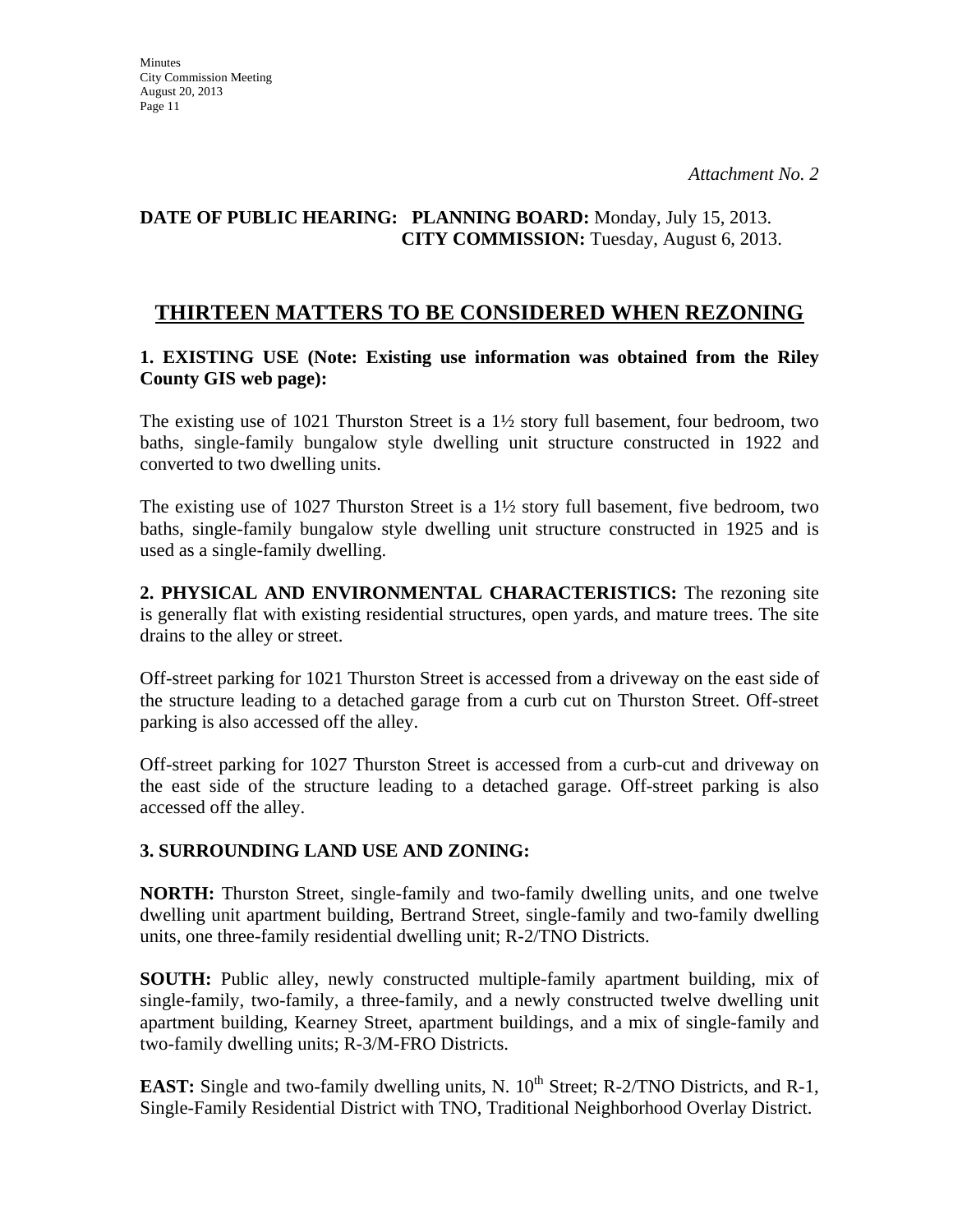**WEST:** Single-family, two-family, multiple-family dwelling units, including newer apartment buildings; R-3/M-FRO Districts.

**4. GENERAL NEIGHBORHOOD CHARACTER:** The rezoning site is within a larger R-2/TNO Districts to the north, east and west of the rezoning site (see **OTHER APPLICABLE FACTORS**). The larger area is bounded on the south by a public alley, the majority of which is gravel; N.  $10^{th}$  Street on the east; N.  $11^{th}$  Street on the west; and, Ratone Street on the north. Within this larger area, the neighborhood is largely singlefamily and two-family dwelling units, with one three-family dwelling unit conversion, and one twelve dwelling unit apartment building. This larger area is part of the older wellestablished grid street patterned neighborhoods of the community. The front yards of most residences are maintained as landscaped green space along tree lined streets, with parking areas generally located in the rear yard with access off the alley. Many of the residential structures are located closer to the front property line compared to homes in newer residential subdivisions.

The general neighborhood to the south and west is a mixture of developing multiplefamily new construction, older single-family, two-family, multiple-family conversions, and multiple-family apartment buildings.

The general neighborhood to the east of N.  $10^{th}$  Street is a combination of single-family and two-family dwellings.

**5. SUITABILITY OF SITE FOR USES UNDER CURRENT ZONING:** The rezoning site consists of two 7,500 square foot lots, which individually, conform to the minimum lot size requirements for one single-family dwelling unit or one two-family dwelling unit. Both lots are suitable for the uses under the current R-2/TNO Districts.

**6. COMPATIBILITY OF PROPOSED DISTRICT WITH NEARBY PROPERTIES AND EXTENT TO WHICH IT MAY HAVE DETRIMENTAL AFFECTS:** The proposed rezoning is not compatible with the existing larger R-2/TNO Districts' area, which consists primarily of single-family and two-family dwelling units. Expanding the R-3/M-FRO Districts, as proposed, will increase traffic, light and noise, and may encourage additional individual rezoning changes either abutting the R-2/TNO Districts or along any boundary of the R-3/M-FRO Districts.

The R-3/M-FRO Districts consist of more than 20 blocks in which there are single-family, two-family, older smaller multiple-family conversions, and new apartment buildings. There is no evidence presented by the applicants that development in the M-FRO is at or near build-out. Building sites are available in the R-3/M-FRO Districts. Before extending the R-3/M-FRO Districts, the existing R-3/M-FRO Districts should be developed and nearby neighborhoods should be reevaluated. The TNO District was added to the existing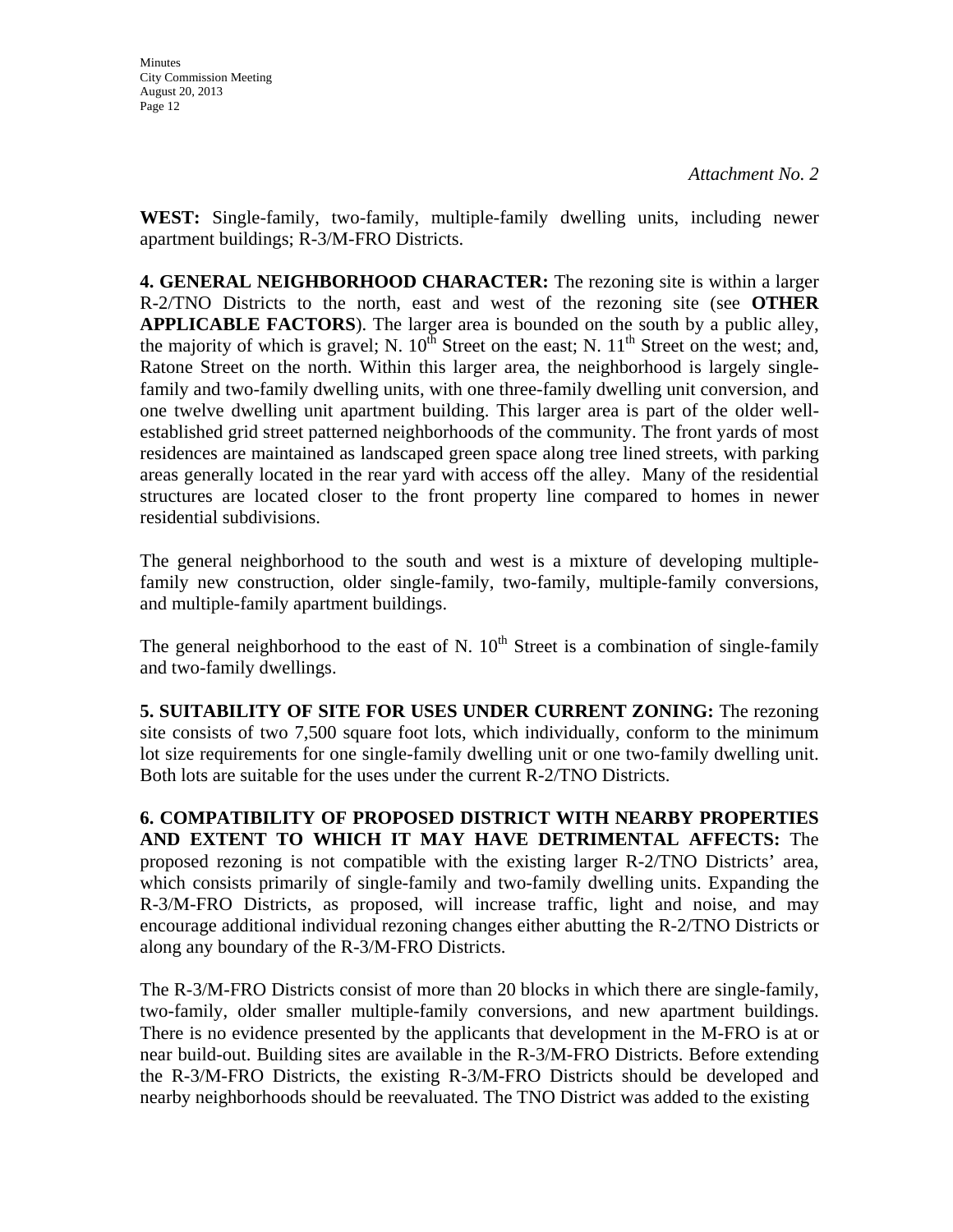R-2 District in which the rezoning site is located to protect the character of the singlefamily and two-family neighborhood.

To determine compatibility as well as expansion of the R-3/M-FRO Districts, a rezoning decision should be based on a broader analysis on the neighborhood rather than an incremental basis. An update of the Comprehensive Plan will occur over the next two years and a review of the neighborhoods in the surrounding area should be part of the Plan update.

**7. CONFORMANCE WITH COMPREHENSIVE PLAN:** The Downtown Core Neighborhoods Future Land Use Map of the Comprehensive Plan shows the rezoning site as RLM, Residential Low to Medium density. The RLM designation is a residential category with a density range of less than one dwelling unit/acre up to eleven dwelling units per net acre. The proposed R-3 District is a high-density designation. The RHD designation is a residential category with a density range of 19 or more dwelling units/acre. Policies of the RLM and RHD categories are below with policy statements italicized.

Residential Low to Medium (RLM) policies:

## *RLM 1: Characteristics*

*The Residential Low/Medium Density designation incorporates a range of single-family, single-family attached, duplex, and town homes, and in appropriate cases include complementary neighborhood-scale supporting land uses, such as retail, service commercial, and office uses in a planned neighborhood setting, provided they conform*  with the policies on Neighborhood Commercial Centers. Small-scale multiple-family *buildings and condominiums may be permissible as part of a planned unit development, or special mixed-use district, provided open space requirements are adequate to stay within desired densities.* 

## *RLM 2: Appropriate Density Range*

*Densities in the Residential Low/Medium designation range between less than one dwelling unit/acre up to 11 dwelling units per net acre.* 

## *RLM 3: Location*

*Residential Low/Medium Density neighborhoods typically should be located where they have convenient access and are within walking distance to community facilities and services that will be needed by residents of the neighborhood, including schools, shopping areas, and other community facilities. Where topographically feasible, neighborhoods should be bounded by major streets (arterials and/or collectors) with a direct connection to work, shopping and leisure activities.*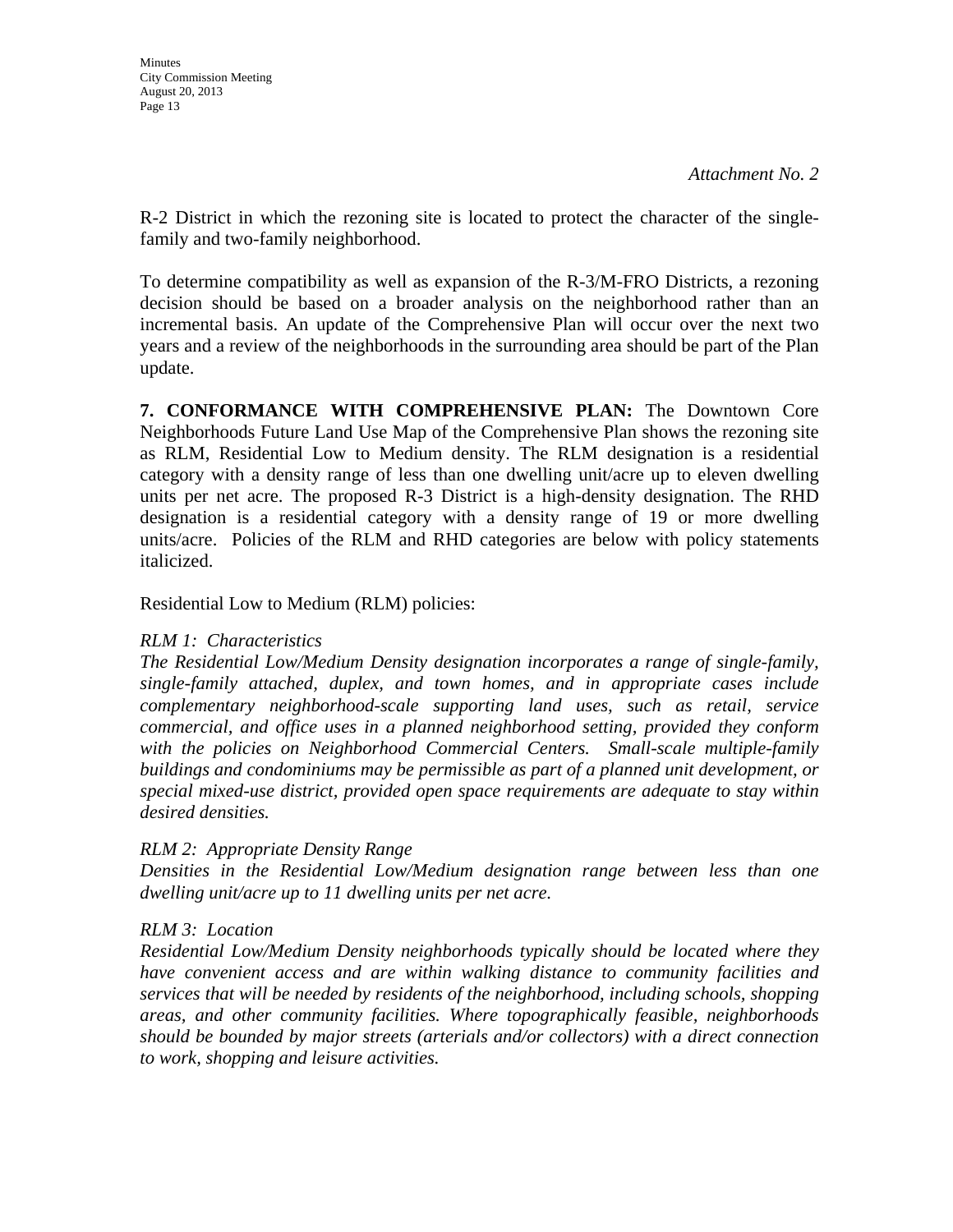### *RLM 4: Variety of Housing Styles*

*To avoid monotonous streetscapes, the incorporation of a variety of housing models and sizes is strongly encouraged in all new development.* 

Residential High Density (RHD) policies include:

### *RHD 1: Characteristics*

*The Residential High Density designation is designed to create opportunities for higher density neighborhoods in both an urban downtown setting and a suburban setting. Within an urban or downtown setting, the designation accommodates higher-intensity residential housing products, such as mid to high-rise apartments, townhomes and condominiums, combined with complementary non-residential land uses, such as retail, service commercial, and office uses, often within the same building. In other areas of the community, Residential High Density neighborhoods can be accommodated in a less vertical or urban fashion, such as in planned apartment communities with complimentary neighborhood service commercial, office and recreational facilities. These neighborhoods could be implemented through a Planned Unit Development or by following design and site plan standards (design review process).* 

#### *RHD 2: Appropriate Density Range*

*Possible densities under this designation are 19 dwelling units per net acre and greater.* 

## *RHD 3: Location*

*Residential High Density uses are typically located near intersections of arterials and collector streets, sometimes providing a transition between commercial or employment centers and lower density neighborhoods. High-density neighborhoods should not be located in settings where the only access provided consists of local streets passing through lower density neighborhoods. In a more urban or downtown setting, residential high density may be combined with active non-residential uses in a vertically mixed-use building.* 

#### *RHD 4: Building Massing and Form*

*Plain, monolithic structures shall be avoided. Infill projects should be compatible with the established mass and scale of other buildings along the block. In a planned apartment community context, large buildings shall be designed with a variety of wall planes and roof forms to create visual interest.* 

#### *RHD 5: Mix of Uses*

*Non-residential uses should generally not exceed 25% of the total floor area in a mixeduse structure.*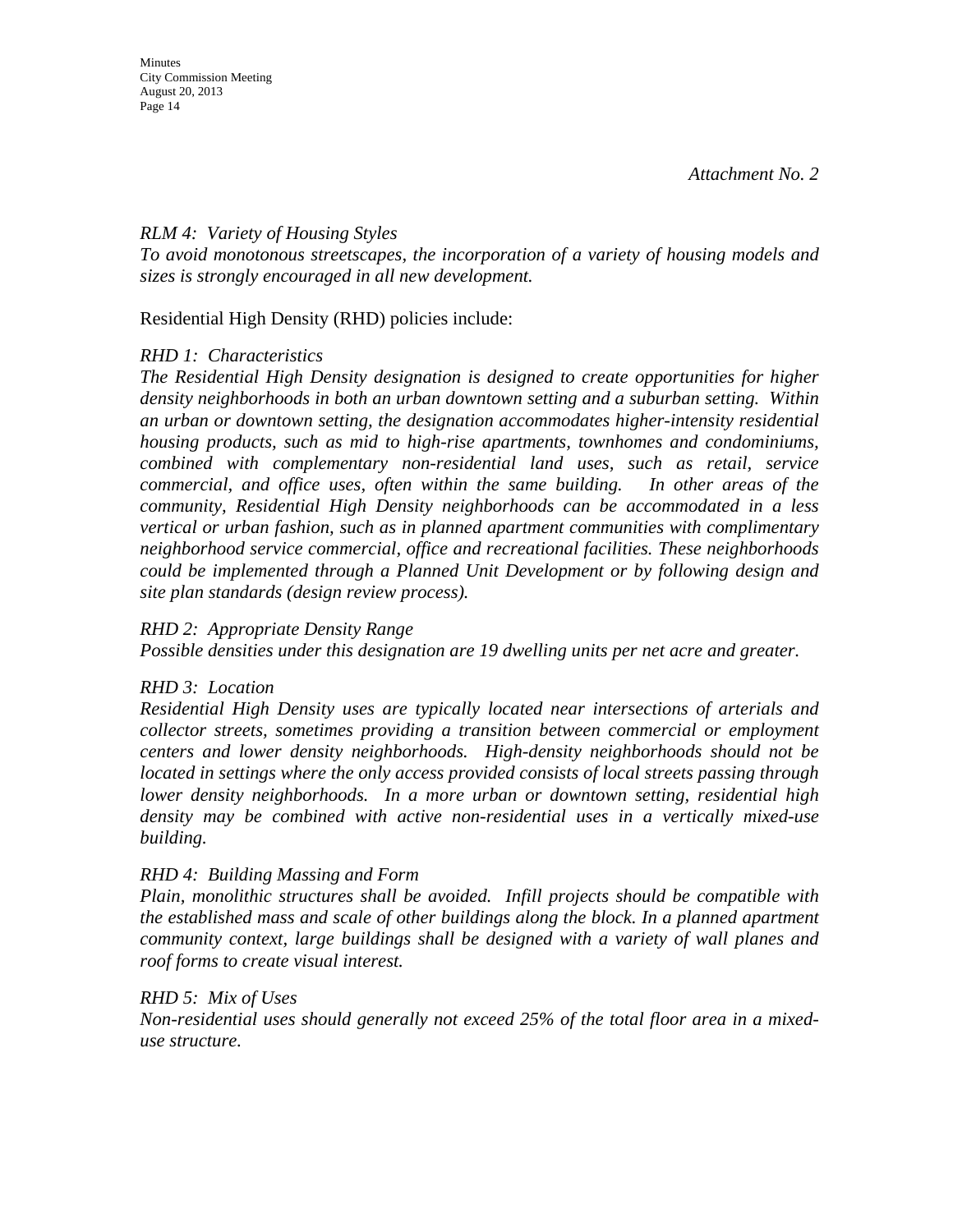### *RHD 6: Parking Location and Design*

*Within an established urban neighborhood, such as the downtown core, adequate offstreet parking should be located behind buildings or within mixed-use parking structures.* 

*RHD 7: Structured Parking* 

*Structured parking garages, often necessary for this type of development intensity, should be designed with a similar level of architectural detail as the main building. Incorporating active uses, such as retail spaces, into the ground floor is strongly encouraged, particularly in downtown settings.* 

The existing rezoning site has a density of approximately 11 dwelling units per acre, which is based on two-dwelling units for each 7,500 square feet of lot area  $(7,500)$  square feet  $(sf)/43,560$  sf/acre = 0.172 acres; 2 dwelling units/0.172 acres = 11.6 dwelling units **per acre**. The proposed rezoning to R-3/M-FRO results in a density of approximately 15,000 sf/43,560 sf/acre = 0.344 acres; 12 dwelling units/0.344 acres = **34.8 dwelling units per acre**, based on the applicant's intent to build a twelve dwelling unit family apartment building (*application documents*). Based on the minimum lot area per unit in R-3 District, and reduced setbacks and parking requirements of the M-FRO district, a 15 dwelling unit apartment building is a possibility, which results in a density of **43.6 dwelling units per acre**.

The proposed rezoning of 1021 Thurston Street and 1027 Thurston Street to R-3/M-FRO Districts does not conform to the Comprehensive Plan.

## **8. ZONING HISTORY AND LENGTH OF TIME VACANT AS ZONED:**

| 1925:             | A, First Dwelling House: One and Two Family Dwellings                                                                                                              |
|-------------------|--------------------------------------------------------------------------------------------------------------------------------------------------------------------|
| 1937 - 1965:      | A, First Dwelling House: One and Two Family Dwellings<br>B, Second Dwelling House: One and Two Family Dwellings,<br><b>Apartment Houses</b>                        |
| 1969 - 1987:      | R-2, Two-Family Residential District<br>R-3, Multiple-Family Residential District                                                                                  |
| 1987 - 2004:      | R-2, Two-Family Residential District                                                                                                                               |
| February 19, 2004 | Manhattan Urban Area Planning Board holds public hearings to<br>consider Phase 3 rezonings of Sub Areas A, B, C and D, and<br>recommends approval, on vote of 6-0. |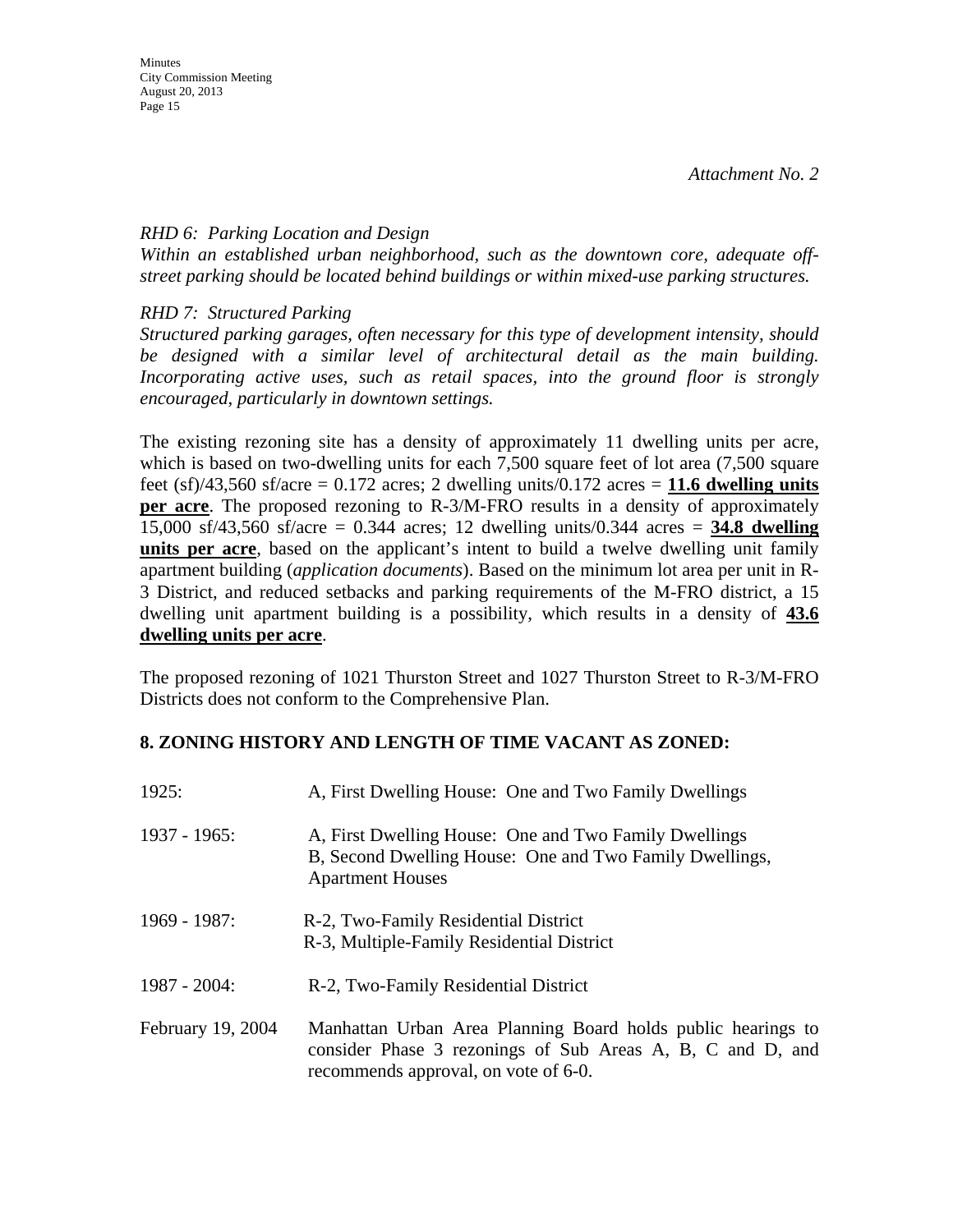| March 16, 2004 | City Commission, on a vote of 5-0, approves, first reading of an<br>ordinance rezoning the Phase 3 Sub Areas A, B, C and D, as<br>recommended by City Administration and the Planning Board. |
|----------------|----------------------------------------------------------------------------------------------------------------------------------------------------------------------------------------------|
| April 6, 2004  | City Commission approves Ordinance Nos. 6392, 6393, 6394 and<br>6395 rezoning the Phase 3 Sub Areas A, B, C and D, as<br>recommended by City Administration and the Planning Board.          |

The house at 1021 Thurston Street was built in 1922 and the house at 1027 Thurston Street was built in 1925.

*Note: The entire chronology for the TNO and M-FRO studies and implementation is attached for reference and to represent the time and community effort to establish zoning districts in the older neighborhoods.* 

**9. CONSISTENCY WITH INTENT AND PURPOSE OF THE ZONING ORDINANCE:** The intent and purpose of the Zoning Regulations is to protect the public health, safety, and general welfare; regulate the use of land and buildings within zoning districts to assure compatibility; and to protect property values.

## Existing R-2 with TNO Districts (1021 Thurston Street and 1027 Thurston Street)

The R-2, Two-Family Residential District is designed to provide a dwelling zone at a density no greater than two (2) attached dwelling units per 7,500 square feet.

The TNO District is intended to conserve the traditional character of the older neighborhoods through Compatibility Standards. The Compatibility Standards require that new infill residential buildings, and additions or modifications to existing residential buildings, incorporate basic design and site layout elements characteristic of homes in the traditional neighborhoods. The TNO is used in conjunction with an underlying residential district.

The TNO District was applied to the underlying R-2 District to reduce development intensity and conserve the traditional character of the older neighborhoods through Compatibility Standards. The TNO District maintains most of the requirements of the underlying zoning district with the exception of maximum lot coverage and the size of the second dwelling unit, and adds Compatibility Standards, that require new infill residential buildings, and additions or modifications to existing residential buildings, to incorporate basic design and site layout elements characteristic of homes in the traditional neighborhoods of Manhattan.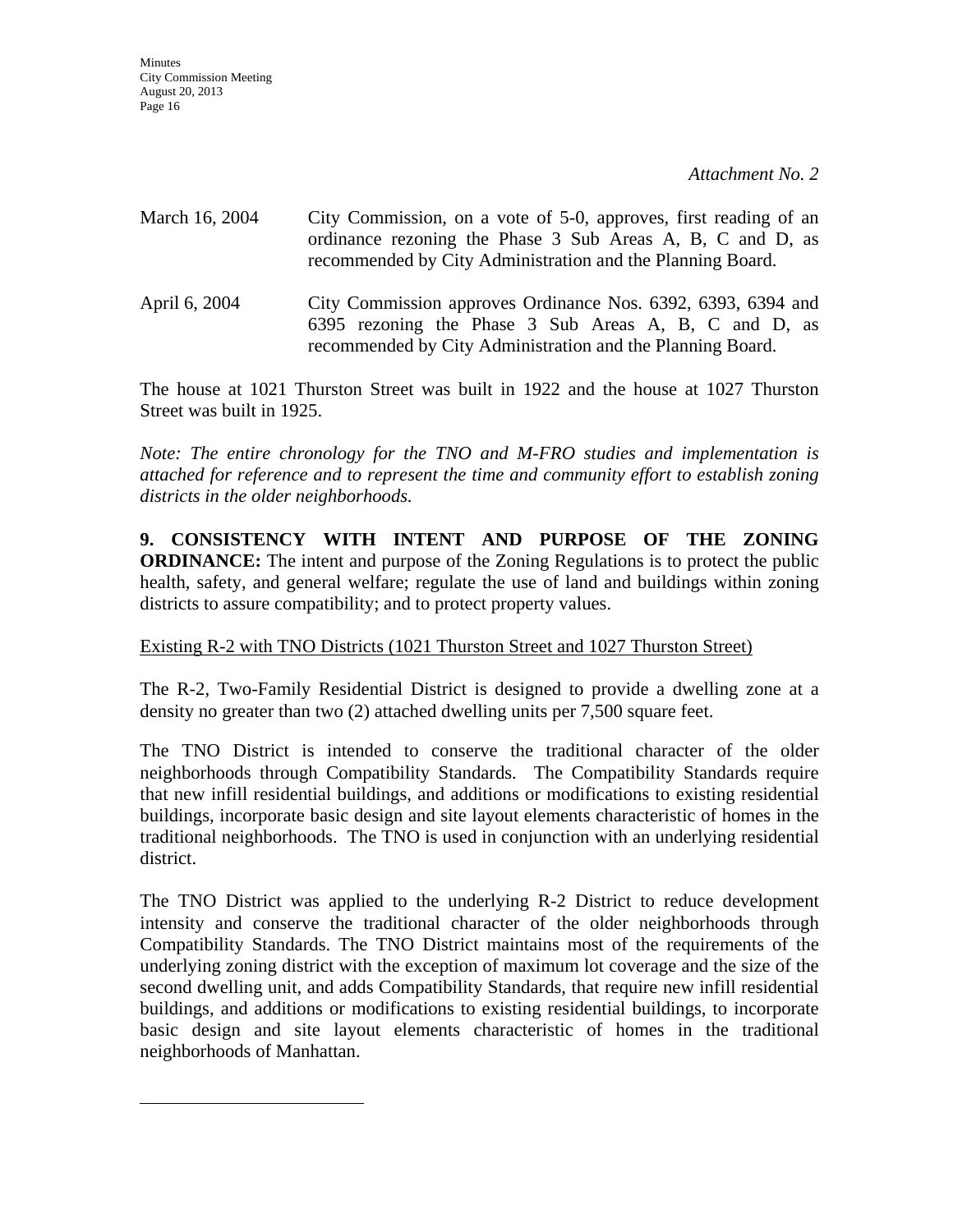### Proposed R-3 with M-FRO Districts (1021 Thurston Street and 1027 Thurston Street)

The proposed R-3 District is designed to provide for multiple-family development at a density no greater than one (1) dwelling unit per 1,000 square feet.

The Multi-Family Redevelopment Overlay (M-FRO) is designed to ensure that multiplefamily infill development is functionally integrated into surrounding areas and compatible with the traditional character of the older neighborhoods of Manhattan. The intent is to provide a framework within which higher density housing can be built, while being sensitive to surrounding neighborhoods and the public streetscape with regard to design and site layout. The M-FRO is used in conjunction with the underlying R-3, Multiple-Family Residential District.

The proposed rezoning would not be consistent with the intent and purposes of the Zoning Regulations because the rezoning is not consistent with the Comprehensive Plan's recommendation that the rezoning site be zoned to allow residential low to medium density, which the current R-2/TNO Districts reflect. The TNO District was added to the existing R-2 District in which the rezoning site is located to protect the character of the single-family and two-family neighborhood. The proposed R-3/M-FRO Districts would implement a zone which would increase density, which the Comprehensive Plan does not recommend. The proposed rezoning of the also changes the character of the broader R-2/TNO Districts' neighborhood in which single-family and two-family dwelling units were intended to be protected from intensification and larger structures.

 **10. RELATIVE GAIN TO THE PUBLIC HEALTH, SAFETY AND WELFARE THAT DENIAL OF THE REQUEST WOULD ACCOMPLISH, COMPARED WITH THE HARDSHIP IMPOSED UPON THE APPLICANT:** Denial does not appear to be a hardship upon the applicant. The rezoning to R-3/M-FRO District will result in an increase in intensity north of the unpaved alley and encourage further rezoning to higher density and added traffic on congested public streets in the neighborhood.

**11. ADEQUACY OF PUBLIC FACILITIES AND SERVICES:** Adequate public streets, water, and public sidewalks serve the rezoning site. Adequacy of sanitary sewer should be confirmed with a capacity analysis. As a part of the upcoming Comprehensive Plan update, expansion of the R-3/M-FRO Districts should be accompanied by additional analysis of sanitary sewer capacity. The 15 foot wide alley serving the rezoning site is largely an unimproved gravel and dirt surface, with the western 100 feet recently paved with a new concrete surface adjacent to a new apartment building on Kearney Street.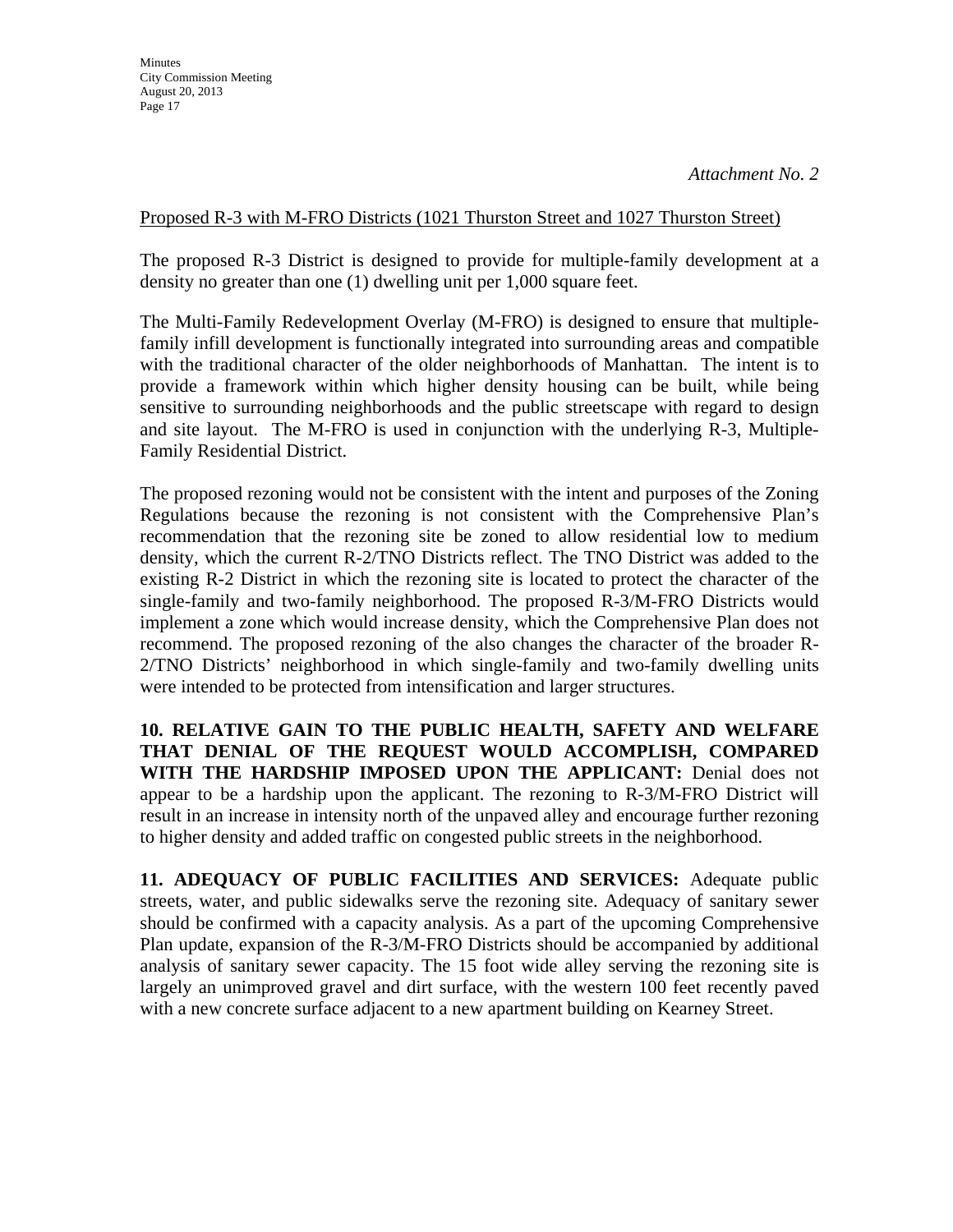## **12. OTHER APPLICABLE FACTORS:**

 In 2004, the rezoning site was part of a larger tract of land described as Phase 3, Sub Area C, Tract 1 (*map attached*), which consisted of 38 total zoning lots generally bounded on the east by N.  $10<sup>th</sup>$  Street, on the south by the alley south of Thurston Street, on the west by N.  $11<sup>th</sup>$  Street, and on the north by Ratone Street. The rezoning site is at the southern edge of the area that was shown as Sub Area C, Tract 1.

 Over a two to three year period a community process determined areas appropriate for upzoning to R-3 (to the south and west of the proposed rezoning site) and which areas were appropriate to remain zoned with either the TNO or M-FRO Districts added to the underlying zone. (*A January 22, 2004 Cover memorandum for Phase 3 is attached for reference and background*.)

## Changes in Single-Family Characteristics Neighborhood Study Updates

 The general neighborhood trends between 2000 and 2010 with **respect to the rezoning site** are unchanged (Note: A lower index score, in parentheses means that an area has fewer families and has become more rental in nature.) Population density (1) is unchanged, based on 17-24 persons/acre; number of housing units per block, 33-62 units per block, is unchanged; number of children (0), with a range of 0-3 per block, is unchanged; number of family households (0), in a range of 0-5 per block, is unchanged; number of owner occupied housing units (0) with a range of 0-4 owner occupied is unchanged; and, the neighborhood index (0) with a composite range of 0-2 is unchanged.

**13. STAFF COMMENTS:** The proposed rezoning site and surrounding neighborhood's characteristics were carefully analyzed, and, after extensive public collaboration over a period of several years, the rezoning site and R-2 District in which it is located remained R-2 District, except for the addition of the TNO District. It may be appropriate to rezone the site, but it should be considered in a larger neighborhood setting than as a piecemeal change. The update to the Comprehensive Plan will allow the area to be reconsidered for an increase in density, as well as a capacity for public services.

City Administration recommends denial of the proposed rezoning of 1021 Thurston Street and 1027 Thurston Street from R-2, Two-Family Residential District with TNO, Traditional Neighborhood Overlay District, to R-3/M-FRO, Multiple-Family Residential District with Multi-Family Redevelopment Overlay District, based on the findings in the Staff Report.

**As a reminder, if the Planning Board is inclined to recommend approval of the rezoning, the Board will need to clearly express the reasons for recommending approval and make findings with respect to the rezoning standards.**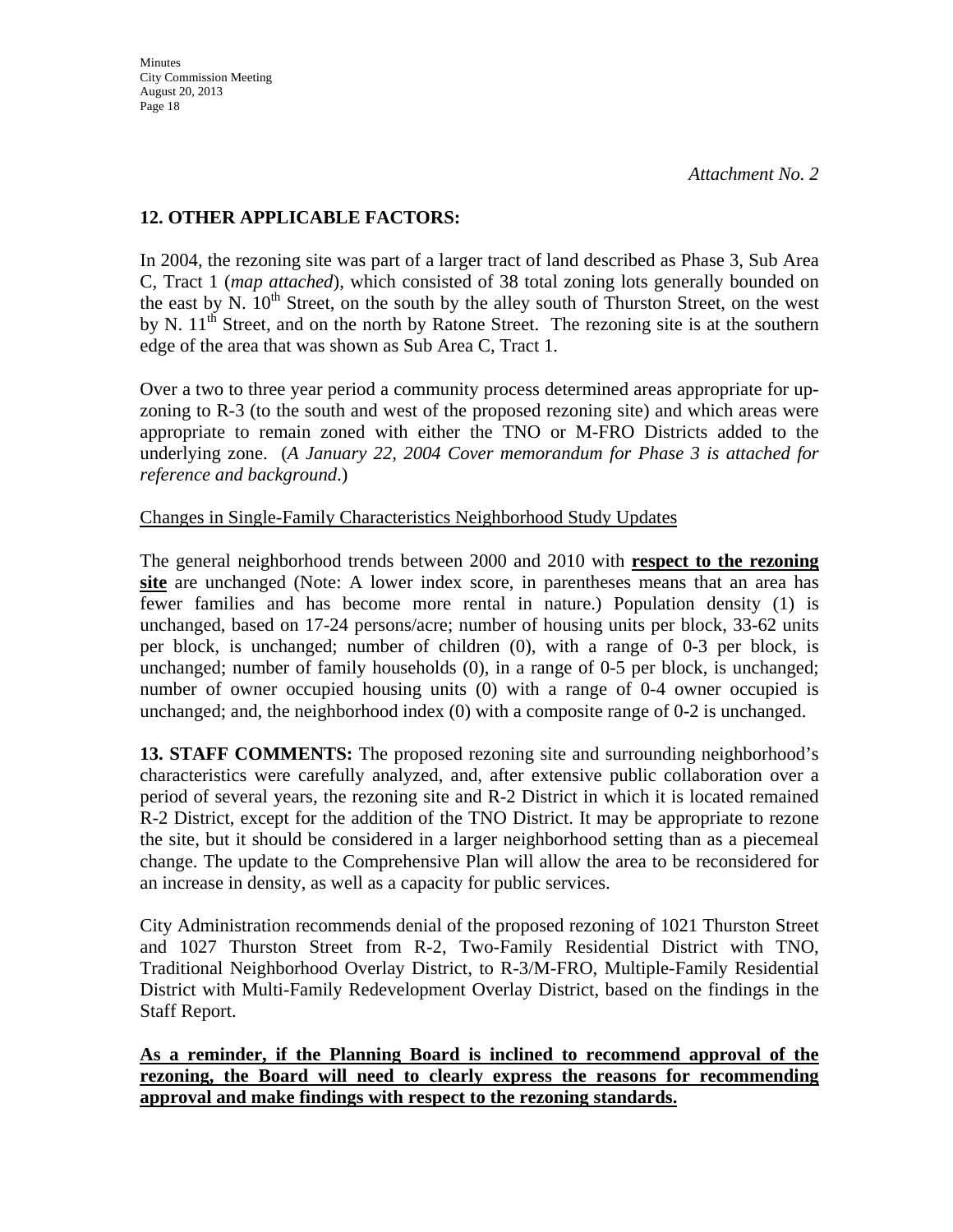## **ALTERNATIVES:**

- 1. Recommend approval of the proposed rezoning of 1021 Thurston Street and 1027 Thurston Street from R-2, Two-Family Residential District with TNO, Traditional Neighborhood Overlay District, to R-3/M-FRO, Multiple-Family Residential District with Multi-Family Redevelopment Overlay District, stating the basis for such recommendation.
- 2. Recommend denial of the proposed rezoning, stating the specific reasons for denial.
- 3. Table the proposed rezoning to a specific date, for specifically stated reasons.

## **POSSIBLE MOTION:**

The Manhattan Urban Area Planning Board recommends denial of the proposed rezoning of 1021 Thurston Street and 1027 Thurston Street from R-2, Two-Family Residential District with TNO, Traditional Neighborhood Overlay District, to R-3/M-FRO, Multiple-Family Residential District with Multi-Family Redevelopment Overlay District, based on the findings in the Staff Report.

**PREPARED BY:** Steve Zilkie, AICP, Senior Planner.

**DATE:** July 10, 2013.

13055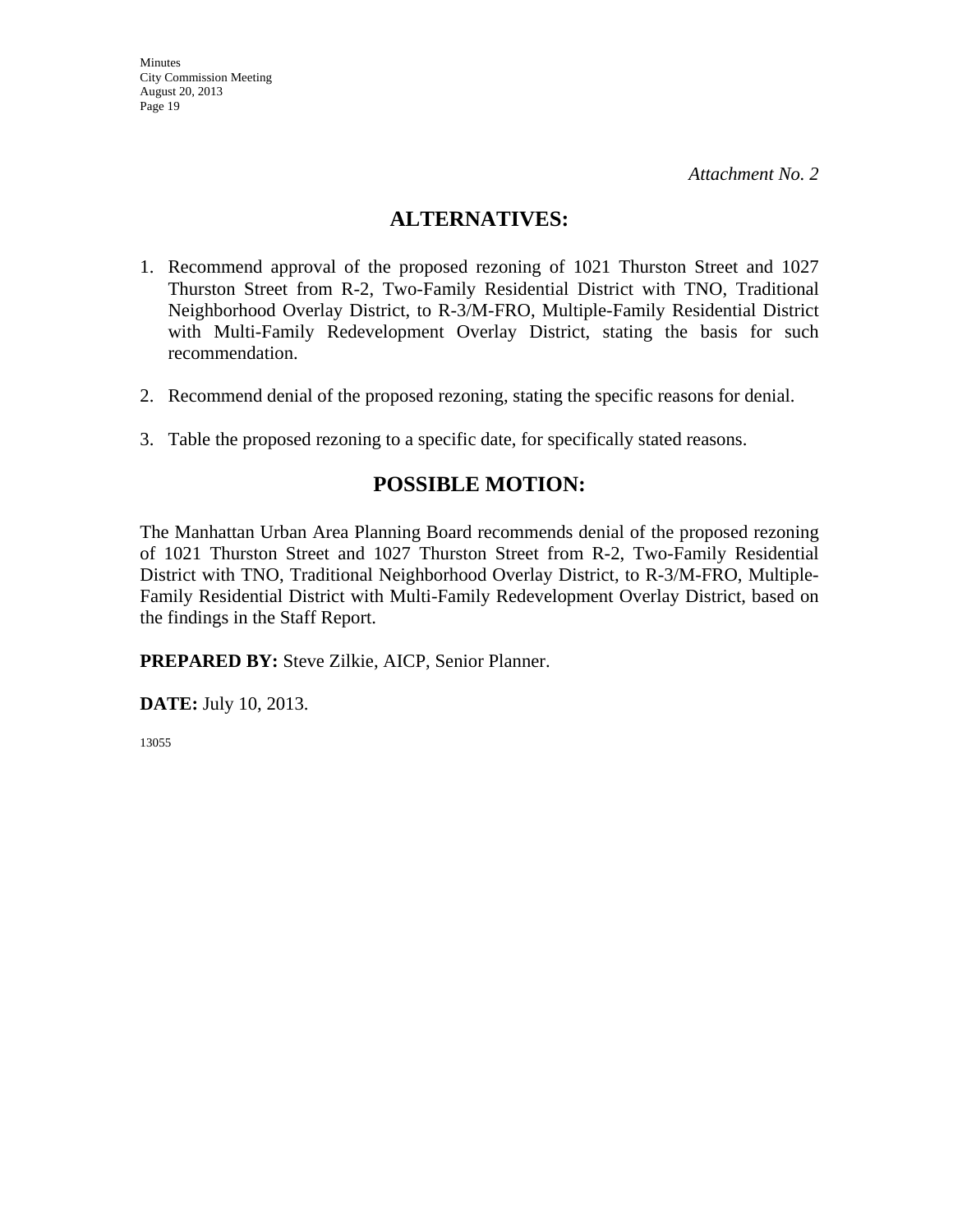## **BACKGROUND**

**PROPOSED AMNENDMENT:** Amend Ordinance No. 6607 and the approved Preliminary Development Plan of Lot 4 and Lot 5, Heritage Square South Commercial Planned Unit Development. The amendment is proposed as a Final Development Plan.

**The proposed amendment is required** because:

- Condition No. 11, Ordinance No .6607, states, "An amendment(s) of the PUD shall be submitted for review and approval, prior to issuance of any necessary permits for development on Lots 2, 3, 4, 5, 7, 8 and 10."
- In addition, the applicant has proposed a pole sign on Lot 4. Condition 7 states, "One (1) pole sign shall be permitted per lot on Lots 6, 7, 8 and 10, and no pole signs shall be permitted on Lots 1, 2, 3, 4, 5 and 9. Pole signs shall have a maximum total height of 50 feet above the ground; shall not exceed a maximum total 120 square feet in area; and shall include skirting of the pole. The skirting and the base of pole signs shall include materials and architectural quality similar to those of the associated principal building such as brick, stone and/or stucco; and, pole signs shall include an enhanced landscaped area around the base."

**APPLICANT:** Leiszler Real Estate – Alison Leiszler Bridges.

**ADDRESS:** 635 W. Crawford, Clay Center, KS 67432.

**OWNER:** Heritage Square Land Co. LLC – Tim Schultz.

**ADDRESS:** 1213 Hylton Heights Road, Suite 129, Manhattan KS 66502.

**LEGAL DESCRIPTION:** Lot 4 and Lot 5, Heritage Square South P.U.D., a Commercial Planned Unit Development, an addition of the City of Manhattan, Pottawatomie County, Kansas..

**LOCATION:** Lot 4 and lot 5 are generally located southwest of the intersection of South Port Drive and U.S.-24 Highway, approximately 3,600 feet east of Manhattan's city limits.

**AREA:** Lot 4: 48,101 square feet (1.104 acres). Lot 5: 50,156 square feet (1.151 acres).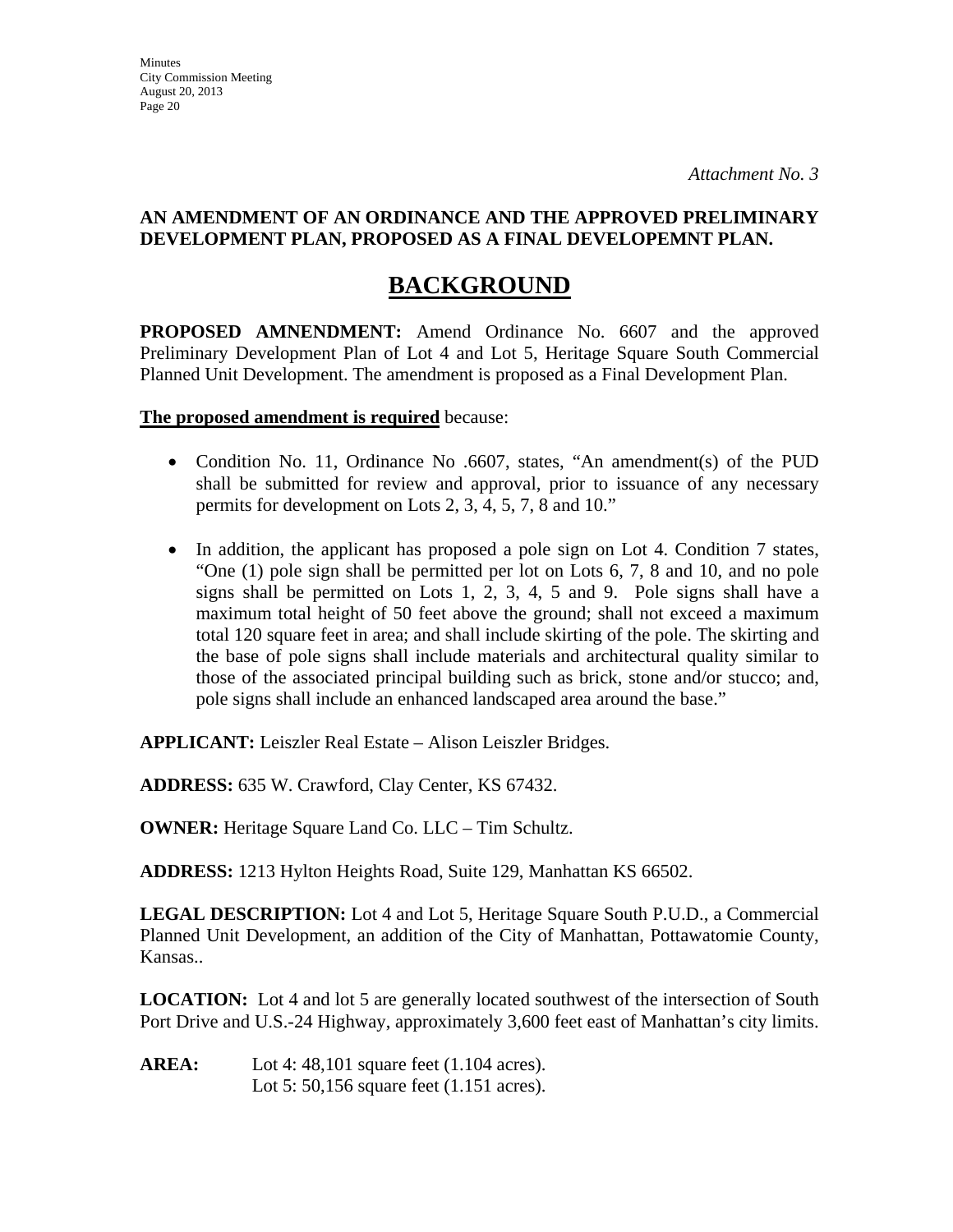## **DATE OF NEIGHBORHOOD MEETING:** April 16, 2013.

## **DATE OF PUBLIC NOTICE PUBLICATION:** Monday, June 24, 2013.

## **DATE OF PUBLIC HEARING: PLANNING BOARD:** Monday, July 1, 2013. **CITY COMMISSION:** Tuesday, August 6, 2013.

## **EXISTING PUD:**

## **EXISTING PUD AFFECTING LOT 4 AND 5**

#### **Ordinance No. 6607**

The Heritage Square South Commercial Planned Unit Development, and Ordinance No. 6607, approved February 6, 2007, is subject to the following conditions of approval:

- 1. Permitted uses shall include all of the Permitted Uses and Conditional Uses allowed in the C-5, Highway Service Commercial District, except for Adult Businesses and Commercial off-street parking lots as a Principal Use. Additional Permitted Uses include: Antique shops; Apparel stores; Blueprinting, desktop publishing, and photocopying establishments; Book stores; Camera and photographic supply stores; Carpet and rug stores; China and glassware stores; Department stores; Farm and ranch supply stores; Florist shops; Furrier shops; Governmental buildings; Hardware stores; Hobby shops; Motel; Medical clinic; Outdoor seating for restaurants; and Tavern.
- 2. Landscaping and irrigation shall be provided pursuant to a Landscaping Performance Agreement between the City and the owner, which shall be entered into prior to issuance of a building permit.
- 3. All landscaping and irrigation shall be maintained in good condition.
- 4. Light poles shall be provided as described in the application documents. Exterior building lighting shall be provided as proposed and be of a cut-off design, so as to not cast direct light or glare onto streets or adjacent property.
- 5. Ground Signs shall be permitted and constructed as proposed.
- 6. Wall signs shall be permitted as proposed.
- 7. One (1) pole sign shall be permitted per lot on Lots 6, 7, 8 and 10, and no pole signs shall be permitted on Lots 1, 2, 3, 4, 5 and 9. Pole signs shall have a maximum total height of 50 feet above the ground; shall not exceed a maximum total 120 square feet in area; and shall include skirting of the pole. The skirting and the base of pole signs shall include materials and architectural quality similar to those of the associated principal building such as brick, stone and/or stucco; and, pole signs shall include an enhanced landscaped area around the base.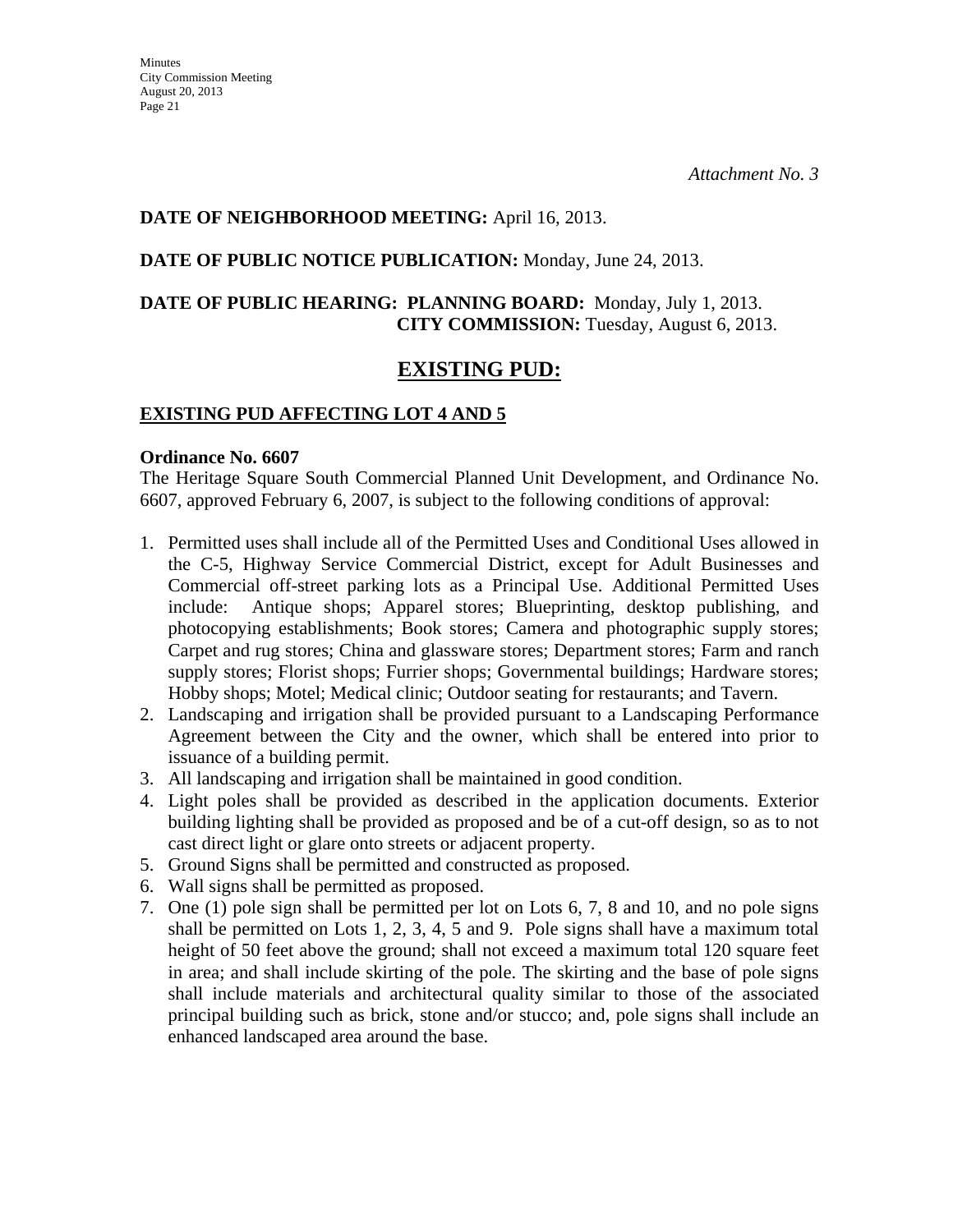- 8. Exempt signage shall be permitted as described in Article VI, Section 6-104  $(A)(1),(2),(4),(5),(7)$  and  $(8)$ ; and Section 6-104  $(B)(2)$ , of the Manhattan Zoning Regulations. Temporary sales aids and portable signs, as described in Article VI, Signs, of the Manhattan Zoning Regulations, shall be prohibited.
- 9. Traffic and drainage improvements to US-24 shall be provided as required by the Kansas Department of Transportation, and the applicant shall submit with the Final Plat either the approved access permit, or a letter from a KDOT representative authorizing the project based on the approved concept.
- 10. Drainage improvements shall be provided as proposed in the application documents and as per the City Engineer's requirements.
- 11. An amendment(s) of the PUD shall be submitted for review and approval, prior to issuance of any necessary permits for development on Lots 2, 3, 4, 5, 7, 8 and 10.

## **Permitted Uses**

The Permitted Uses in the PUD are set out above in Condition No. 1.

## **Existing Development**

The PUD consists of Lot 1(Fastenal); Lot 2 (Dollar General); Lot 3 (Aaron's Furniture); Lot 6 (Tractor Supply Co.); Lots 7 and 8 (Midway Wholesale); Lot 9 (Heritage Commons, a multiple-tenant commercial building currently occupied by a state government agency, liquor store, and restaurant, with the balance of the building vacant); and, Lot 10, a vacant approximate 12 acre tract of land.

## **PROPOSED AMENDMENT**

## **PUD AMENDMENT AND PROPOSED IMPROVEMNTS ON LOTS 4 AND 5**

Building and Other Structures

Lot 4 – The proposed structure and use on Lot 4 is a one story approximate 22-25 foot tall tan and dark tan stucco and stone veneer commercial building for a Short Stop convenience store and future retail or service commercial space, such as a restaurant. A metal awning is over the store front windows and doors. Patio area is on the southwest side of the building. Building coverage is approximately 7,268 square feet of lot coverage. The Short Stop has a drive thru window on the north side of the store. Three gas pump islands and six gas pumps are proposed on the east side of Lot 4. The gas canopy covering the gas pump islands is an approximate 17.5 foot tall structure constructed of steel post supports and awning owning over the gas pump islands. A pole sign is proposed generally to the north side of the building.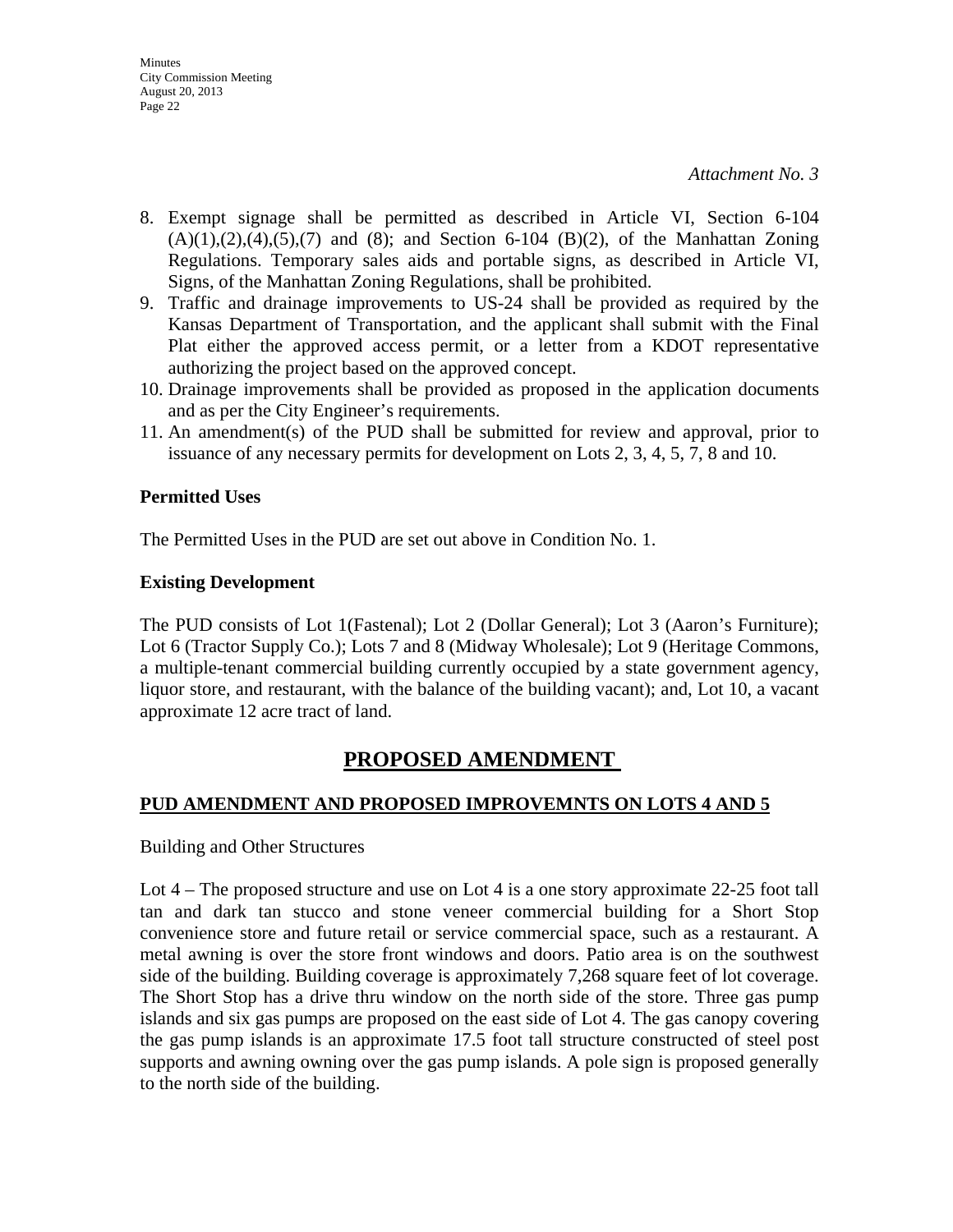Lot 5 – The proposed structure and use on Lot 5 is a one story approximate 19 foot tall tan and dark tan stucco and stone veneer one lane automatic car wash bay with a floor area of approximately 2,576 square feet and six vacuum bays on the west side of the automatic car wash.

Two screened trash enclosures are proposed, both on Lot 5 and are described below.

## **Signs**

A range of internally illuminated pole, ground and wall signs are proposed to identify the Short Stop, future commercial space and car wash. (See attached sheets from JS Sign for details on proposed signage. Signs on architectural sheets are not the proposed signage.)

Condition No. 7 – Proposed Pole Sign

The PUD is generally a C-5 District, and pole signs are allowed. For comparison purposes, the proposed pole sign is 30 feet in height and in a landscape base, as required for ground or pole signs in the PUD, and less than the maximum height in the C-5 District, which is 50 feet. Square footage of sign area is 244 square feet, 124 square feet in area greater than Condition No. 7, with aluminum covers over supporting poles, rather than stone, stucco or similar building material cover over support poles (Condition No. 7). Square footage of total sign area along Lot 4's US 24 Highway frontage could be a maximum of 800 square feet of sign area. The sign is setback 30 feet versus the building setback of 50 feet. The lowest part of the sign is 8 feet 6 inches above grade. If the lowest part of the sign was less than six feet it would be considered a ground sign, based on the Manhattan Zoning Regulations. In this instance, the differences are marginal between the limitations of Condition No. 7 and what would be allowed in a service commercial zone, such as C-5 District. The commercial messages on the signs are standard formats for convenience stores with gas pumps.

Note: There is an existing identification sign in the western part of Lot 5 that was constructed as a part of the Heritage Square PUD and is not included with the amendment.

## **Lighting**

All exterior lighting fixtures are downcast and will consist of building wall packs, and parking lot lights on 25foot tall poles.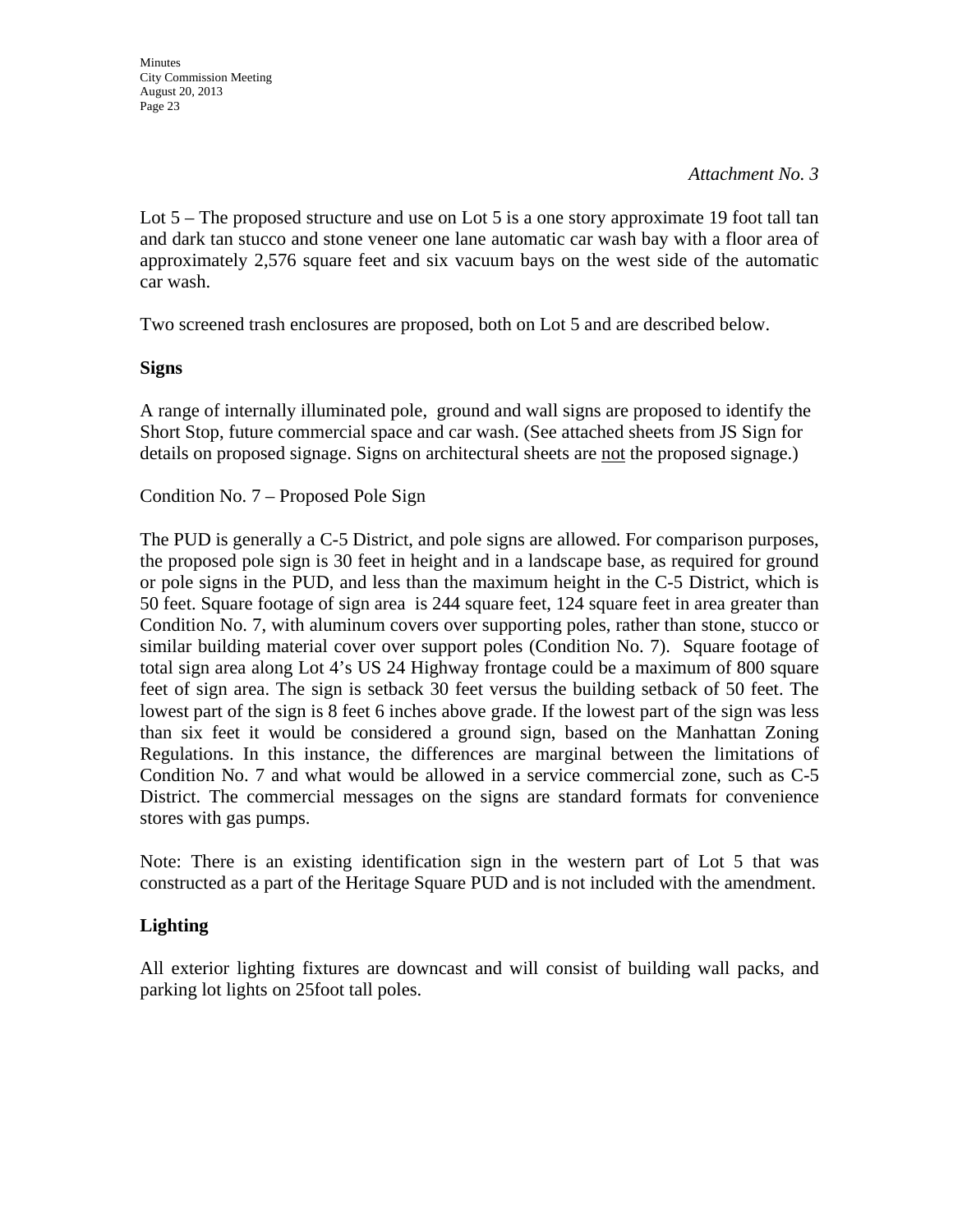Minutes City Commission Meeting August 20, 2013 Page 24

# **MATTERS TO BE CONSIDERED WHEN AMENDING A PLANNED UNIT DEVELOPMENT**

**1. WHETHER THE PROPOSED AMENDMENT IS CONSISTENT WITH THE INTENT AND PURPOSE OF THE APPROVED PUD, AND WILL PROMOTE THE EFFICIENT DEVELOPMENT AND PRESERVATION OF THE ENTIRE PUD:** The proposed amendment is consistent with the intent and purpose of the approved commercial PUD intended to consist of a broad range of highway service and retail uses. The approved Preliminary PUD shows a commercial building footprint (approximately 5,500 square feet of floor/lot area) and parking. Lot 4 with gas canopy and gas pumps on the east side of the site, but no other information was provided with the initial rezoning such as architectural, signage and other required information. The building on Lot 5 (approximately 9,880 square feet of building/lot area), and parking on the south and west sides of the building, was the only information shown on the Preliminary PUD. Very minimal landscaping was shown for both lots. The proposed amendment will promote the efficient development of the site, and PUD, by allowing construction of retail uses and signage intended to be part of the retail and commercial shopping area.

**2. WHETHER THE PROPOSED AMENDMENT IS MADE NECESSARY BECAUSE OF CHANGED OR CHANGING CONDITIONS IN OR AROUND THE PUD, AND THE NATURE OF SUCH CONDITIONS:** The amendment is made necessary because Condition No. 7 and No. 11, Ordinance No. 6607, which requires an amendment of the PUD prior to issuance of any permits for development, and limitation on the number of pole signs. The PUD has been amended three times in 2013, which includes the current application, with only one lot remaining to be developed.

**3. WHETHER THE PROPOSED AMENDMENT WILL RESULT IN A RELATIVE GAIN TO THE PUBLIC HEALTH, SAFETY, CONVENIENCE OR GENERAL WELFARE, AND IS NOT GRANTED SOLELY TO CONFER A SPECIAL BENEFIT UPON ANY PERSON:** The proposed amendment will result in a gain to the public by allowing development of a vacant tract of land. The amendment is necessary because of two conditions of the approval of the Ordinance creating the PUD and not because the amendment will confer a special benefit to any person.

# **ADDITIONAL MATTERS TO BE CONSIDERED WHEN AMENDING A PLANNED UNIT DEVELOPMENT**

**1. LANDSCAPING:** Landscaping consists of ornamental trees, shrubs and flowering plants, grasses and lawn areas, which will be maintained with underground irrigation.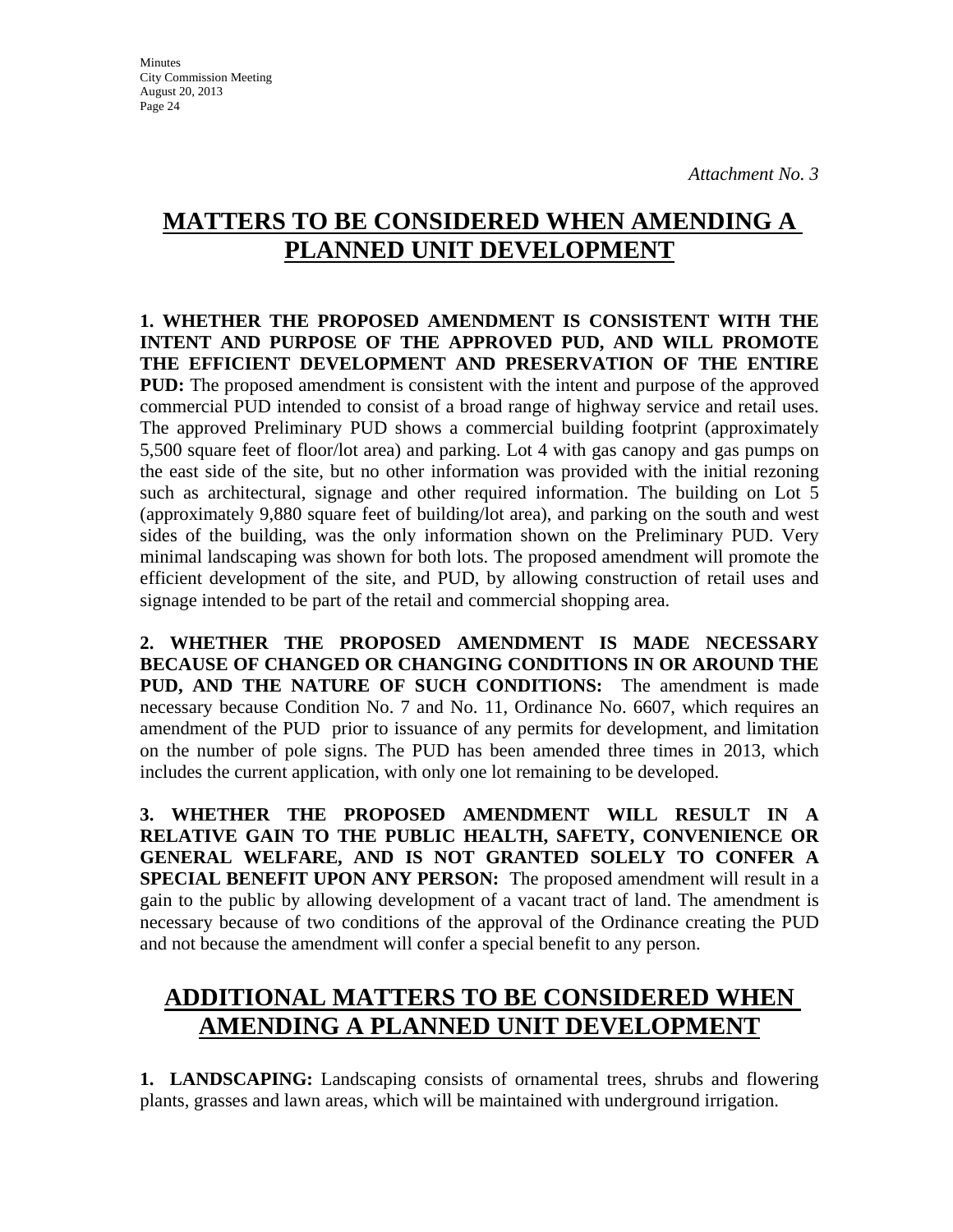**2. SCREENING:** A six foot tall split block trash container enclosure is located behind the Short Stop building, but on Lot 5, for the uses on Lot 4. A second six foot tall split block trash container enclosure is on Lot 5 near the vacuum bay area for the car wash.

## **To insure the trash enclosures are available for the proposed uses on Lots 4 and 5, a condition of approval is that trash containers shall be shared between Lots 4 and 5.**

**3. DRAINAGE:** The site will drain to the north to an open swale and storm inlets, connecting under the highway and northern undeveloped area to the Big Blue River. A dedicated drainage easement between Lots 4 and 5 was vacated and dedicated as a utility easement in order to allow the parking lot surfacing, which would not be otherwise be allowed in the drainage easement.

**4. CIRCULATION**: The existing street system provides an internal circulation plan which is safe, convenient and efficient for movement of goods, motorists, and pedestrians. Conflicts between motorists and pedestrians are minimized. Lot 4 is accessed from a curb cut off the entrance street and along the South Port Road. A second curb cut on Lot 5 off South Port Road allows access to Lots 4 and 5. Lot 5 is also accessed from a curb cut on South Port Drive.

Public Access. Pedestrians are, or will be, accommodated by sidewalks that will be constructed throughout the development located along one side of all streets as the area develops.

With Lots 4 and 5, a public sidewalk will be constructed in South Port Drive right-of-way to the south of both lots, with a pedestrian connection from the public sidewalk to an internal pedestrian sidewalk in front of the Short Stop building.

Traffic. A Traffic Report was submitted and accepted by the City Engineer in 2006. Access to the development is from U.S.-24 Highway onto a main entry drive to the internal streets of the development, which connect to the east and west of the PUD. Major highway improvements including left turning lanes, a traffic signal and closure of two existing median crossings, were constructed.

Off-Street Parking. Twenty two (22) off-street parking spaces are proposed on Lot 4, and 15 parking spaces are proposed on Lot 5, a total of 37 off-street parking spaces. For the combined uses on Lot 4, 21 parking spaces are required. The car wash requires four offstreet parking spaces, and 15 are provided, which includes shared parking between Lots 4 and 5. **To insure the shared condition is maintained, a condition of approval requiring shared parking between Lots 4 and 5 is proposed.**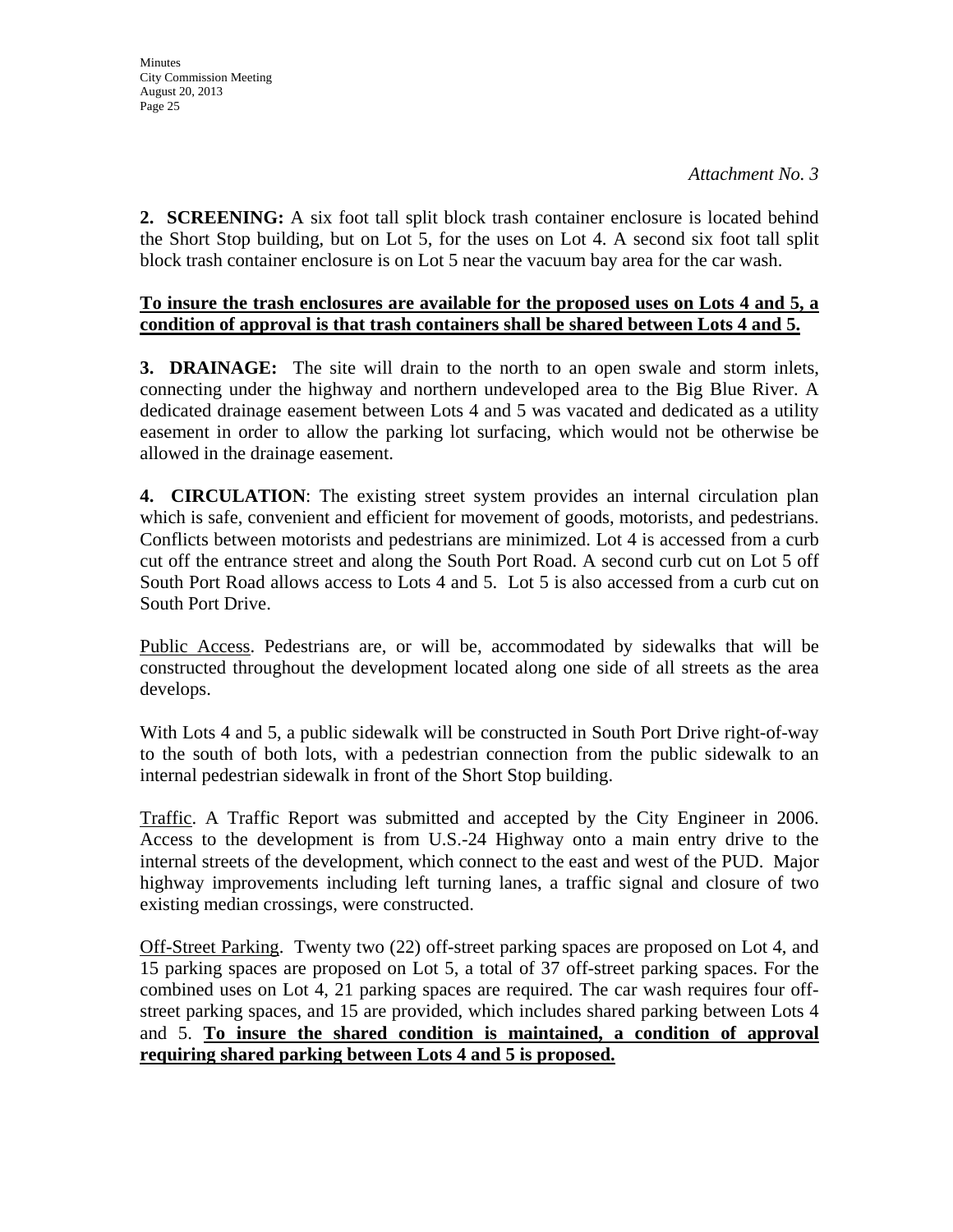**5. OPEN SPACE/LANDSCAPED AND COMMON AREA:** Landscaping and lawn areas set aside on Lots 4 and 5. Common use facilities include the trash enclosures and shared parking.

**6. CHARACTER OF THE NEIGHBORHOOD:** The neighborhood is generally characterized as a major highway service commercial street corridor with retail uses near, and along both sides, of US 24 Highway.

## **MATTERS TO BE CONSIDERED WHEN REZONING**

**1. EXISTING USE:** Lots 4 and 5 are vacant commercial tracts of land.

**2. PHYSICAL AND ENVIRONMENTAL CHARACTERISTICS:** Lots 4 and 5 are flat tracts of land with frontage on three public rights-of-way, US-24 Highway on the north, South Port Drive on the east and South Port Road on the south and west. The existing grade of the site is at 1014 feet.

Lot 4 is shown on adopted Flood Insurance Rate Map (FIRM) Panel 359 of 500, dated July 6, 2010, Zone X, areas outside 0.2% annual chance floodplain in the northwest corner, Zone X, 0.2% annual chance floodplain (500-year) for the majority of the lot, and 1% (100-year) floodplain in the southeast corner of the lot and marginally along the north lot line, Base Flood Elevation (BFE) 1010 feet National Geodetic Vertical Datum (NGVD).

Lot 5 is shown on adopted Flood Insurance Rate Map (FIRM) Panel 359 of 500, dated July 6, 2010, in Zone X, 0.2% annual chance floodplain (500-year) in the approximate southeast half, and Zone X, areas outside 0.2% annual chance floodplain, in the northwest half.

Lots 4 and 5 are shown on the Preliminary FIRM for Riley County, undated Panel 359 of 500, Zone AE, BFE 1014 feet (NGVD), except the northwest part of Lot 5 is in Zone X, areas outside 0.2% annual chance floodplain, and the southeast corner of Lot 4 is also in the same Zone X. Preliminary FIRMS are expected to be adopted in the 2013-2014 time period. For future compliance with flood plain elevation requirements, the lowest enclosed floors of the Short Stop building and car wash will be constructed two feet above BFE, or at 1016 feet (NGVD) as shown on the PUD grading plan, Sheet C-3. Gas pump mechanical/electrical service equipment for gas pumps and vacuum cleaners should be at least one foot above future 1014 feet BFE or flood-proofed.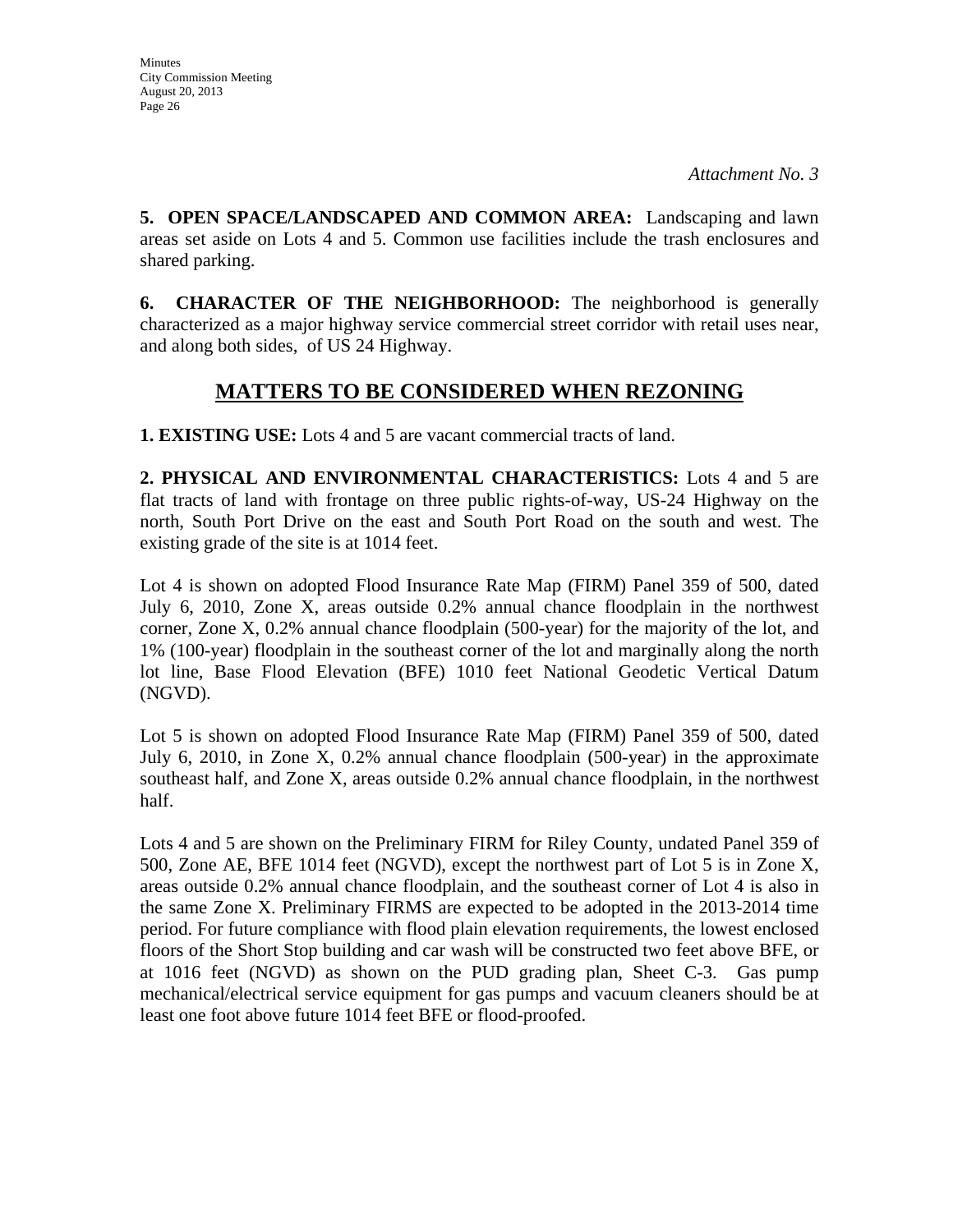### **3. SURROUNDING LAND USE AND ZONING:**

**(a.) NORTH:** U.S.-24 Highway, cultivated agricultural field, highway service commercial and retail uses, and undeveloped tract (future Heritage Square North); Pottawatomie County CH, Highway & Commercial Corridor District.

**(b.) SOUTH:** Tractor Supply, Midway Wholesale, railroad; PUD, agricultural fields, Kansas River; Pottawatomie County A-1, General Agriculture District.

**(c.) EAST:** Highway service commercial and retail uses, Dollar General, Aarons, Fastenal; PUD and Pottawatomie County CH, Highway & Commercial Corridor District.

**(d.) WEST:** Retail sales and wholesale; Pottawatomie County CH, Highway & Commercial Corridor District.

**4. GENERAL NEIGHBORHOOD CHARACTER:** See above under **No. 6, CHARACTER OF THE NEIGHBORHOOD**.

**5. SUITABILITY OF SITE FOR USES UNDER CURRENT ZONING:** Lots 4 and 5 are suitable for commercial development for the uses under the current zoning, as approved with the Preliminary Development Plan, subject to Condition No. 11, Ordinance No. 6607, and Condition No. 7, if approved.

**6. COMPATIBILITY OF PROPOSED DISTRICT WITH NEARBY PROPERTIES AND EXTENT TO WHICH IT MAY HAVE DETRIMENTAL AFFECTS:** Minimal impact on adjacent commercial property in the Heritage Square South PUD with respect to light, noise, and traffic is anticipated. Lots 4 and 5 are intended to develop as commercial lots in a manner similar to other commercial sites in the PUD.

**7. CONFORMANCE WITH COMPREHENSIVE PLAN:** The Future Land Use Map for the Northeast Planning Area of the Manhattan Urban Area Comprehensive Plan designates the site as Community Commercial (CC). The Comprehensive Plan also reflects the land use designation of the US 24 Corridor Plan developed by Pottawatomie County. The site is also subject to the US 24 Corridor Special Planning Area Policies in the Comprehensive Plan.

The existing PUD was found to conform to the Comprehensive Plan in 2006. The proposed PUD amendment conforms to the Manhattan Urban Area Comprehensive Plan.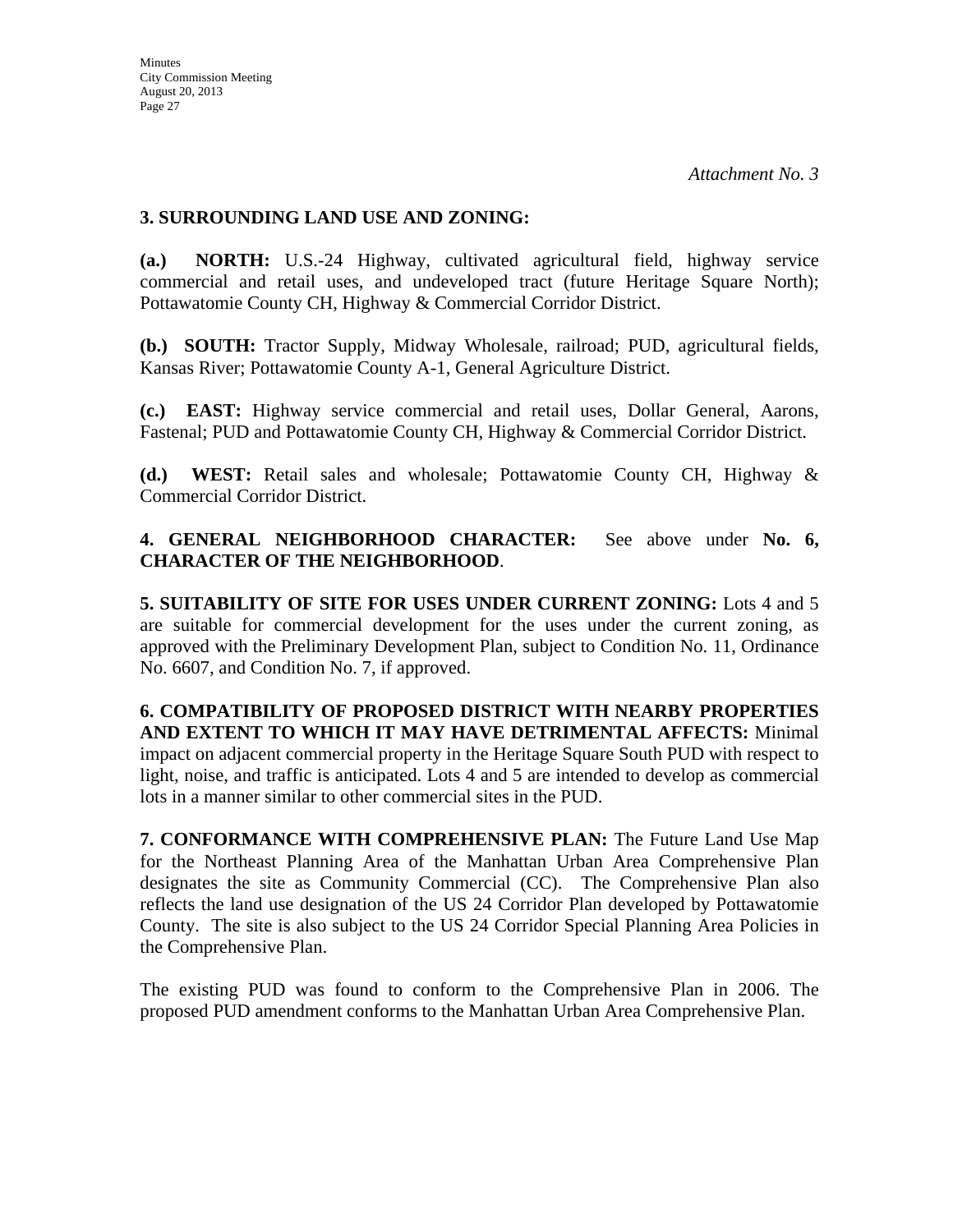#### **8. ZONING HISTORY AND LENGTH OF TIME VACANT AS ZONED:**

- June 29, 2006: City of Manhattan receives requests for island annexation of the proposed Heritage Square North and Heritage Square South tracts from Roger Schultz and Rob Eichman.
- July 11, 2006: City Commission approves Resolution Nos. 071106-H & I, requesting the Board of Pottawatomie County Commissioners to make positive findings regarding the requested island annexation of Heritage Square North and Heritage Square South.
- July 27, 2006: Board of Pottawatomie County Commissioners makes positive findings regarding the island annexations of Heritage Square North and Heritage Square South.
- August 15, 2006: City Commission approves first reading of ordinances annexing Heritage Square North and Heritage Square South; and, approves Resolution No. 081506-A, requesting the Board of Pottawatomie County Commissioners to make positive findings regarding the island annexation of that portion of the US 24 rights-of-way that adjoins Heritage Square.
- August 18, 2006: City of Manhattan receives Consent to Annexation from the Kansas Department of Transportation for that portion of the U.S.-24 Highway right-of-way that adjoins Heritage Square South, consisting of 6.791 acres.
- August 21, 2006: Board of Pottawatomie County Commissioners makes positive findings regarding the island annexation of that portion of U.S.-24 Highway rights-of-way that adjoins Heritage Square South.
- October 16, 2006; Manhattan Urban Area Planning Board holds public hearing and recommends approval (7-0), of the rezoning the proposed Heritage Square South and the U.S.-24 Highway -of-way from County - CH, Highway & Commercial Corridor District, to PUD, Commercial Planned Unit Development District.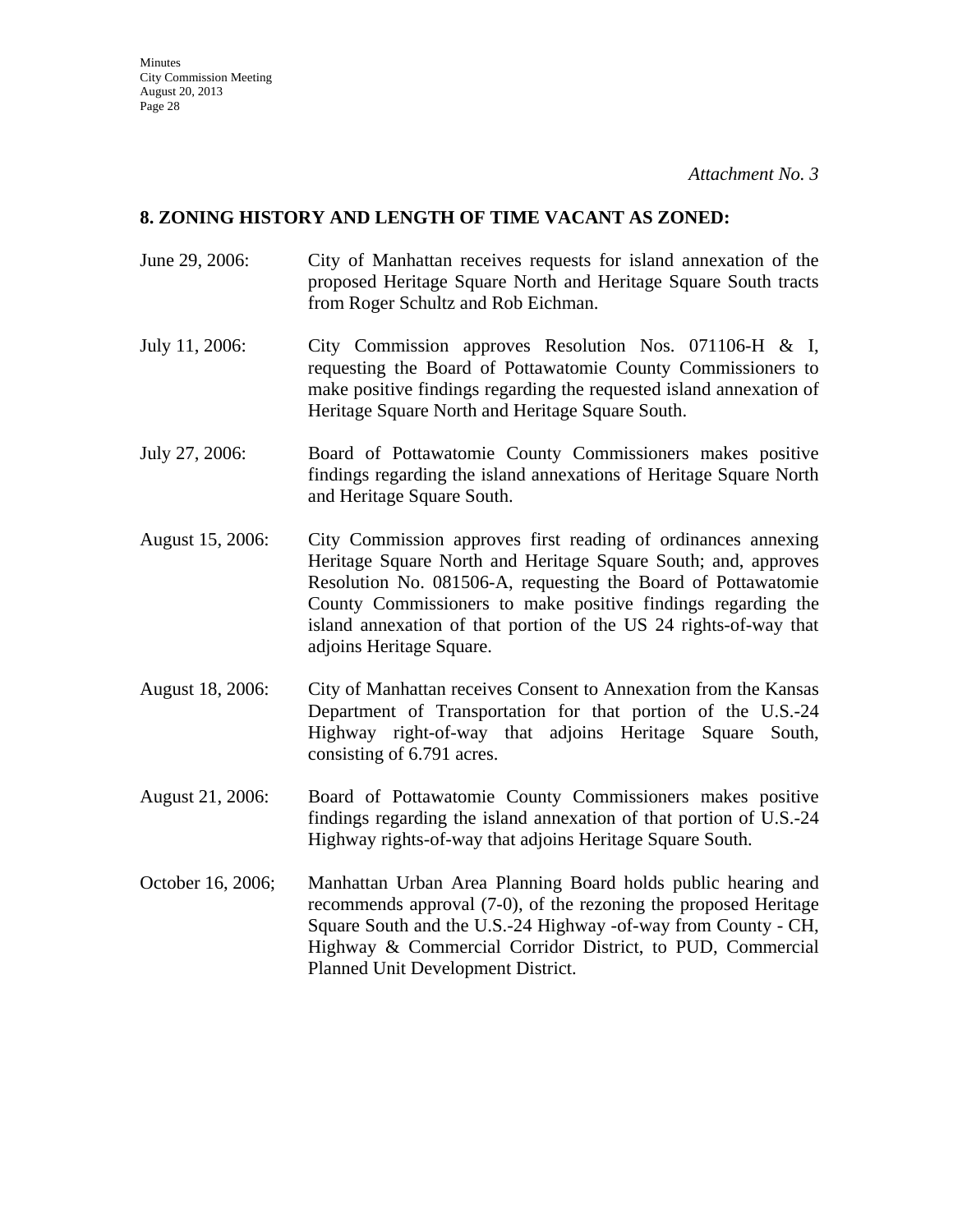**Minutes** City Commission Meeting August 20, 2013 Page 29

#### *Attachment No. 3*

- November 7, 2006 City Commission approved first reading of an ordinance annexing the 6.8-acre portion of the U.S.-24 Highway right-of-way adjoining the Heritage Square South development; and, approved first reading of an ordinance rezoning the proposed Heritage Square South development and the adjoining portion of U.S.-24 Highway rightof-way, to PUD, Planned Unit Development District.
- February 6, 2007 City Commission approves Ordinance No. 6606 annexing proposed Heritage Square North, proposed Heritage Square South and the 6.8-acre portion of the U.S.-24 Highway rights-of-way that adjoins Heritage Square South; and, approved Ordinance No.6607 rezoning the Heritage Square South and the adjoining portion of U.S.-24 Highway right-of-way, to PUD, Commercial Planned Unit Development District.
- March 5, 2007 Manhattan Urban Area Planning Board approves the Final Development Plan (Lots 1, 6, and 9) and Final Plat of the Heritage Square South Addition (Lots 1-10).
- March 15, 2007 City Commission accepts the easements and rights-of-way as shown on the Final Plat of Heritage Square South Addition.
- July 17, 2007 City Commission approves first reading of an ordinance renaming Heritage South Road to South Port Road, and Heritage Square Drive to South Port Drive, in Heritage Square South P.U.D. Addition.
- August 14, 2007 City Commission approves Ordinance No. 6651 renaming Heritage South Road to South Port Road, and Heritage Square Drive to South Port Drive, in Heritage Square South P.U.D. Addition.
- January 24, 2013 Manhattan Urban Area Planning Board recommends approval of proposed amendment of Ordinance No. 6607 and the Preliminary Development Plan of Lot 3, Heritage Square South Commercial Planned Unit Development, to be known as the Final Development Plan of Lot 3, Heritage Square South Commercial Planned Unit Development, based on the findings in the Staff Report.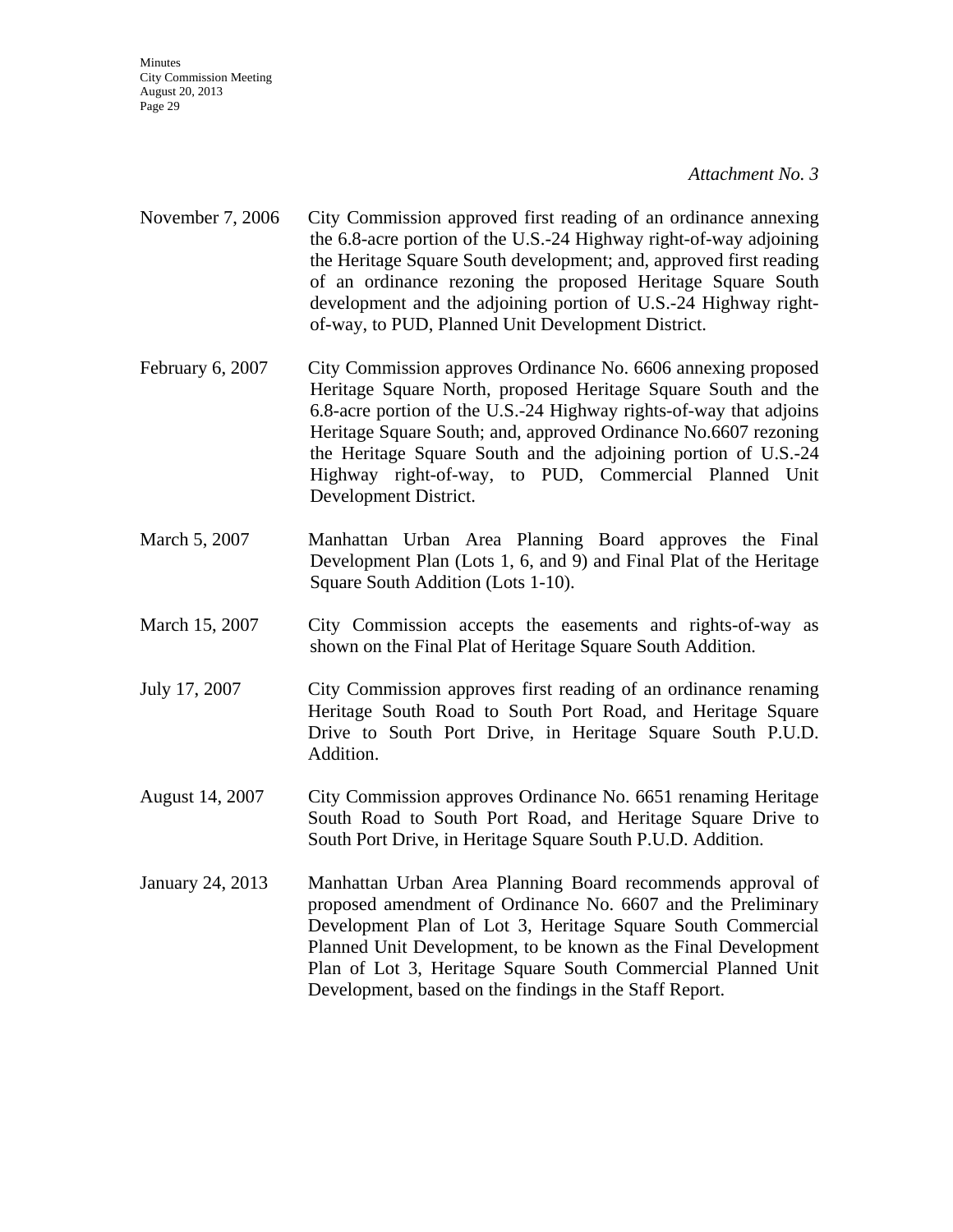**Minutes** City Commission Meeting August 20, 2013 Page 30

#### *Attachment No. 3*

- February 19, 2013 City Commission approves first reading of an ordinance amending Ordinance No. 6607 and the Preliminary Development Plan of Lot 3, Heritage Square South Commercial Planned Unit Development, to be known as the Final Development Plan of Lot 3, Heritage Square South Commercial Planned Unit Development.
- March 5, 2013 City Commission approves Ordinance No. 6991 amending the Preliminary Development Plan of Lot 3, Heritage Square South Commercial Planned Unit Development and Ordinance No. 6607, as proposed, based on the findings in the Staff Report.
- June 3, 2013 Manhattan Urban Area Planning Board recommends approval first reading of an ordinance amending Ordinance No. 6607 and the Preliminary Development Plan of Lot 2, and Lots 7 and 8, Heritage Square South Commercial Planned Unit Development, to be known as the Final Development Plan of Lot 2, Heritage Square South Commercial Planned Unit Development, and the Final Development Plan of Lots 7 and 8, Heritage Square South Commercial Planned Unit Development, based on the findings in the Staff Report; and approves the Final Plat of Heritage square South Unit Two PUD.
- June 18, 2013 City Commission approves first reading of an ordinance amending Ordinance No. 6607 and the Preliminary Development Plan of Lot 2, and Lots 7 and 8, Heritage Square South Commercial Planned Unit Development, to be known as the Final Development Plan of Lot 2, Heritage Square South Commercial Planned Unit Development, and the Final Development Plan of Lots 7 and 8, Heritage Square South Commercial Planned Unit Development.
- July 2, 2013 City Commission approves Ordinance No. 7010 amending Ordinance No. 6607 and the Preliminary Development Plan of Lot 2, and Lots 7 and 8, Heritage Square South Commercial Planned Unit Development, to be known as the Final Development Plan of Lot 2, Heritage Square South Commercial Planned Unit Development, and the Final Development Plan of Lots 7 and 8, Heritage Square South Commercial Planned Unit Development; and, accepts the easements associated with Lot 2 and Lot 3, Heritage Square South Unit two PUD.
- July 2, 2013 City Commission accepts the easements as, as shown on the Final Plat of Heritage Square South, Unit Two PUD.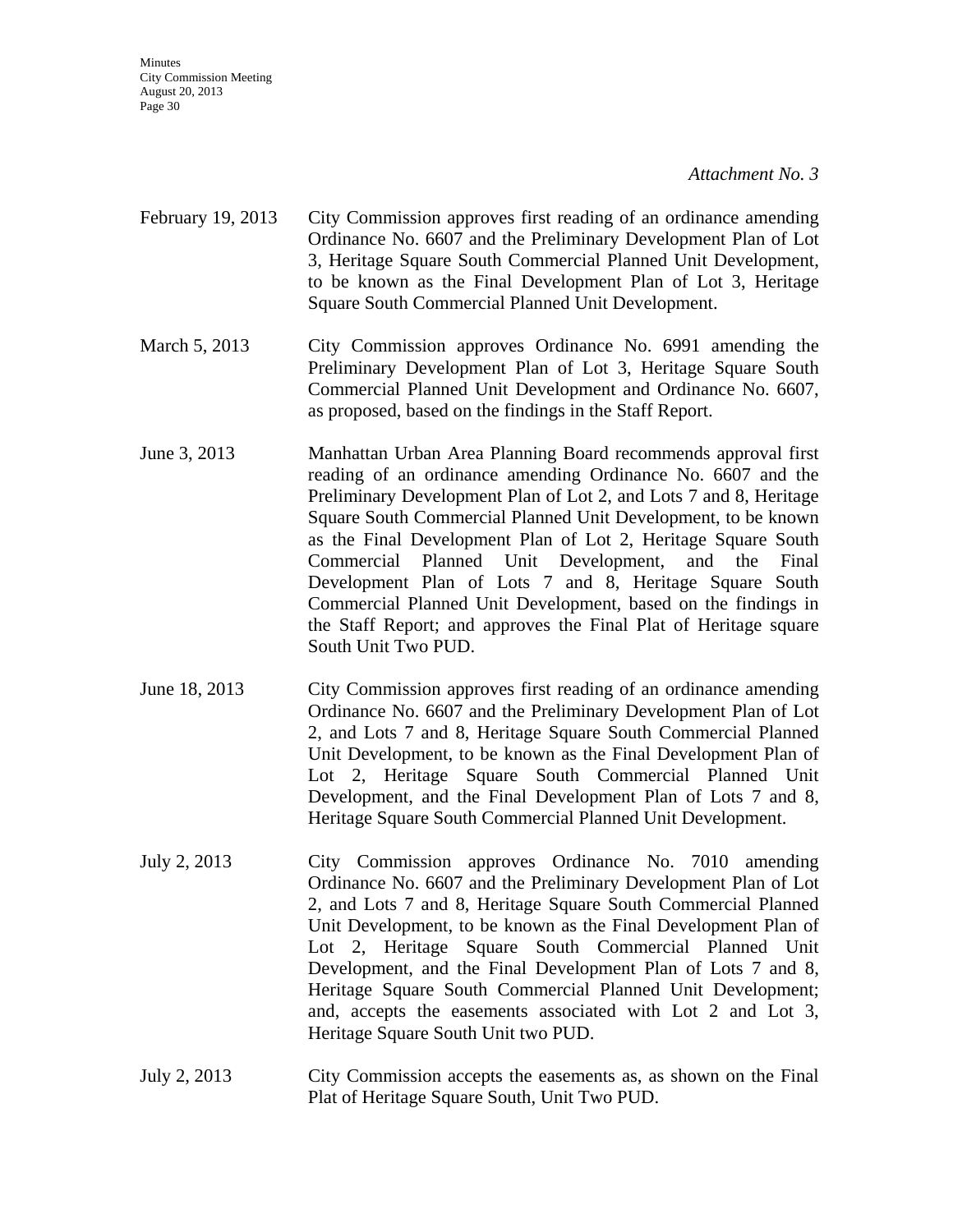Tractor Supply, Heritage Commons, and Fastenal were built in 2007. A building permit for Dollar General was issued and construction has begun. A building permit is in process for Midway Wholesale.

**9. CONSISTENCY WITH INTENT AND PURPOSE OF THE ZONING ORDINANCE:** The intent and purpose of the Zoning Regulations is to protect the public health, safety, and general welfare; regulate the use of land and buildings within zoning districts to assure compatibility; and to protect property values. The PUD Regulations are intended to provide a maximum choice of living environments by allowing a variety of housing and building types; a more efficient land use than is generally achieved through conventional development; a development pattern that is in harmony with land use density, transportation facilities and community facilities; and a development plan which addresses specific needs and unique conditions of the site which may require changes in bulk regulations or layout.

The proposed PUD amendment is consistent with Ordinance No. 6607, and the approved PUD, the Manhattan Zoning Regulations, and PUD requirements of the Manhattan Zoning Regulations. The amendment process is required before development of Lots 4 and 5 can proceed. The amendment process insures the PUD conforms to the requirements of all regulations.

Lots 4 and 5 are shown of the Preliminary Flood Plain maps in the 100 Year Flood Plain. The lowest enclosed floor will be elevated to at least one-foot above the proposed BFE to conform to future flood plain requirements. Gas pumps and vacuum cleaner mechanical/electrical services should be flood proofed or elevated to at least one foot above BFE.

**10. RELATIVE GAIN TO THE PUBLIC HEALTH, SAFETY AND WELFARE THAT DENIAL OF THE REQUEST WOULD ACCOMPLISH, COMPARED WITH THE HARDSHIP IMPOSED UPON THE APPLICANT:** There appears to be no gain to the public that denial would accomplish. No adverse affects on the public are known as a result of the amendment. Denial of the rezoning may be a hardship to the owner.

**11. ADEQUACY OF PUBLIC FACILITIES AND SERVICES:** Adequate street, sanitary sewer and water services are available to serve the development.

**12. OTHER APPLICABLE FACTORS:** There are no other applicable factors.

**13. STAFF COMMENTS:** All provisions of Ordinance No. 6607 that are not in conflict with this amendment shall remain in force.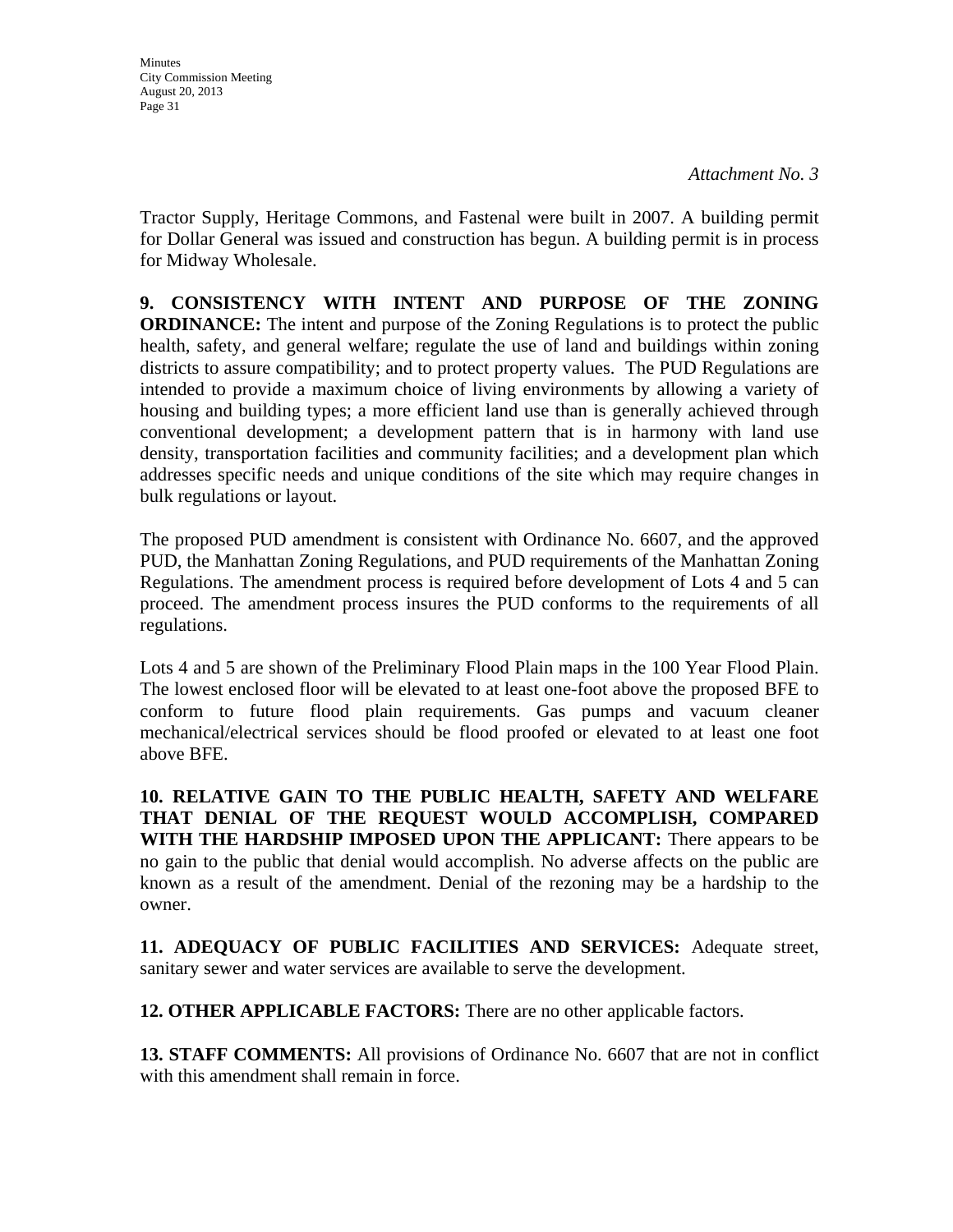City Administration recommends approval of the proposed amendment of Ordinance No. 6607, and the approved Preliminary Development Plan of Lot 4 and Lot 5, Heritage Square South Commercial Planned Unit Development, to be known as the Final Development Plan of Lot 4 and Lot 5, Heritage Square South Commercial Planned Unit Development, with the following conditions of approval:

- 1. Off-street parking shall be shared between Lot 4 and Lot 5.
- 2. Trash enclosures and trash containers shall be shared between Lot 4 and Lot 5.
- 3. A pole sign, as proposed in the application documents, shall be permitted on Lot 4.

## **ALTERNATIVES:**

- 1. Recommend approval of the proposed amendment of Ordinance No. 6607, and the approved Preliminary Development Plan of Lot 4 and Lot 5, Heritage Square South Commercial Planned Unit Development, to be known as the Final Development Plan of Lot 4 and Lot 5, Heritage Square South Commercial Planned Unit Development, stating the basis for such recommendation.
- 2. Recommend approval of the proposed amendment of Ordinance No. 6607, and the approved Preliminary Development Plan of Lot 4 and Lot 5, Heritage Square South Commercial Planned Unit Development, to be known as the Final Development Plan of Lot 4 and Lot 5, Heritage Square South Commercial Planned Unit Development, stating the basis for such recommendation.
- 3. Recommend denial of the proposed amendment of Ordinance No. 6607 and the approved Preliminary Development Plan of Ordinance No. 6607, and the approved Preliminary Development Plan of Lot 4 and Lot 5, Heritage Square South Commercial Planned Unit Development, to be known as the Final Development Plan of Lot 4 and Lot 5, Heritage Square South Commercial Planned Unit Development, stating the specific reasons for denial.
- 4. Table the proposed Amendment to a specific date, for specifically stated reasons.

## **POSSIBLE MOTION:**

The Manhattan Urban Area Planning Board recommends approval of the proposed amendment of Ordinance No. 6607, and the approved Preliminary Development Plan of Lot 4 and Lot 5, Heritage Square South Commercial Planned Unit Development, to be known as the Final Development Plan of Lot 4 and Lot 5, Heritage Square South Commercial Planned Unit Development, based on the findings in the Staff Report, with three conditions of approval.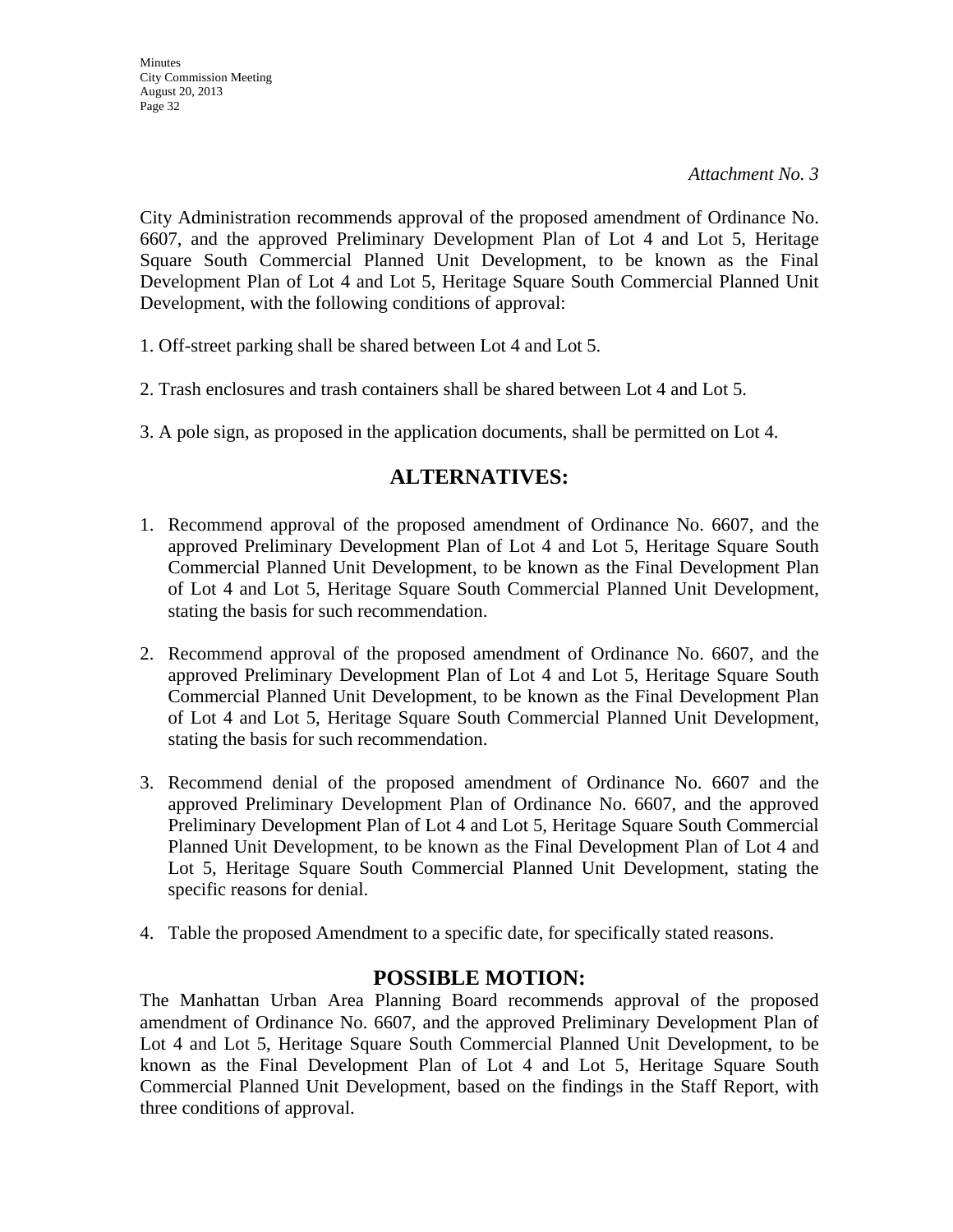## **PREPARED BY:** Steve Zilkie, AICP, Senior Planner.

**DATE:** July 11, 2013.

13056}SR}Lo4Lot5}HerSqSouthPUD}ShortStop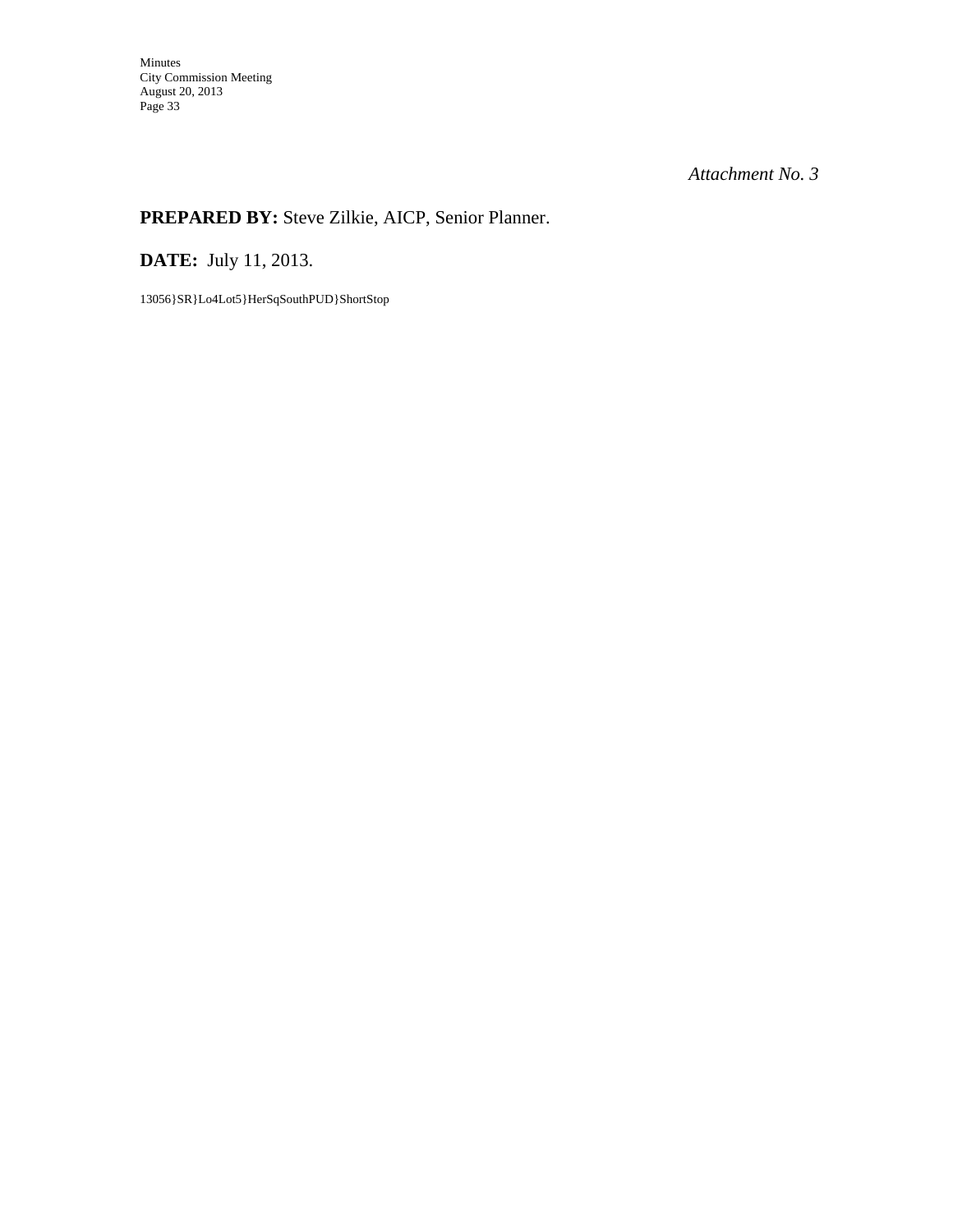### **STAFF REPORT**

**APPLICATION:** The application is a request to rezone two tracts of land generally located northeast of the intersection of Bluemont Avenue and N. 4<sup>th</sup> Street roundabout. *(Note: A separate application was submitted by the applicant to Concurrent Plat two service commercial lots for the proposed MCD Addition. Proposed Lot 1 is for a relocated McDonald's drive in restaurant fronting on N. 4<sup>th</sup> Street, and proposed Lot 2 is for a future service commercial lot fronting generally southwest of the Vattier Street and N. 3rd Street intersection. Tracts 1 and 2, which are are described in this rezoning staff report, are within the proposed MCD Addition.)* 

**FROM:** R-2, Two-Family Residential District; and, R-2, Two-Family Residential District with TNO, Traditional Neighborhood Overlay District.

**TO:** C-5, Highway Service Commercial District.

**APPLICANT'S NAME AND ADDRESS:** The applicant is McDonalds USA LLC (Howard Johnson), 10801 Mastin Blvd., Overland Park, KS 66210 *(application documents attached.)*

**OWNERS' NAMES, LEGAL OWNERSHIP TO BE REZONED, AND ADDRESSES:** The owners are:

- McDonald's Corporation, a Delaware Corporation (existing Lots 15 and 16, Ward 3), 10801 Mastin Blvd. Suite 400, Overland Park, KS 66210.
- Mark A. Stremel, Trustee of the AMS Real Estate Trust under agreement dated March 4, 2003 (existing Lot 7, Ward 3); 3630 Marlatt Avenue, Manhattan, KS 66503.
- AMS Real Estate Trust under agreement dated March 4, 2003 (existing Lot 8 and East ½ Lot 9, Ward 3), 3630 Marlatt Avenue, Manhattan, KS 66503.
- Clark E. Linders (existing West  $\frac{1}{2}$  Lot 9 and part of Lot 10, Ward 3), 3630 Marlatt Avenue, Manhattan, KS 66503.
- Clark E. Linders and Christy E. Linders (existing Lots 17 and 18, Ward 3), 3630 Marlatt Avenue, Manhattan, KS 66503.
- City of Manhattan (western portion of the public alley right-of-way), 1101 Poyntz Avenue, Manhattan KS 66502.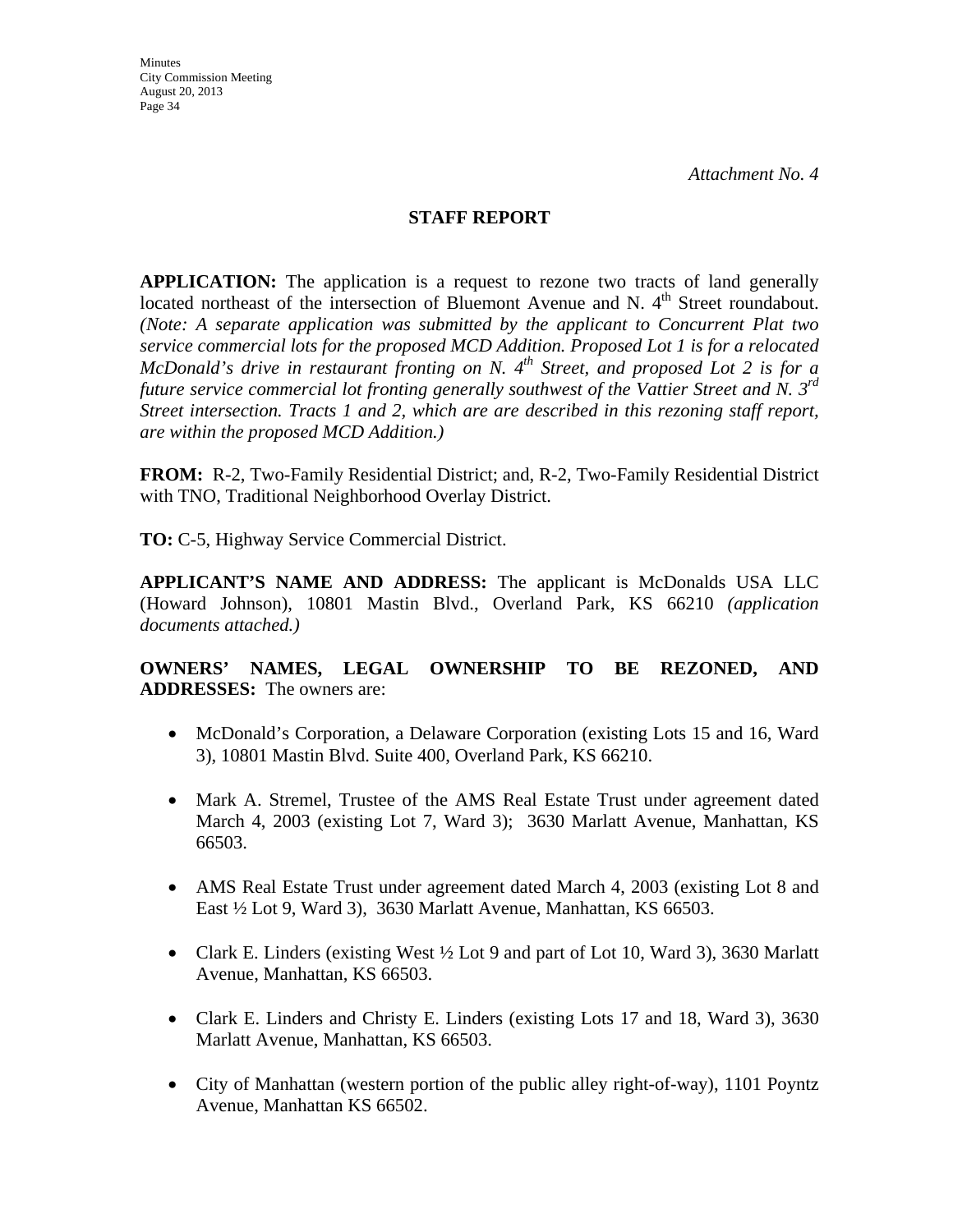**LEGAL DESCRIPTIONS:** The two tracts of land to be rezoned consist of Tract 1 and Tract 2.

#### Tract 1: legal description of property to be rezoned from R-2 to C-5

All of Lots 15 and 16 in Ward 3, City of Manhattan, Riley County, Kansas, as shown on the recorded plat thereof.

### ALSO DESCRIBED AS:

Beginning at the Northeast corner of said Lot 15; thence South 0°00'11" East, 150 feet (plat), 150.17 feet (measured) to the Southeast corner of said Lot 15; thence South 89°48'13" West, 100 feet (plat), 100.32 feet (measured) along the South line of said Lots 15 and 16 to the Southwest corner of said Lot 16; thence North 0°00'11" West, 150 feet (plat), 150.17 feet (measured) along the West line of said Lot 16 to the Northwest corner thereof; thence North 89°48'13" East, 100 feet (plat), 100.32 feet (measured) along the North line of said Lots 16 and 15 to the point of beginning.

#### Tract 2: legal description of property to be rezoned from R-2/TNO to C-5

All of Lots 7, 8, 9, 10, 17 and 18 in Ward 3, City of Manhattan, Riley County, Kansas, including the 15' wide alley adjacent to said Lots as shown on the recorded plat thereof, EXCEPT: That part of Lots 9 and 10 conveyed to the City of Manhattan, Kansas, in Deed Book 838, Page 6332.

#### ALSO DESCRIBED AS:

Beginning at the Northeast corner of said Lot 17; thence South  $0^{\circ}00'11''$  East, 150 feet (plat), 150.17 feet (measured) to the Southwest corner of said Lot 17; thence North 89°48'13" East, 100 feet (plat), 100.32 feet (measured) along the South line of Lots 16 and 15 to the Southeast corner of said Lot 15; thence South  $0^{\circ}00'11''$  East, 165 feet (plat), 165.17 feet (measured) along the East line of said Lot 7 to the Southeast corner thereof; thence South 89°14'38" West, 125.52 feet along the South line of said Lots 7, 8 and 9 to a point on the Northerly right of way of Bluemont Avenue as described in Warranty Deed recorded in Book 838, Page 6332; thence North 0°02'46" East, 9.57 feet along said right of way; thence North 70°17'37" West, 20.37 feet along said right of way; thence North 44°46'18" West, 31.89 feet along said right of way; thence North 30°38'30" West, 31.89 feet along said right of way; thence North 15°47'22" West, 24.03 feet along said North right of way; thence South 89°48'13" West, 9.51 feet to a point on the East right of way of North  $4<sup>th</sup>$  Street; thence North 0°01'35" West, 60.32 feet along said East right of way to a point on the North line of said Lot 10; thence South 89°48'13" West, 1.21 feet to a point representing the former Northwest corner of said Lot 10; thence North 0°00'11" West,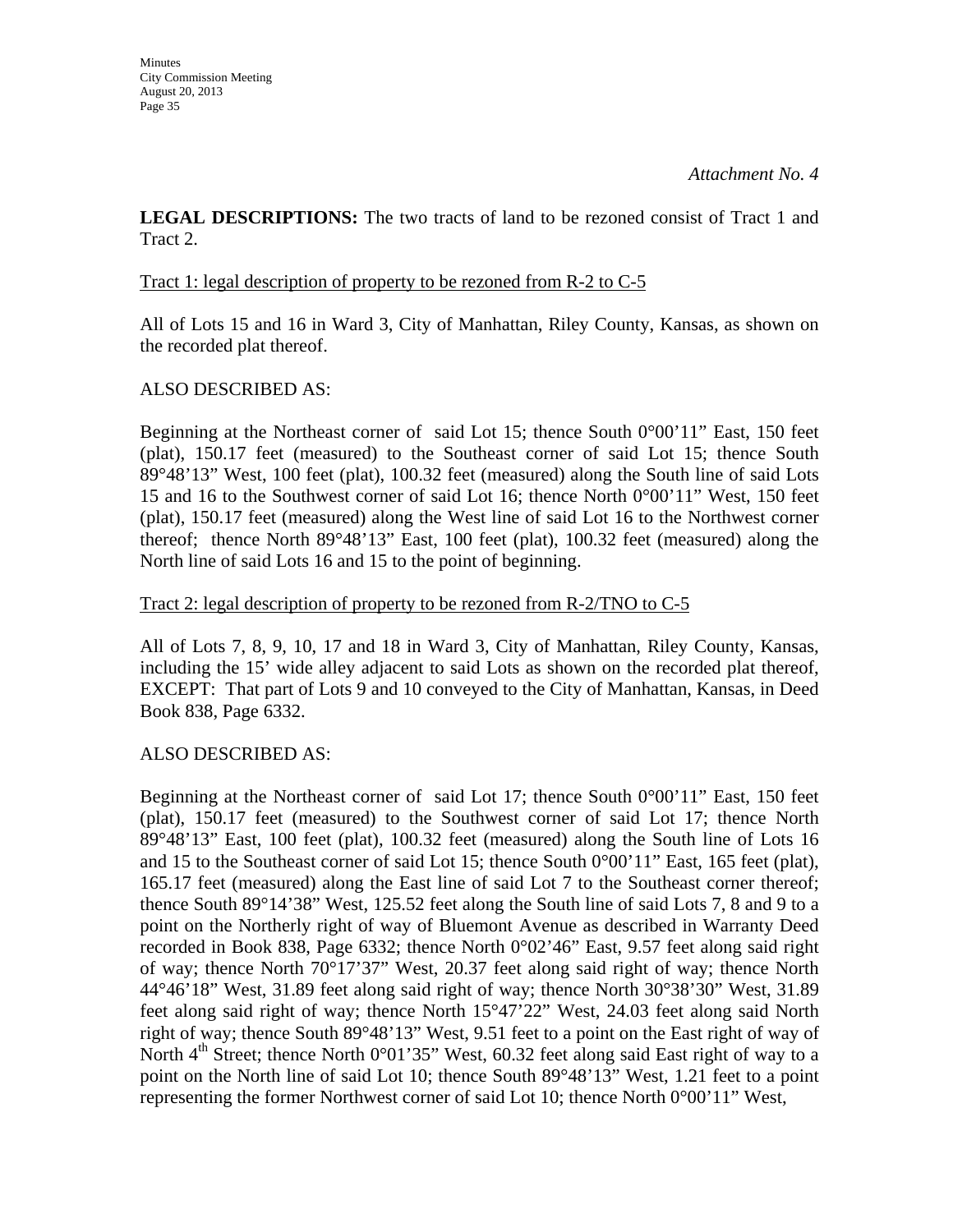165 feet (plat), 165.17 feet (measured) to the Northwest corner of said Lot 18; thence North 89°48'13" East, 100 feet (plat), 100.31 feet (measured) to the point of beginning.  $C-5$ .

**LOCATION:** Tracts 1 and 2 are generally located in the western part of the 300 Block of Bluemont Avenue, for that part of the 300 Block, which is north of Bluemont Avenue, south of Vattier Street, and east of N.  $4<sup>th</sup>$  Street.

## **AREA:**

Tract 1: The area is approximately 15,000 square feet, 0.344 acres.

Tract 2: The area is approximately 44,913 square feet, 1.03 acres.

## **DATE OF NEIGHBORHOOD MEETING:** April 25, 2013.

**DATE OF PUBLIC NOTICE PUBLICATION:** Monday, July 15, 2013.

## **DATE OF PUBLIC HEARING: PLANNING BOARD:** Monday, August 5, 2013. **CITY COMMISSION:** Tuesday, August, 20, 2013.

## **THIRTEEN MATTERS TO BE CONSIDERED WHEN REZONING**

## **1. EXISTING USE:**

Tract 1

Tract 1 consists of Lots 15 and 16, which are zoned R-2 District, and located on the north side of the 15 foot wide public alley right-of-way.

The western rear portion of the existing McDonald's restaurant, order lane, menu board, and off-street parking are on Lot 15. Off-street parking, entrance and exit driveway off Vattier Street, six foot tall wood screening fence, and screened trash enclosure, are on Lot 16.

## Tract 2

Tract 2 consists of platted lots described above and the western public alley right-of-way being approximately 200 feet in length by 15 feet in width adjoining Lots 15-18 on the north side of the alley and Lots 7-10 on the south side of the alley.

Lots 7, 9, and 10 are vacant lots.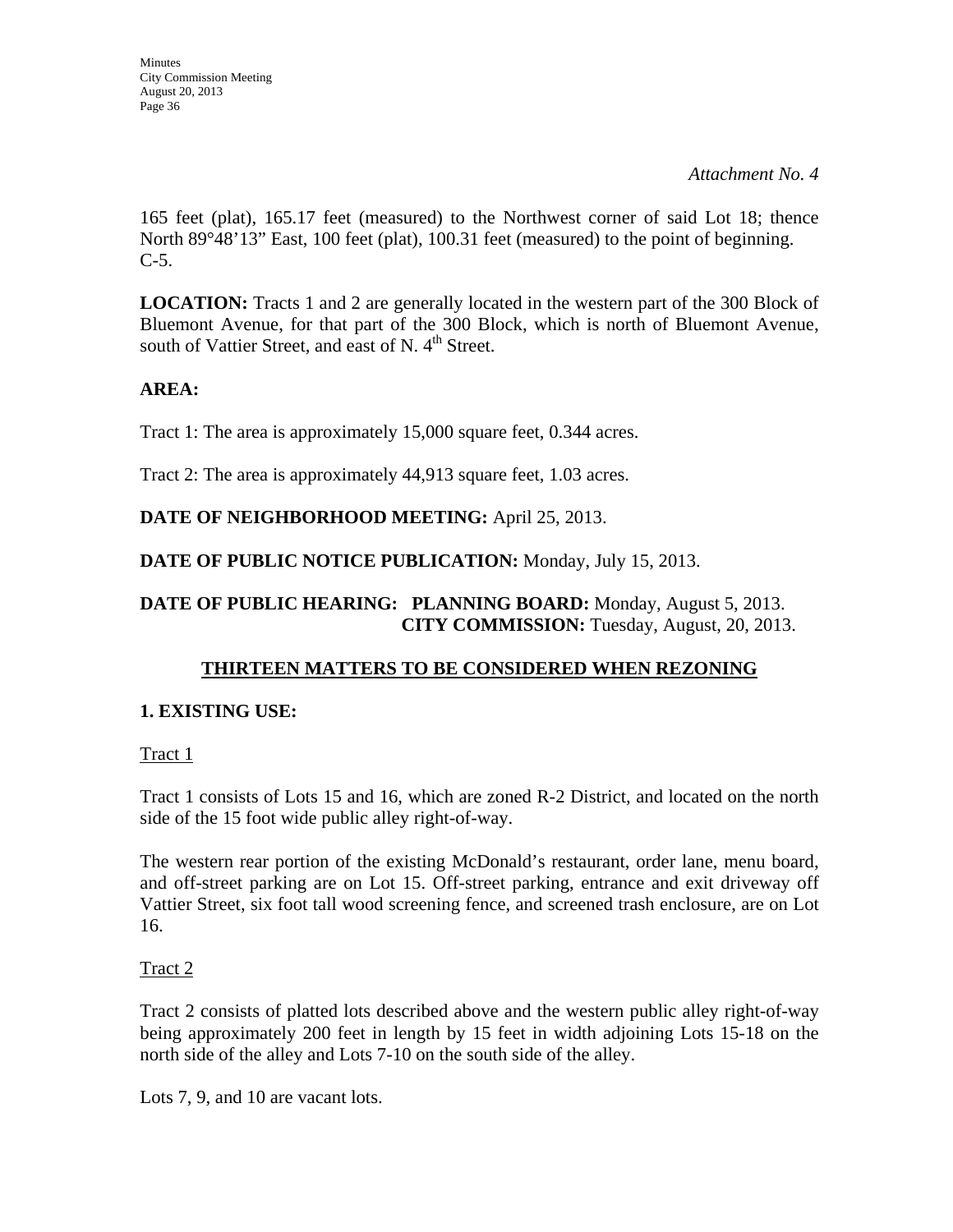Lot 8 has a detached garage in the north part of the lot and a partial building foundation in the south part.

On the South 80 feet of Lots 17 and 18 is a vacant four-family dwelling unit fronting on N.  $4<sup>th</sup>$  Street, with concrete off-street parking area and two detached garages in the east part of the site.

On the North 70 feet of Lots 17 and 18 is a detached garage on the east side of the lots.

**2. PHYSICAL AND ENVIRONMENTAL CHARACTERISTICS:** The combined rezoning tracts are flat with storm drainage to the existing streets and public alley, part of which drains to an existing catch basin at the intersection of N.  $4<sup>th</sup>$  Street and Bluemont Avenue, and part to a storm sewer inlet on the west side of N.  $3<sup>rd</sup>$  Street, north of Kearney Street and N. 3<sup>rd</sup> Street intersection.

Tract 1 lots are urban service commercial development, asphalt parking lot, building and minimal green space.

Tract 2 lots are largely grass covered sites with scattered large mature trees, several existing structures and paved areas.

The public alley right-of-way is paved with concrete, which is in good condition.

Tracts 1 and 2 are in Zone X, 0.2% annual chance floodplain (commonly called the 500 year floodplain), an area that is not regulated by the Manhattan Zoning Regulations, Article X, Flood Plain Regulations. The proposed Preliminary Floodplain maps designate the area Zone X, area protected by levee, 0.2% annual chance floodplain, which will not be regulated for development purposes.

## **3. SURROUNDING LAND USE AND ZONING:**

 **NORTH:** Vattier Street, vacant service commercial buildings, service commercial buildings along N. 3<sup>rd</sup> Street, single-family dwellings, and a vacant residential lot; C-5 District and R-1, Single-Family Residential District with TNO District**.**

**SOUTH:** Bluemont Avenue, drug store with drive-up window, commercial shopping center; PUD, Planned Unit Development.

**EAST:** Auto service business, vacant convenience store, N. 3<sup>rd</sup> Street, drive-in restaurant, and Tuttle Creek Boulevard: C-5 District.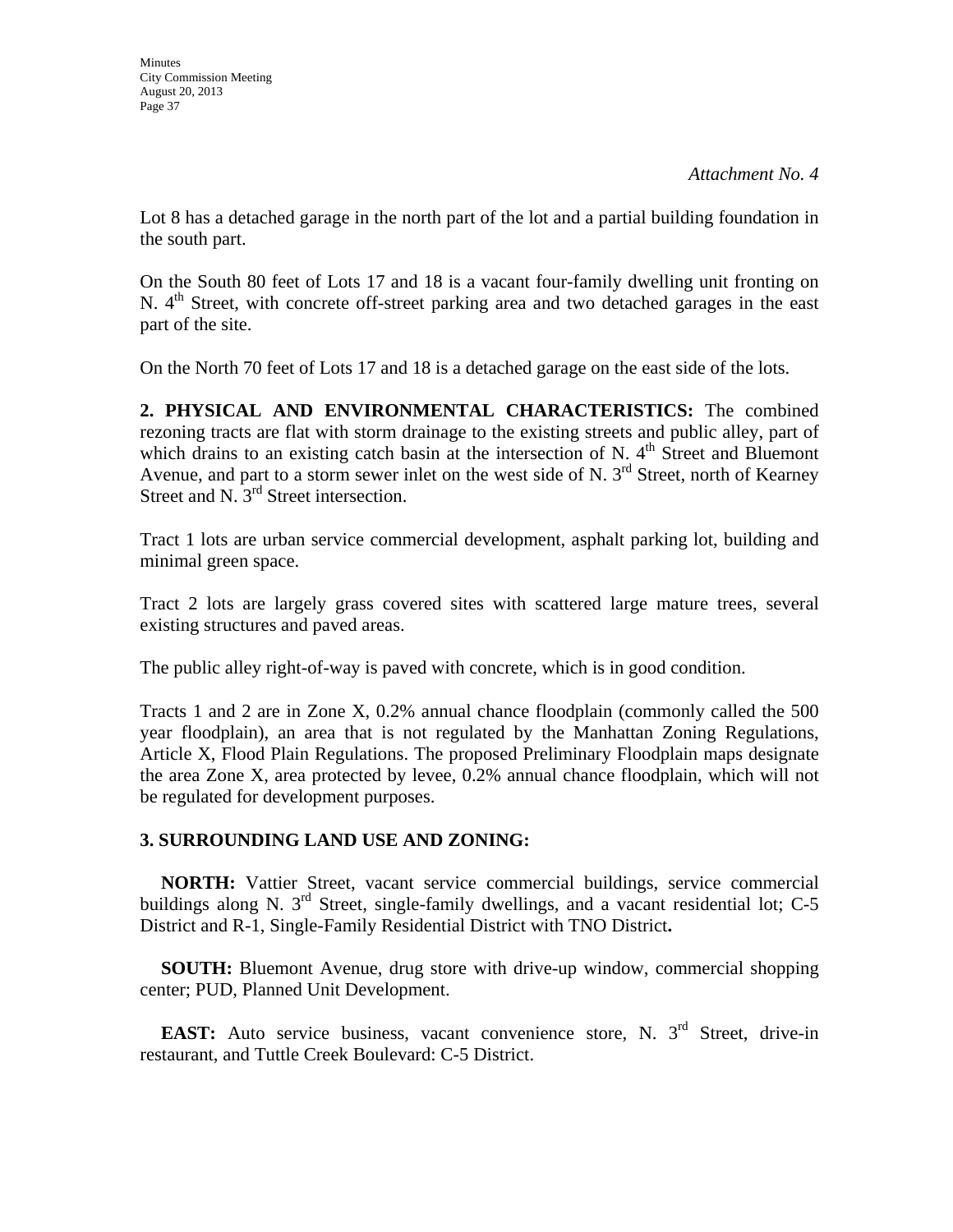**WEST:** N. 4<sup>th</sup> Street, single-family and two-family residential dwellings, church, and residential building used by Manhattan Parks and Recreation Department; R-1 District with TNO and with R-2 with TNO.

**4. GENERAL NEIGHBORHOOD CHARACTER:** The general character of the neighborhood in which Tracts 1 and 2 are located ranges from commercial areas consisting of a shopping center to the south, and highway service commercial uses, consisting of auto related services and rental of trailers, convenience store, and drive-in restaurants, to the east and northeast along N.  $3<sup>rd</sup>$  Street. A neighborhood generally characterized as low density residential with a mix of single-family and two-family dwellings, and a church, is located to the northwest, west, and southwest. The general character of the area to be rezoned along Bluemont Avenue between N.  $3<sup>rd</sup>$  Street and N.  $4<sup>th</sup>$  Street is commercial. The general character of the area to be rezoned along Vattier Street, N.  $3<sup>rd</sup>$  Street and N.  $4<sup>th</sup>$  Street is residential and service commercial.

Tracts 1 and 2 are at major street intersection which has redeveloped areas (north redevelopment area and south redevelopment area) east of N.  $4<sup>th</sup>$  and S.  $4<sup>th</sup>$  Streets extending from Bluemont Avenue to Ft. Riley Boulevard. The general character of the neighborhood north of Bluemont Avenue and east of N.  $4<sup>th</sup>$  Street will continue to redevelop.

**5. SUITABILITY OF SITE FOR USES UNDER CURRENT ZONING:** Under the current legal ownerships, all of the lots, except for Lots 15 and 16, are suitable in terms of meeting minimum lots size requirements for R-2 new construction. Lots 15 and 16 are not suitable for R-2 uses as the two lots are part of the existing McDonald's drive-in restaurant and have been since the early 1974 when the drive-in restaurant was built. The nature of the existing 300 block of Bluemont Avenue between Vattier Street on the north, Bluemont Avenue on the south, N.  $3^{rd}$  Street on the east, and N.  $4^{th}$  Street on the west does not lend itself to residential development due to the evolving commercialization of the intersection or its expected future commercialization with the extension of McCall Road. Service commercial has been part of the neighborhood for many years including drive-in restaurants and other highway service commercial uses.

**6. COMPATIBILITY OF PROPOSED DISTRICT WITH NEARBY PROPERTIES AND EXTENT TO WHICH IT MAY HAVE DETRIMENTAL AFFECTS:** An increase in light, noise and traffic can be expected but should not be inconsistent with the existing general urban character in the neighborhood. Tracts 1 and 2 are located along or nearby two commercial corridors, Bluemont Avenue and N.  $3<sup>rd</sup>$  Street. East to west local streets, including and Vattier Street, located north of Bluemont between N.  $3<sup>rd</sup>$  Street and N. 4<sup>th</sup> Street have functioned, as do many east west local streets, as traffic routes to service commercial uses on N.  $3<sup>rd</sup>$  Street. Traffic to the existing McDonald's restaurant uses both N.  $3<sup>rd</sup>$  Street for access, as well as N.  $4<sup>th</sup>$  Street and Vattier Street.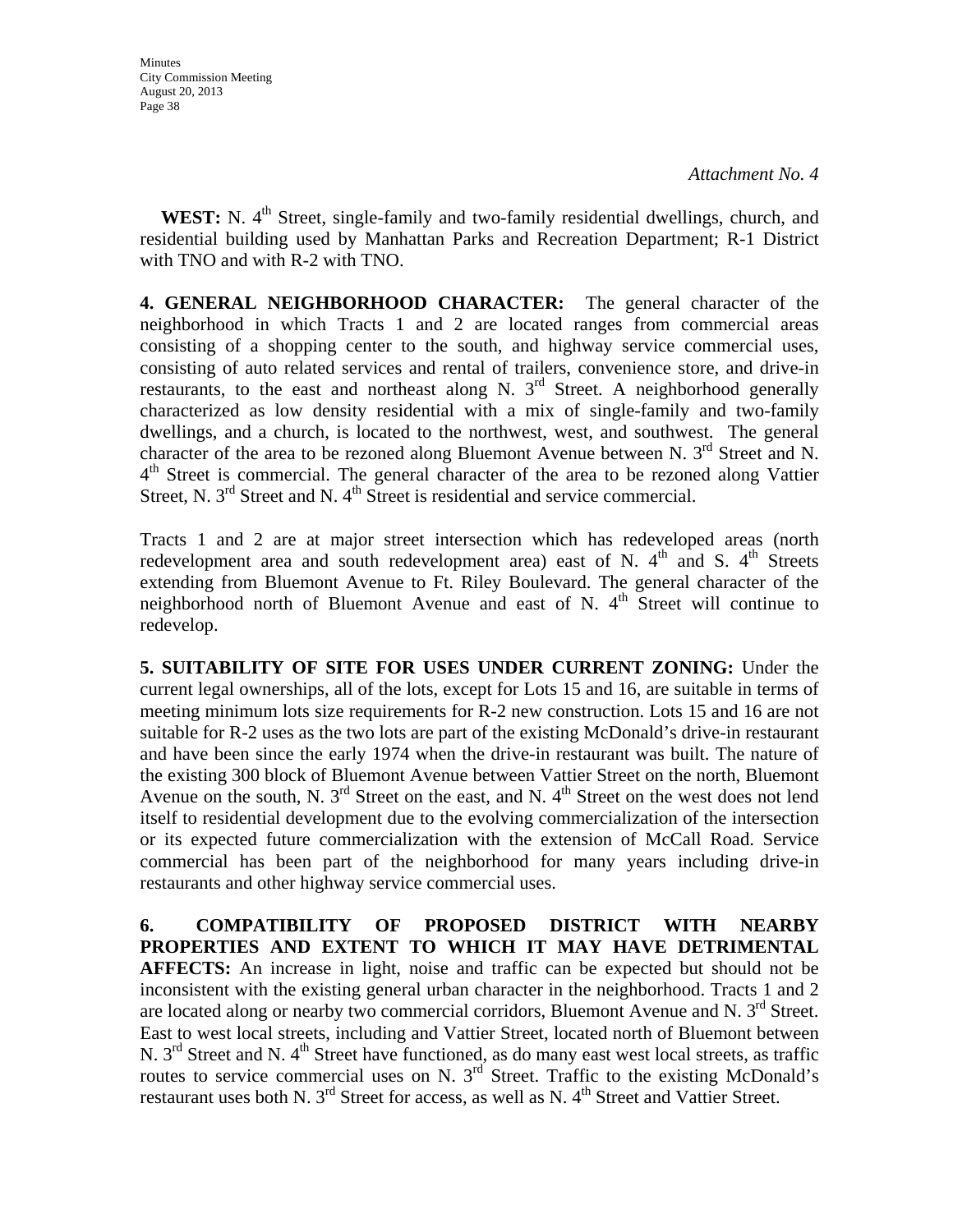Access will rely on N.  $4<sup>th</sup>$  Street with other abutting streets continuing to accommodate the overall established access with the expanded proposed service commercial neighborhood.

**7. CONFORMANCE WITH COMPREHENSIVE PLAN:** Tracts 1 and 2 are shown on the Downtown Core Neighborhoods Future Land Use Plan of the Comprehensive Plan as Residential Low/Medium Density (RLM). Policies from the Comprehensive Plan are noted in italics.

Policy statement RLM 1: Characteristics in the Comprehensive Plan describe uses which may be found in low density neighborhoods,

*The Residential Low/Medium Density designation incorporates a range of single-family, single-family attached, duplex, and town homes, and in appropriate cases include complementary neighborhood-scale supporting land uses, such as retail, service commercial, and office uses in a planned neighborhood setting, provided they conform with the policies on Neighborhood Commercial Centers. Small-scale multiple-family buildings and condominiums may be permissible as part of a planned unit development, or special mixed-use district, provided open space requirements are adequate to stay within desired densities.* 

The rezoning tracts are adjacent or nearby C-5, Highway Service Commercial District neighborhood located along both sides of N. 3<sup>rd</sup> Street, north of Bluemont Avenue. The Comprehensive Plan shows this area as Community Commercial (CC). Policy statements regarding CC, which may be implemented by the proposed C-5 District, follow:

## *Community Commercial (CC)*

## CC 1: Characteristics

*Community Commercial Centers provide a mix of retail and commercial services in a concentrated and unified setting that serves the local community and may also provide a limited draw for the surrounding region. These centers are typically anchored by a larger national chain, between 120,000 and 250,000 square feet, which may provide sales of a variety of general merchandise, grocery, apparel, appliances, hardware, lumber, and other household goods. Centers may also be anchored by smaller uses, such as a grocery store, and may include a variety of smaller, complementary uses, such as restaurants, specialty stores (such as books, furniture, computers, audio, office supplies, or clothing stores), professional offices and health services. The concentrated, unified design of a community commercial center allows it to meet a variety of community needs in a "onestop shop" setting, minimizing the need for multiple vehicle trips to various commercial areas around the community. Although some single use highway-oriented commercial activities will continue to occur in some areas, this pattern of development is generally not encouraged.*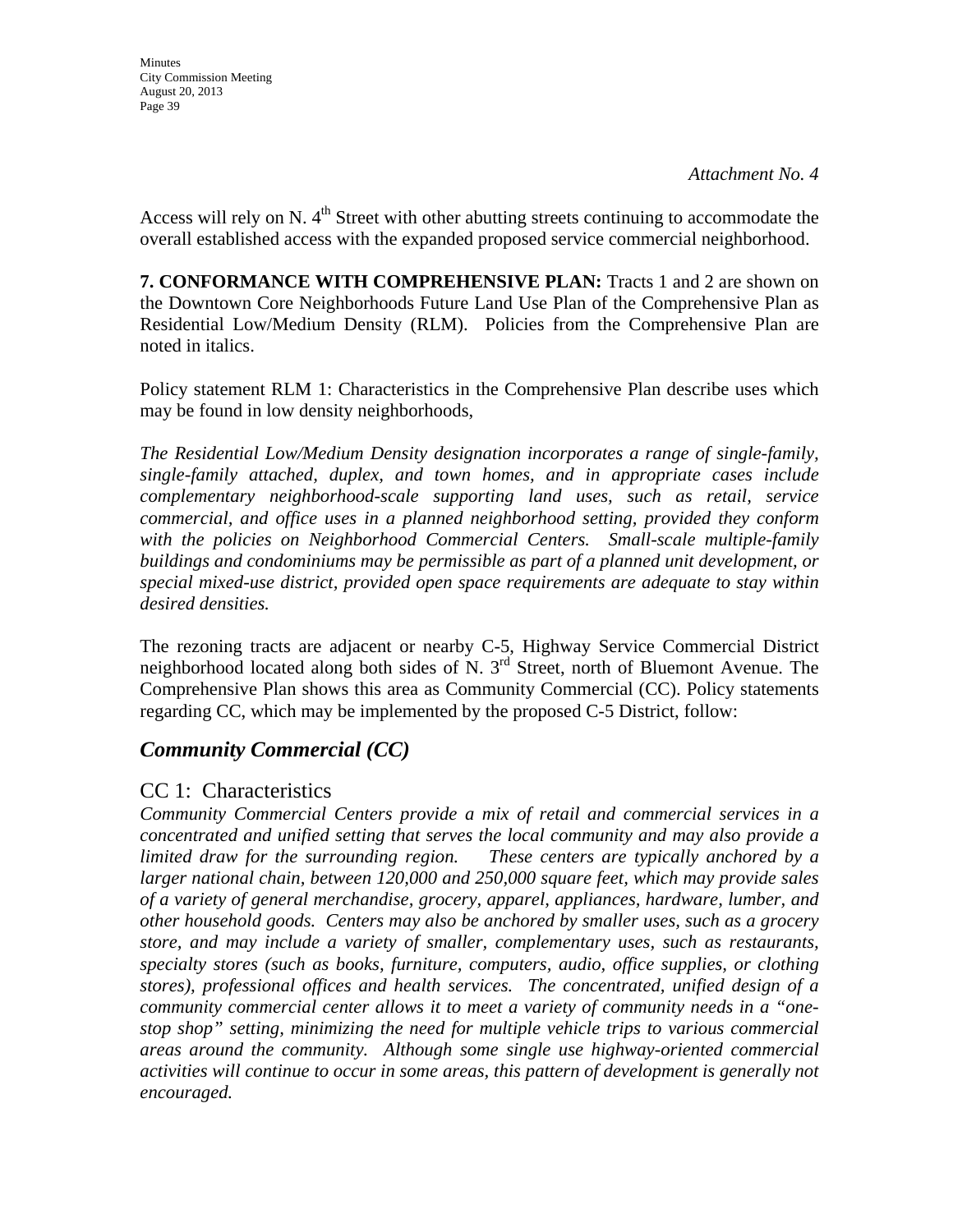## CC 2: Location

*Community Commercial Centers should be located at the intersection of one or more major arterial streets. They may be located adjacent to urban residential neighborhoods and may occur along major highway corridors as existing uses become obsolete and are phased out and redeveloped over time. Large footprint retail buildings (often known as "big-box" stores) shall only be permitted in areas of the City where adequate access and services can be provided.* 

## CC 8: Circulation and Access

*Clear, direct pedestrian connections should be provided through parking areas to building entrances and to surrounding neighborhoods or streets. Integrate main entrances or driveways with the surrounding street network to provide clear connections between uses for vehicles, pedestrians, and bicycles.* 

## **Staff Analysis**

Characteristics of Community Commercial (CC)

## CC1: Characteristics

This policy envision a larger scale commercial neighborhood, but as noted in the policy statement, some single use highway service activities may still occur, but are not generally encouraged. Tracts 1 and 2, as part of the proposed MCD Addition, are within and adjoin a commercial neighborhood developed with single use activities. The Comprehensive Plan reflects the single use nature of the area along  $\overline{N}$ . 3<sup>rd</sup> Street, which includes the single use site for the existing McDonald's restaurant with frontages on Bluemont Avenue, N. 3rd Street and Vattier Street.

Location of Community Commercial (CC)

## CC2: Location

*Community Commercial Centers should be located at the intersection of one or more major arterial streets. They may be located adjacent to urban residential neighborhoods and may occur along major highway corridors as existing uses become obsolete and are phased out and redeveloped over time.* 

Single use sites along N.  $3<sup>rd</sup>$  Street are accessed from that street, which is classified a collector. The existing McDonald's restaurant also fronts with an exit only onto Bluemont Avenue, an arterial street, and a curb cut on Vattier Street, classified a local street.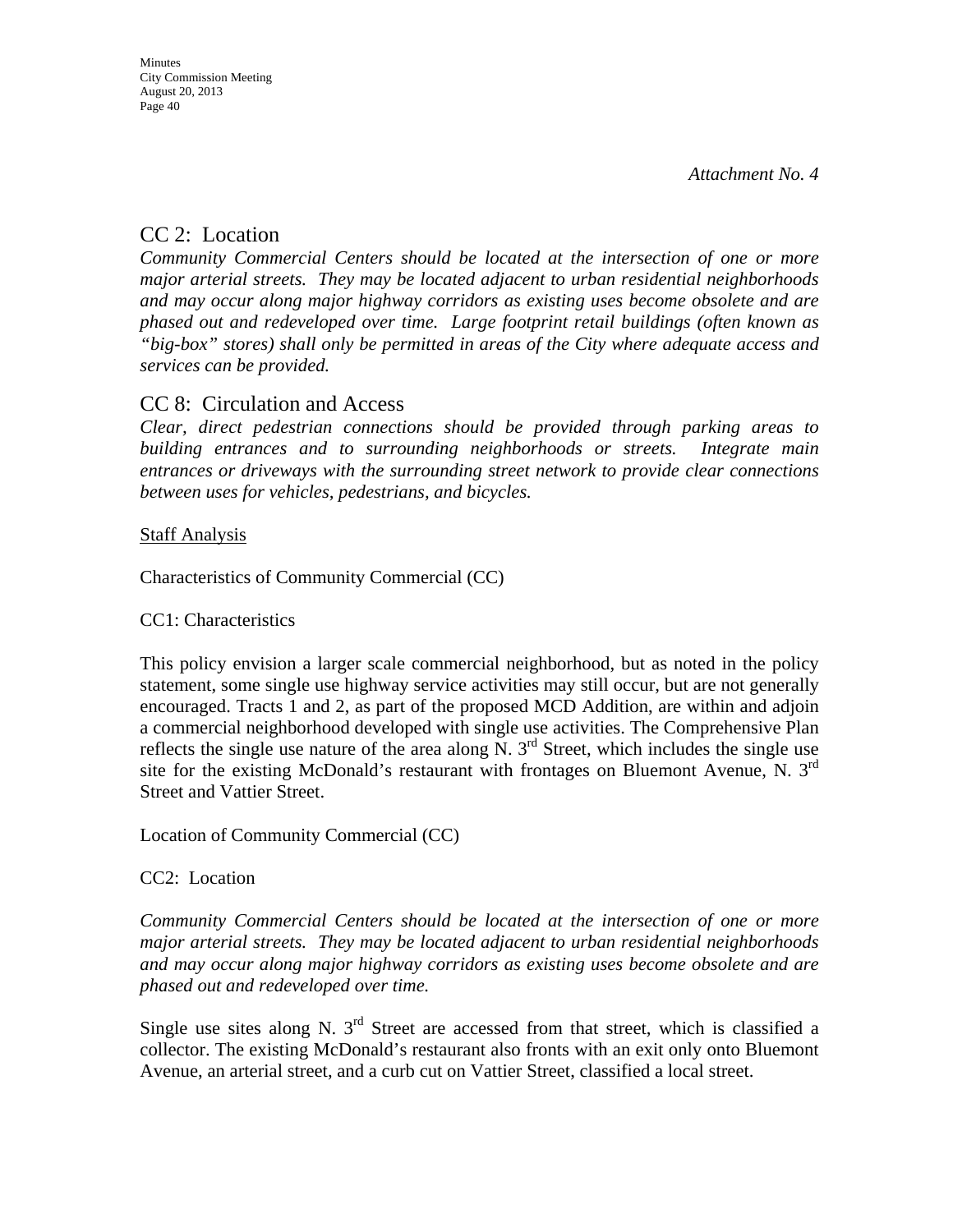**Minutes** City Commission Meeting August 20, 2013 Page 41

*Attachment No. 4*

The proposed rezonings are adjacent to an urban neighborhood setting and commercial corridor. The neighborhood south of Tracts 1 and 2 along Bluemont Avenue between N.  $3<sup>rd</sup>$  Street and N. 4<sup>th</sup> Street is commercial. The neighborhood along the north side of the street is partially service commercial. Expanding the service commercial neighborhood westerly to the N.  $4<sup>th</sup>$  Street and Bluemont intersection is consistent with the commercial nature of the Bluemont corridor between N.  $3<sup>rd</sup>$  Street and N.  $4<sup>th</sup>$  Street, and the expected extension of McCall Road west and south to Bluemont Avenue and N.  $4<sup>th</sup>$  Street intersection.

CC 8: Circulation and Access

Sidewalks and access points are or will be provided for vehicular and pedestrian access from the surrounding street network.

The proposed rezoning of Tracts 1 and 2 are in general conformance with Community Commercial policies of the Comprehensive Plan.

## **8. ZONING HISTORY AND LENGTH OF TIME VACANT AS ZONED:**

1926 - A, First Dwelling House District.

- 1940 B, Second Dwelling House District
- 1962 A, Single and Two Family Dwelling District
- 1969 R-2 District
- 2004 TNO District added to R-2

Tract 1

The improvements on Tract 1 were constructed with the existing McDonald's restaurant in 1974.

Tract 2

Existing residential structures on Bluemont Avenue and the southwest corner of Vattier Street and N. 4<sup>th</sup> Street were moved to other locations inside and outside the City in the timeframe 2011-2012.

The existing four-family residential dwelling unit located north of the alley at 822 N.  $4<sup>th</sup>$ Street was constructed in 1965.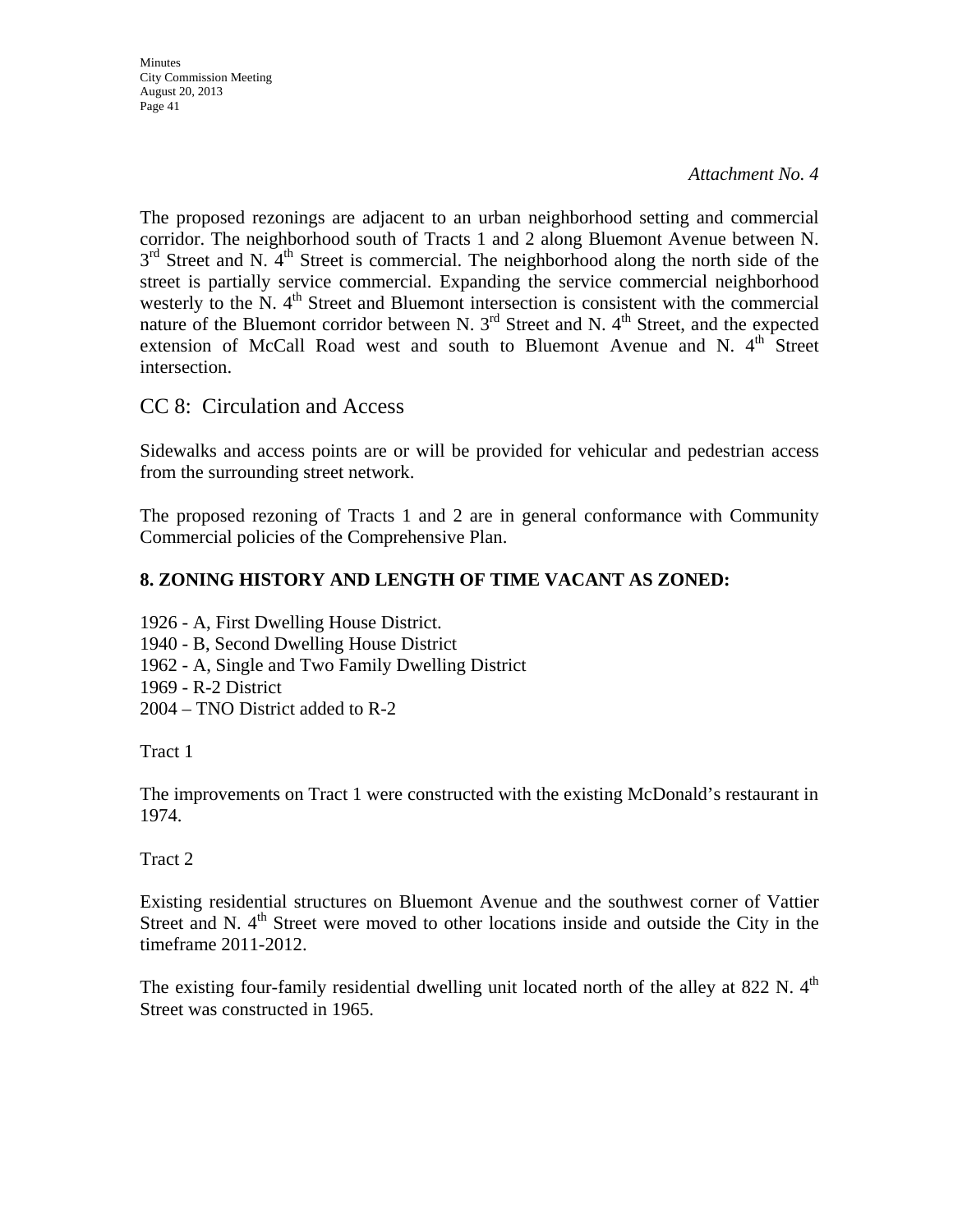### **9. CONSISTENCY WITH INTENT AND PURPOSE OF THE ZONING ORDINANCE:**

The intent and purpose of the Zoning Regulations is to protect the public health, safety, and general welfare; regulate the use of land and buildings within zoning districts to assure compatibility; and to protect property values.

The C-5, Highway Service Commercial District (*regulations attached*) is designed to provide for businesses offering accommodations, supplies, or services to motorists, and for certain specialized activities which require access to major streets and highways.

The proposed rezoning of Tracts 1 and 2 will expand the existing C-5 District consistent with the intent of regulations.

- **10. RELATIVE GAIN TO THE PUBLIC HEALTH, SAFETY AND WELFARE THAT DENIAL OF THE REQUEST WOULD ACCOMPLISH, COMPARED WITH THE HARDSHIP IMPOSED UPON THE APPLICANT:** There does not appear to be an adverse impact on the public health, safety and general welfare the rezonings will create. Adequate public facilities are generally available to serve Tracts 1 and 2. Dedication of right-of-way on the east side of N.  $4<sup>th</sup>$  Street associated with Lot 1 of the proposed MCD Addition, as well as street improvements in the Bluemont Avenue right-of-way associated with the proposed MCD Addition, will be a gain to the public. It may be a hardship on the applicant if the rezoning is denied as no adverse affect on the public is anticipated.
- **11. ADEQUACY OF PUBLIC FACILITIES AND SERVICES:** Adequate public sewer and water facilities and services are available to serve Tracts 1 and 2. Right-of-way for the future extension of McCall Road will be dedicated on the east side of N.  $4<sup>th</sup>$  Street with the proposed Final Plat of the MCD Addition, which will save public costs that may have otherwise been expected with acquisition to accommodate necessary right-ofway. Street improvements in the Bluemont Avenue right-of-way will be provided to control turning movements from a proposed entrance only exit only associated with the proposed restaurant on Lot 1.

## **12. OTHER APPLICABLE FACTORS:** None.

**13. STAFF COMMENTS:** City Administration recommends approval of the proposed rezoning of Tract 1 from R-2, Two-Family Residential District, and Tract 2 from R-2, Two-Family Residential District with TNO, Traditional Neighborhood Overlay District, both Tract 1 and Tract 2 to C-5, Highway Service Commercial District, based on the findings in the Staff Report.